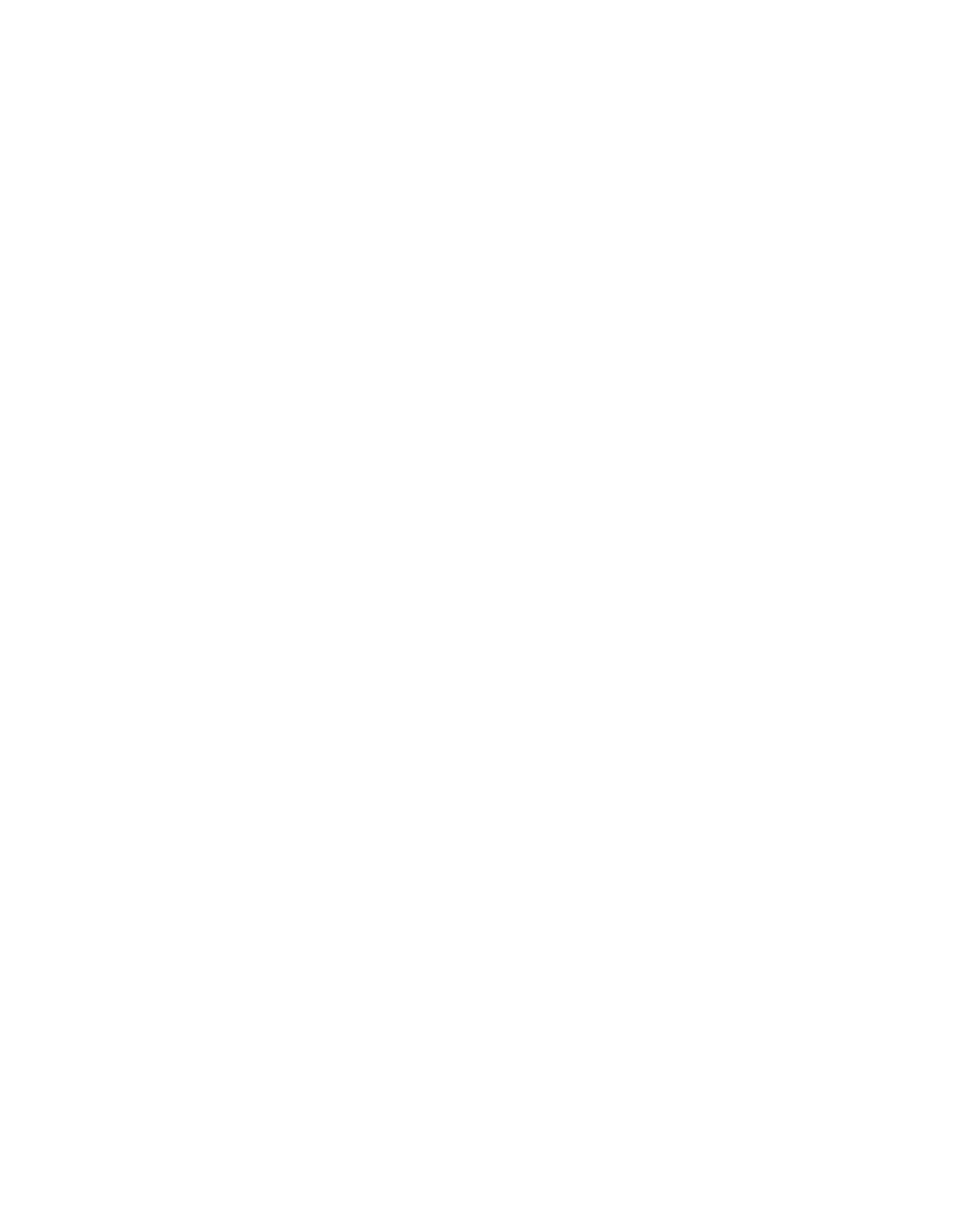# **CERTIFICATE OF COVERAGE**

Unum Life Insurance Company of America (referred to as Unum) welcomes you as a client.

This is your certificate of coverage as long as you are eligible for coverage and you become insured. You will want to read it carefully and keep it in a safe place.

Unum has written your certificate of coverage in plain English. However, a few terms and provisions are written as required by insurance law. If you have any questions about any of the terms and provisions, please consult Unum's claims paying office. Unum will assist you in any way to help you understand your benefits.

If the terms and provisions of the certificate of coverage (issued to you) are different from the Summary of Benefits (issued to the Employer), the Summary of Benefits will govern. The Summary of Benefits may be changed in whole or in part. Only an officer or registrar of Unum can approve a change. The approval must be in writing and endorsed on or attached to the Summary of Benefits. Any other person, including an agent, may not change the Summary of Benefits or waive any part of it.

The Summary of Benefits is delivered in and is governed by the laws of the governing jurisdiction and to the extent applicable by the Employee Retirement Income Security Act of 1974 (ERISA) and any amendments.

For purposes of effective dates and ending dates under the group Summary of Benefits, all days begin at 12:01 a.m. and end at 12:00 midnight at the Employer's address.

> Unum Life Insurance Company of America 2211 Congress Street Portland, Maine 04122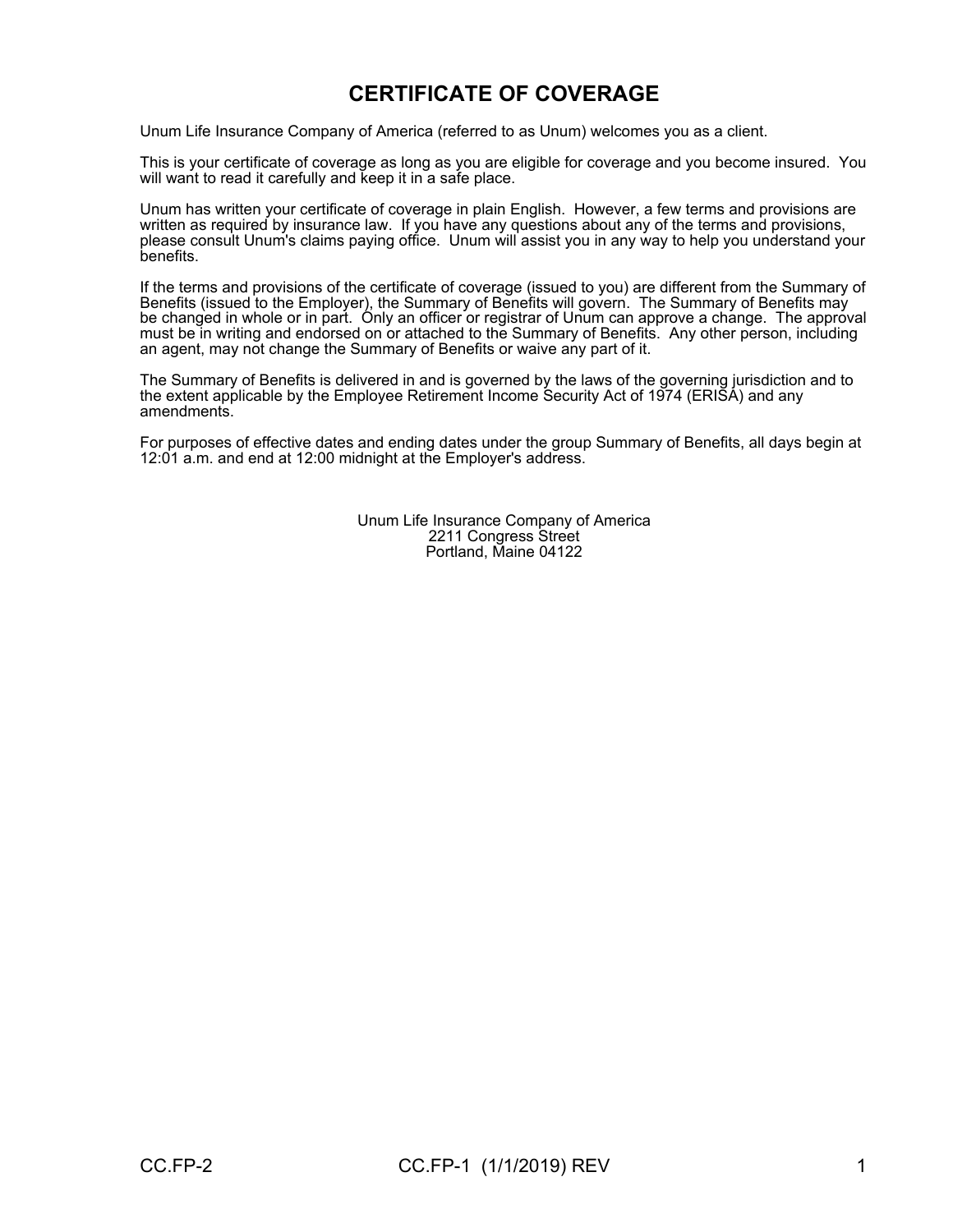# **TABLE OF CONTENTS**

|                                                              | .B@G-LIFE-1 |
|--------------------------------------------------------------|-------------|
|                                                              |             |
| ACCIDENTAL DEATH AND DISMEMBERMENT INSURANCE PLAN B@G-AD&D-1 |             |
|                                                              |             |
|                                                              |             |
|                                                              |             |
|                                                              |             |
|                                                              |             |
|                                                              |             |
|                                                              |             |
|                                                              |             |
|                                                              |             |
|                                                              |             |
|                                                              |             |
|                                                              |             |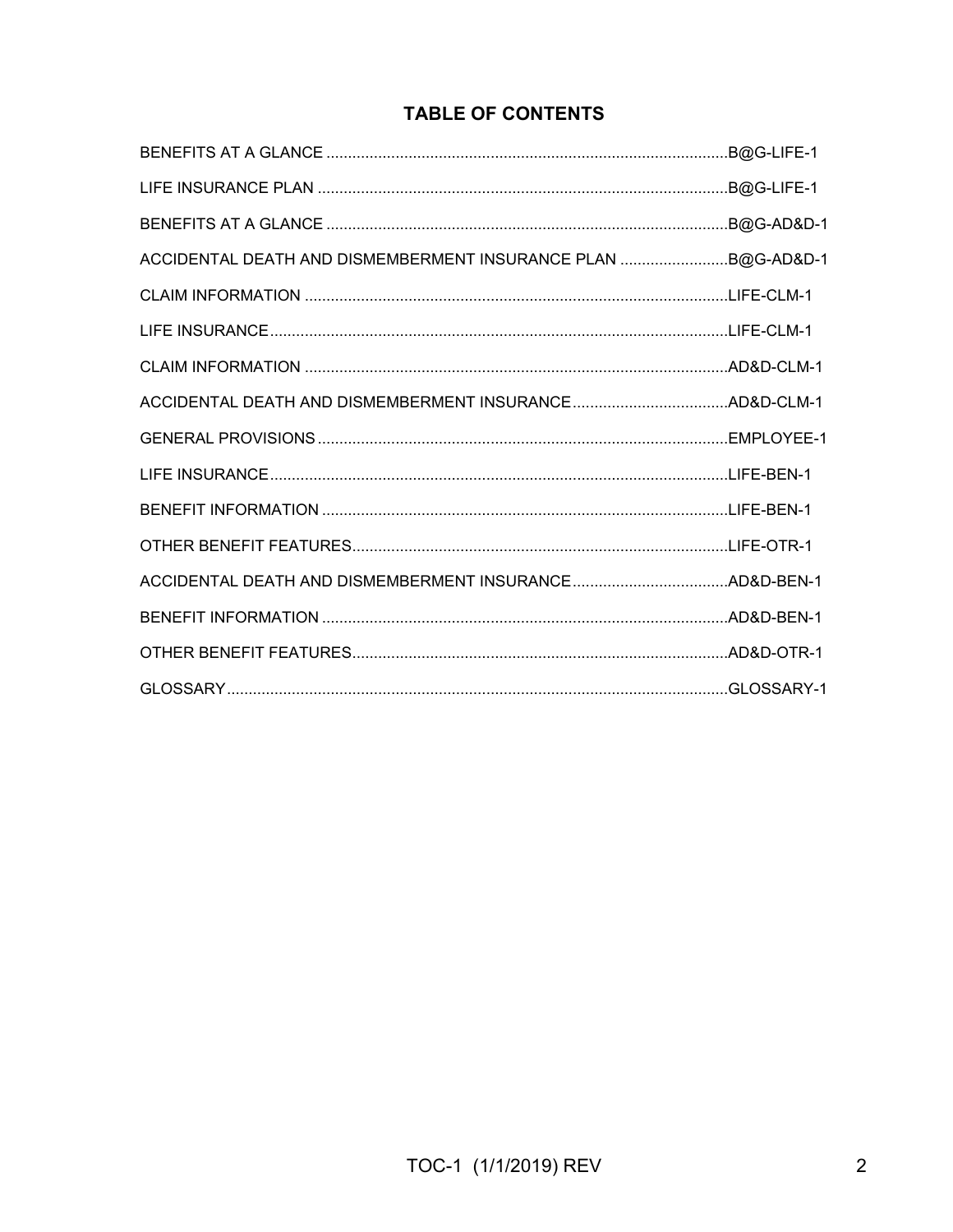# **BENEFITS AT A GLANCE**

#### **LIFE INSURANCE PLAN**

This life insurance plan provides financial protection for your beneficiary(ies) by paying a benefit in the event of your death. The amount your beneficiary(ies) receive(s) is based on the amount of coverage in effect just prior to the date of your death according to the terms and provisions of the plan. You also have the opportunity to have coverage for your dependents.

**EMPLOYER'S ORIGINAL PLAN EFFECTIVE DATE:** 

#### **PLAN YEAR:**

January 1, 2018 to January 1, 2019 and each following January 1 to January 1

#### **IDENTIFICATION NUMBER:** 605923 022

### **ELIGIBLE GROUP(S):**

All full-time Non Union Employees (Salaried Faculty and Staff Members) in active employment in the United States with the Employer

#### **MINIMUM HOURS REQUIREMENT:**

Employees must be working at least 30 hours per week on a regularly scheduled basis.

#### **WAITING PERIOD:**

For employees in an eligible group on or before January 1, 2018: None

For employees entering an eligible group after January 1, 2018: None

### **WHO PAYS FOR THE COVERAGE:**

#### **For You:**

*If you elect Additional Benefit Options:*

You and your Employer must make contributions for your coverage.

*If you do not elect Additional Benefit Options:*

Your Employer must make contributions for your coverage.

#### **For Your Dependents:**

You must make contributions for coverage for your dependents.

#### **ELIMINATION PERIOD:**

**Employees who are not participating in the Employer's Group Long Term Disability plan administered by Unum** Premium Waiver: 9 months

Disability-based benefits begin the day after Unum approves your claim and the elimination period is completed.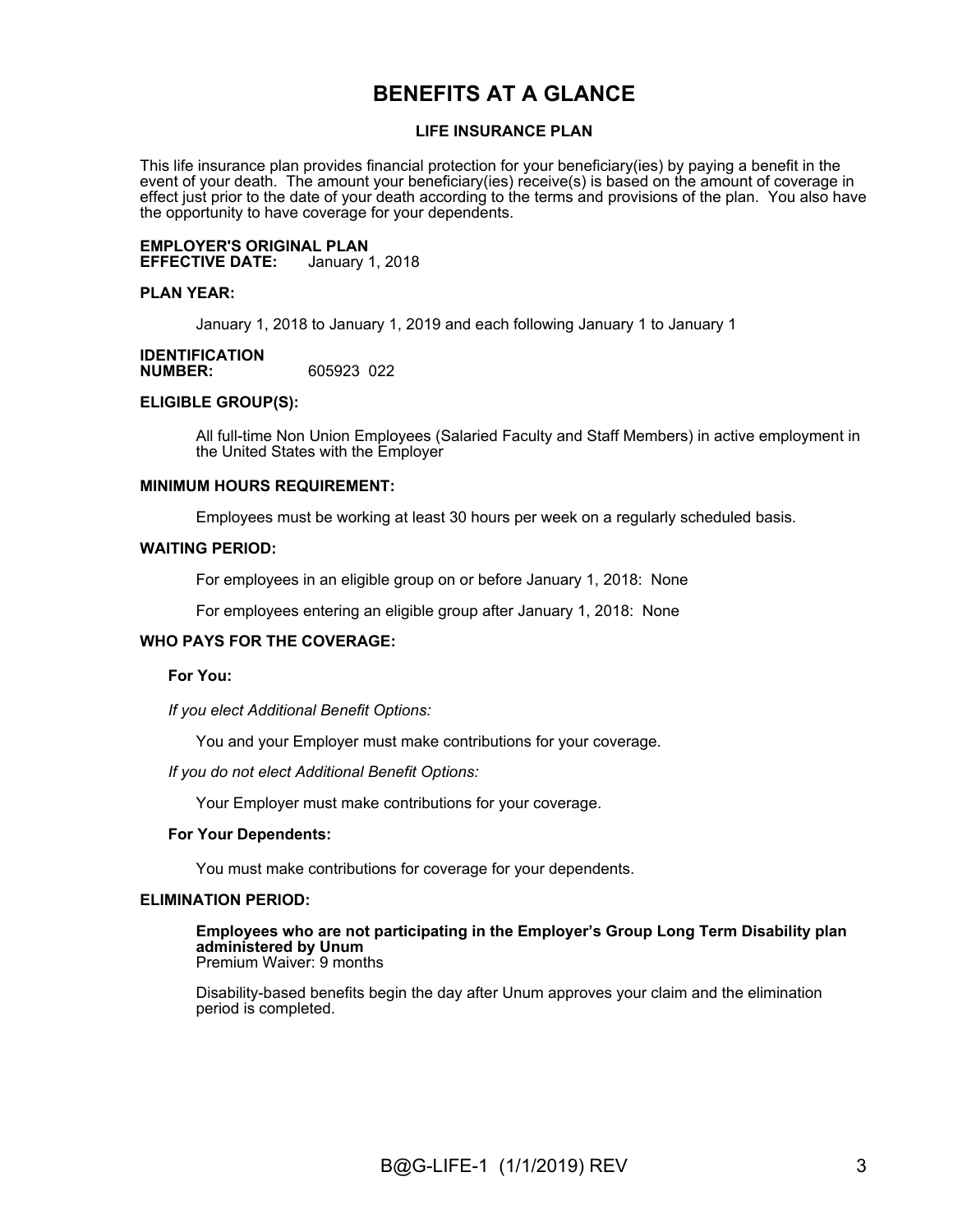#### **LIFE INSURANCE BENEFIT:**

#### **AMOUNT OF LIFE INSURANCE FOR YOU**

#### **BASIC BENEFIT**

\$50,000

#### **ADDITIONAL BENEFIT OPTIONS:**

*Option 1*

1 x annual earnings

*Option 2*

2 x annual earnings

*Option 3*

3 x annual earnings

*Option 4*

4 x annual earnings

*Option 5*

5 x annual earnings

*Option 6*

6 x annual earnings

*Option 7*

7 x annual earnings

*Option 8*

8 x annual earnings

Prior to calculation of insurance amount:

Annual earnings are rounded to the nearest multiple of \$1,000, if not already an exact multiple thereof. Annual earnings ending with \$500 or more will be rounded up to the next higher \$1,000.

AMOUNT OF LIFE INSURANCE AVAILABLE IF YOU BECOME INSURED AT CERTAIN AGES OR HAVE REACHED CERTAIN AGES WHILE INSURED

#### **ADDITIONAL BENEFIT ONLY**

On the first full pay period following the date you have reached age 65, but not age 70, your amount of life insurance will be:

- 65% of the amount of life insurance you had prior to age 65; or
- 65% of the amount of life insurance shown above if you become insured on or after age 65 but before age 70.

The reduced amount will be rounded to the nearest multiple of \$1,000, if not already a multiple thereof. The reduced amount ending with \$500 or more will be rounded up to the next higher \$1,000.

On the first full pay period following the date you have reached age 70, but not age 80, your amount of life insurance will be:

- 50% of the amount of life insurance you had prior to your first reduction; or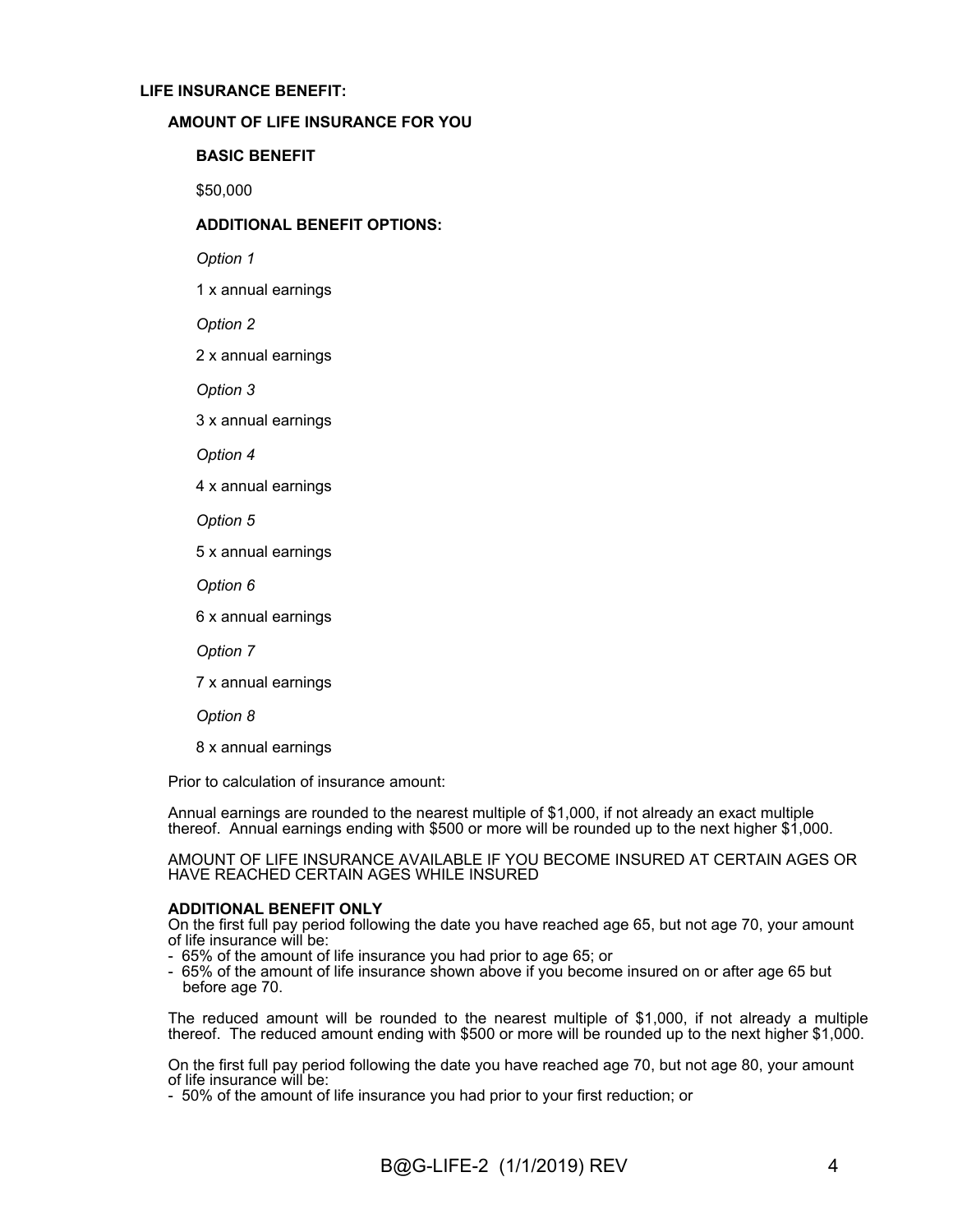- 50% of the amount of life insurance shown above if you become insured on or after age 70 but before age 80.

The reduced amount will be rounded to the nearest multiple of \$1,000, if not already a multiple thereof. The reduced amount ending with \$500 or more will be rounded up to the next higher \$1,000.

On the first full pay period following the date you have reached age 80 or more, your amount of life insurance will be:

- 25% of the amount of life insurance you had prior to your first reduction; or
- 25% of the amount of life insurance shown above if you become insured on or after age 80.

The reduced amount will be rounded to the nearest multiple of \$1,000, if not already a multiple thereof. The reduced amount ending with \$500 or more will be rounded up to the next higher \$1,000.

Note: Any increases or decreases in the amount of your insurance due to a change in your annual earnings will be added or subtracted from the original amount in force prior to age 65 and the recalculated amount will be reduced according to the above reductions.

Should you become insured on or after age 65, the reductions shown above will be applied to your amounts of insurance.

Once your first reduction has occurred you may not choose to increase your amount of insurance.

EVIDENCE OF INSURABILITY IS REQUIRED FOR THE AMOUNT OF YOUR ADDITIONAL INSURANCE OVER:

The lesser of:

- 3 x annual earnings; or

- \$150,000

Evidence of Insurability **is not required** for amounts of life insurance you had in force with your Employer's prior carrier on the termination date of the prior carrier's plan.

Evidence of Insurability **is required** for amounts of life insurance in excess of the greater of:

- The amount(s) of life insurance you had in force with your Employer's prior carrier on the termination date of the prior carrier's plan; or - The amount(s) of life insurance over the amount shown above.

MAXIMUM BENEFIT OF ADDITIONAL LIFE INSURANCE FOR YOU:

#### \$1,500,000

#### **AMOUNT OF LIFE INSURANCE FOR YOUR DEPENDENTS**

#### **Spouse:**

Amounts in \$10,000 benefit units as applied for by you and approved by Unum.

All amounts are rounded to the nearest multiple of \$10,000, if not already an exact multiple thereof.

EVIDENCE OF INSURABILITY IS REQUIRED FOR THE AMOUNT OF YOUR SPOUSE'S INSURANCE OVER:

\$20,000

Evidence of Insurability **is not required** for amounts of life insurance your spouse had in force with your Employer's prior carrier on the termination date of the prior carrier's plan.

Evidence of Insurability **is required** for amounts of life insurance in excess of the greater of:

- The amount(s) of life insurance your spouse had in force with your Employer's prior carrier on the termination date of the prior carrier's plan; or
- The amount(s) of life insurance over the amount shown above.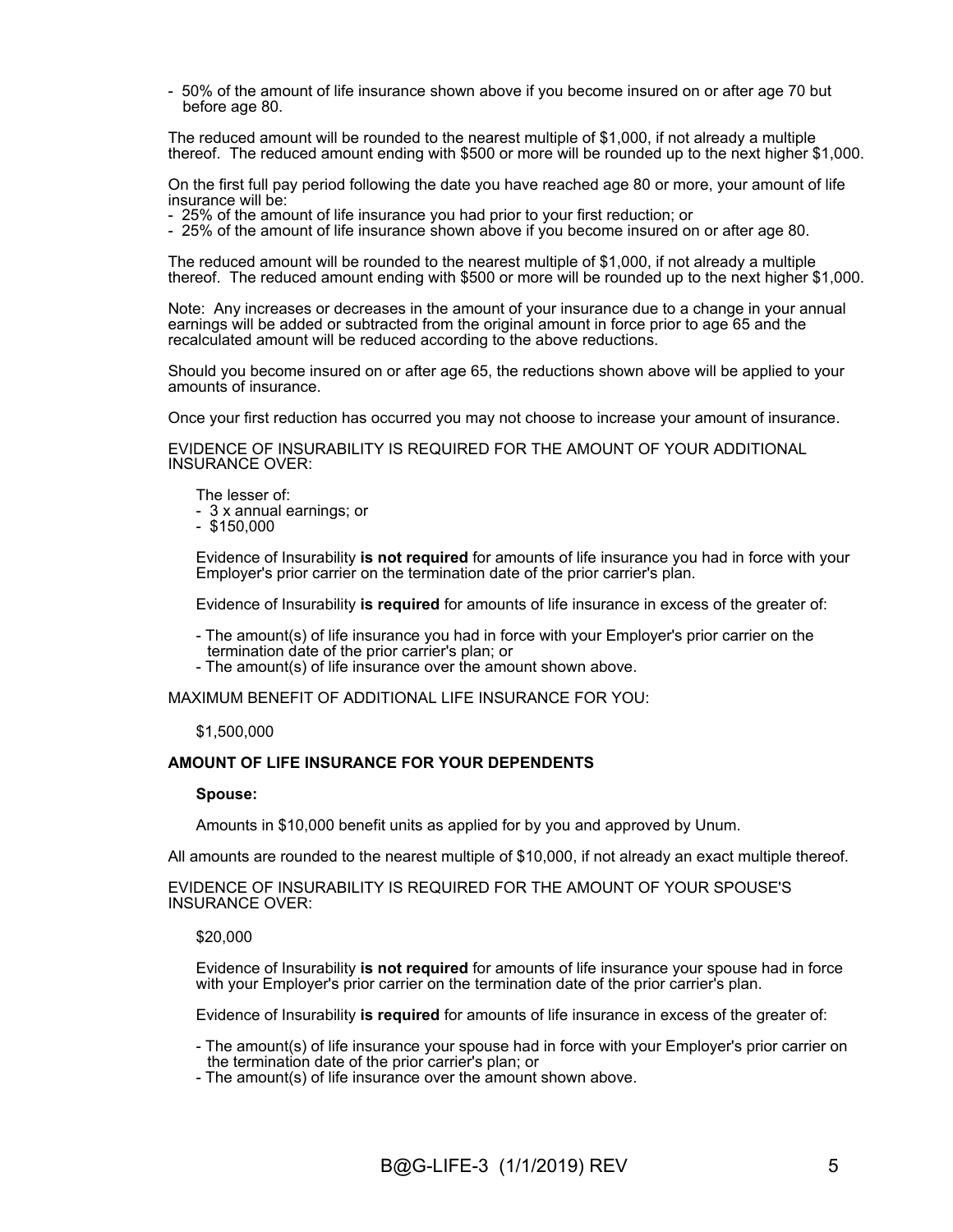MAXIMUM BENEFIT OF LIFE INSURANCE FOR YOUR SPOUSE:

\$250,000

**Children:**

*Option 1*

Live birth to age 26: \$5,000

*Option 2*

Live birth to age 26: \$10,000

THE AMOUNT OF LIFE INSURANCE FOR A DEPENDENT WILL NOT BE MORE THAN 100% OF YOUR AMOUNT OF ADDITIONAL LIFE INSURANCE.

#### **SOME LOSSES MAY NOT BE COVERED UNDER THIS PLAN.**

#### **OTHER FEATURES:**

Accelerated Benefit

**Conversion** 

Continuity of Coverage

**Portability** 

NOTE: Portability under this plan is available to an insured spouse in the event of divorce from an insured employee, subject to all terms and conditions otherwise applicable to ported spouse coverage.

**The above items are only highlights of this plan. For a full description of your coverage, continue reading your certificate of coverage section.** The plan includes enrollment, risk management and other support services related to your Employer's Benefit Program.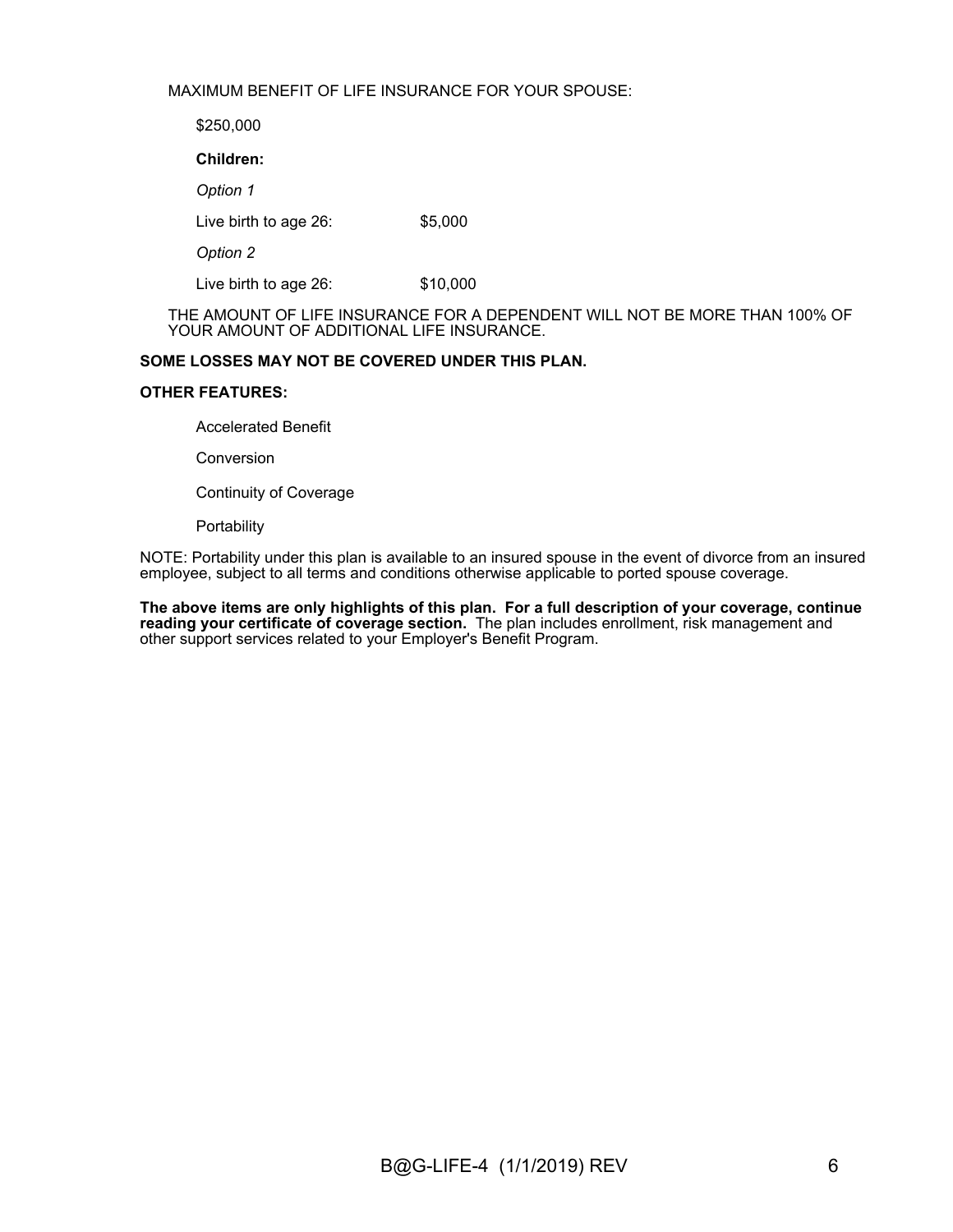# **BENEFITS AT A GLANCE**

#### **ACCIDENTAL DEATH AND DISMEMBERMENT INSURANCE PLAN**

This accidental death and dismemberment insurance plan provides financial protection for your beneficiary(ies) by paying a benefit in the event of your death or for you in the event of any other covered loss. The amount you or your beneficiary(ies) receive(s) is based on the amount of coverage in effect just prior to the date of your death or any other covered loss according to the terms and provisions of the plan. You also have the opportunity to have coverage for your dependents.

# **EMPLOYER'S ORIGINAL PLAN**

**EFFECTIVE DATE:** 

#### **PLAN YEAR:**

January 1, 2018 to January 1, 2019 and each following January 1 to January 1

#### **IDENTIFICATION**<br>NUMBER: **NUMBER:** 605923 022

#### **ELIGIBLE GROUP(S):**

All full-time Non Union Employees (Salaried Faculty and Staff Members) in active employment in the United States with the Employer

#### **MINIMUM HOURS REQUIREMENT:**

Employees must be working at least 30 hours per week on a regularly scheduled basis.

#### **WAITING PERIOD:**

For employees in an eligible group on or before January 1, 2018: None

For employees entering an eligible group after January 1, 2018: None

#### **WHO PAYS FOR THE COVERAGE:**

**For You:**

*Basic Benefit:*

No Coverage

*Additional Benefit:*

You pay the cost of your coverage.

#### **For Your Dependents:**

You pay the cost of your dependent coverage.

#### **ACCIDENTAL DEATH AND DISMEMBERMENT BENEFIT:**

#### **AMOUNT OF ACCIDENTAL DEATH AND DISMEMBERMENT (AD&D) INSURANCE FOR YOU**  (FULL AMOUNT)

#### **BASIC BENEFIT**

No Coverage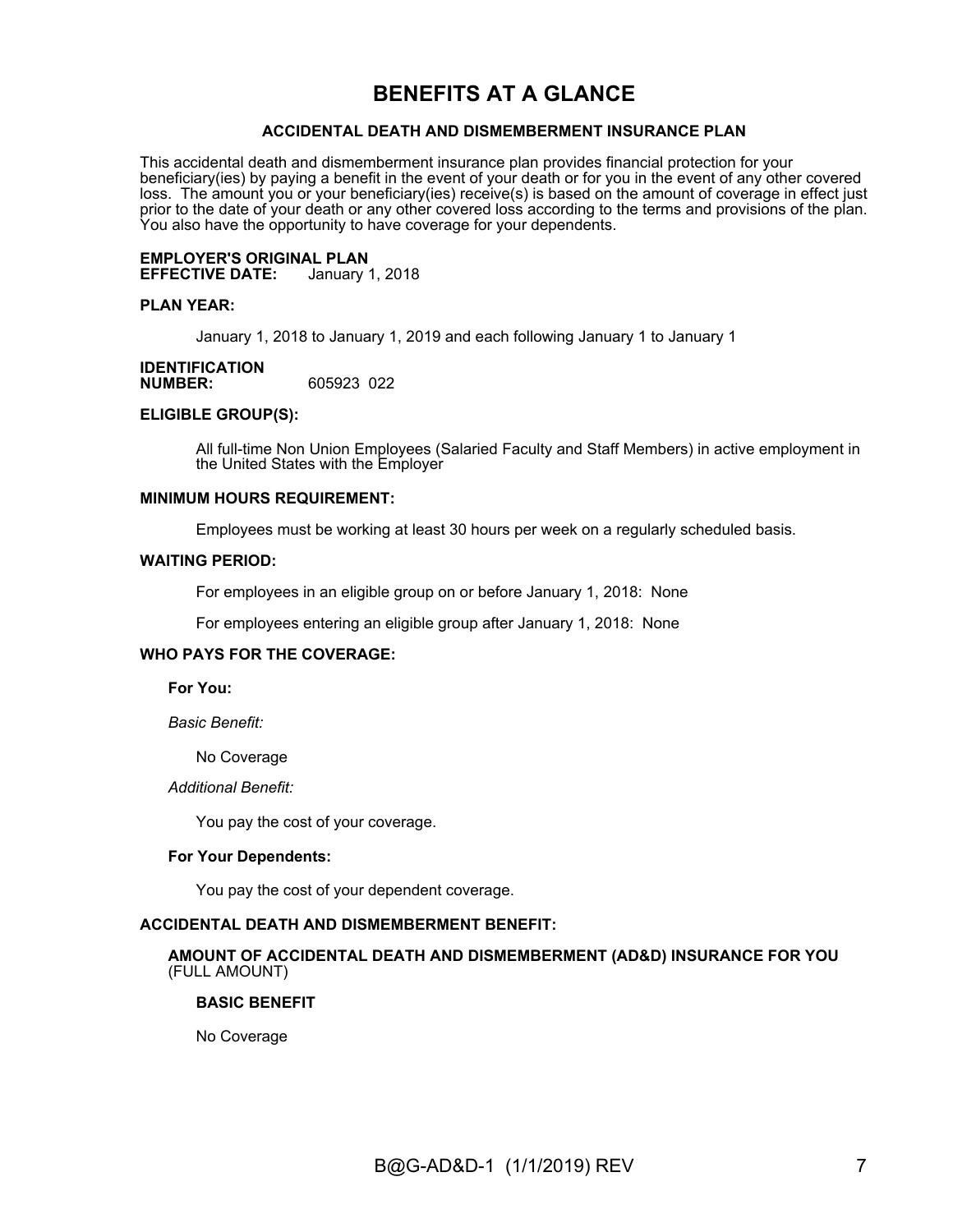#### **ADDITIONAL BENEFIT OPTIONS:**

*Option 1* \$10,000 *Option 2* \$25,000 *Option 3* \$50,000 *Option 4* \$100,000 *Option 5* \$150,000 *Option 6* \$200,000 *Option 7* \$250,000 *Option 8*

\$300,000

#### **AMOUNT OF ACCIDENTAL DEATH AND DISMEMBERMENT INSURANCE FOR YOUR DEPENDENTS** (FULL AMOUNT)

#### **Spouse:**

60% of your amount of additional insurance to a maximum of \$180,000.

#### **Children:**

Live birth to age 26: 20% of your amount of AD&D insurance to a maximum of \$60,000

#### **REPATRIATION BENEFIT FOR YOU AND YOUR DEPENDENTS**

Maximum Benefit Amount:

Up to \$5,000

The Repatriation Benefit is separate from any accidental death and dismemberment benefit which may be payable. To receive the Repatriation Benefit, your or your dependent's accidental death benefit must be paid first.

#### **SEATBELT(S) AND AIR BAG BENEFIT FOR YOU AND YOUR DEPENDENTS**

Benefit Amount:

Seatbelt(s): 10% of the Full Amount of your or your dependent's accidental death and dismemberment insurance benefit.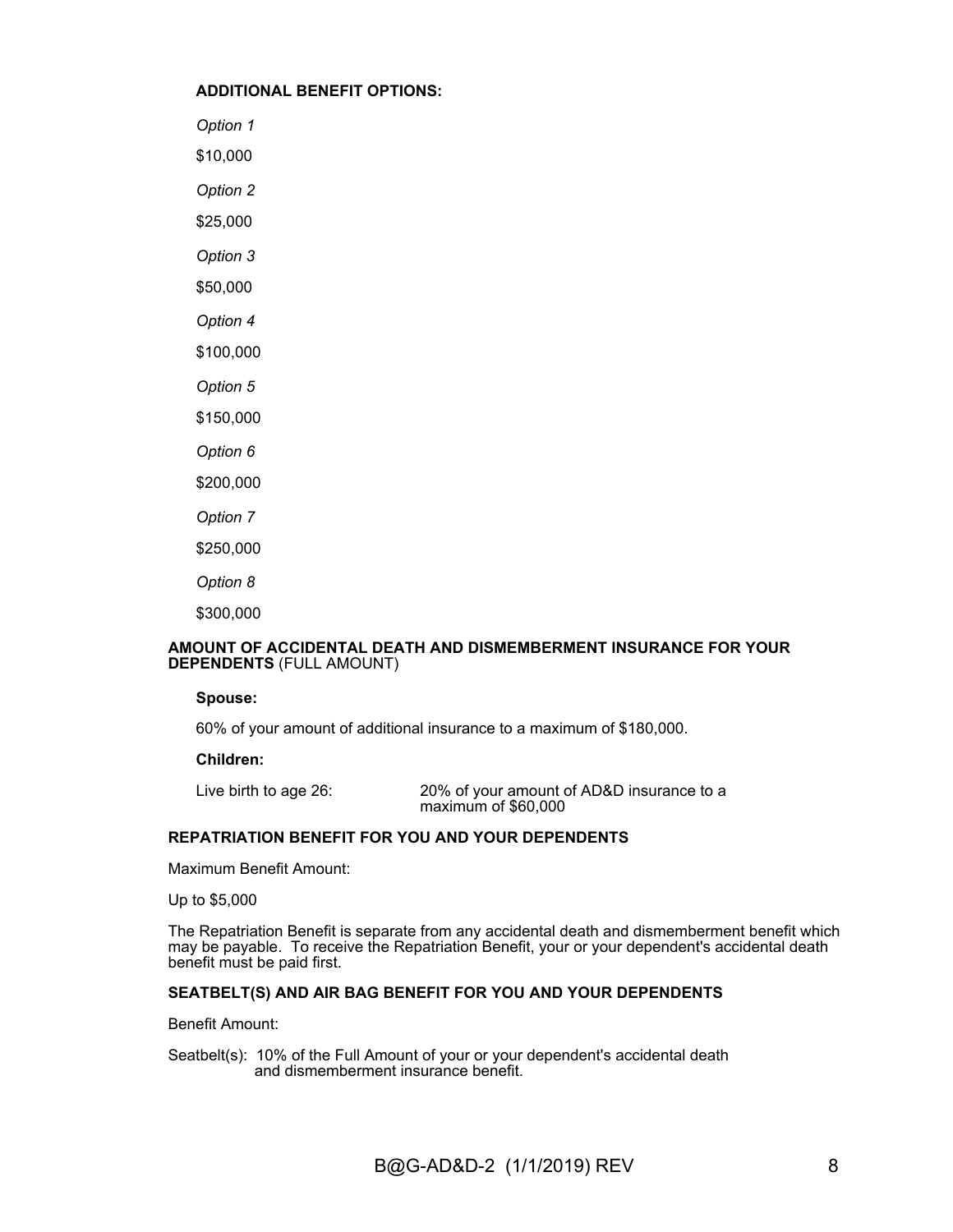Air Bag: 5% of the Full Amount of your or your dependent's accidental death and dismemberment insurance benefit.

Maximum Benefit Payment:

Seatbelt(s): \$25,000

Air bag: \$5,000

The Seatbelt(s) and Air Bag Benefit is separate from any accidental death and dismemberment benefit which may be payable. To receive the Seatbelt(s) and Air Bag Benefit, your or your dependents accidental death benefit must be paid first.

#### **EDUCATION BENEFIT**

Each Qualified Child

Benefit Amount per Academic Year for which a Qualified Child is enrolled:

6% of the Full Amount of the employee's accidental death and dismemberment insurance to a maximum of \$6,000.

Maximum Benefit Payments:

4 per lifetime

Maximum Benefit Amount:

\$24,000

Maximum Benefit Period:

6 years from the date the first benefit payment has been made.

The Education Benefit is separate from any accidental death and dismemberment benefit which may be payable. In order for your Qualified Child to receive the Education Benefit, your accidental death benefit must be paid first.

#### **SPOUSE TRAINING BENEFIT**

Maximum Benefit Amount:

The lesser of:

- 5% of your Full Amount; or

 $-$  \$5,000

The Spouse Training Benefit is separate from any accidental death and dismemberment benefit which may be payable. In order to receive the Spouse Training Benefit, your accidental death benefit must be paid first.

#### **EXPOSURE AND DISAPPEARANCE BENEFIT FOR YOU AND YOUR DEPENDENTS**

Maximum Benefit Amount: The Full Amount

#### **FELONIOUS ASSAULT BENEFIT FOR YOU**

Benefit Amount:

10% of the Full Amount of your accidental death and dismemberment insurance benefit

Maximum Benefit Amount:

\$10,000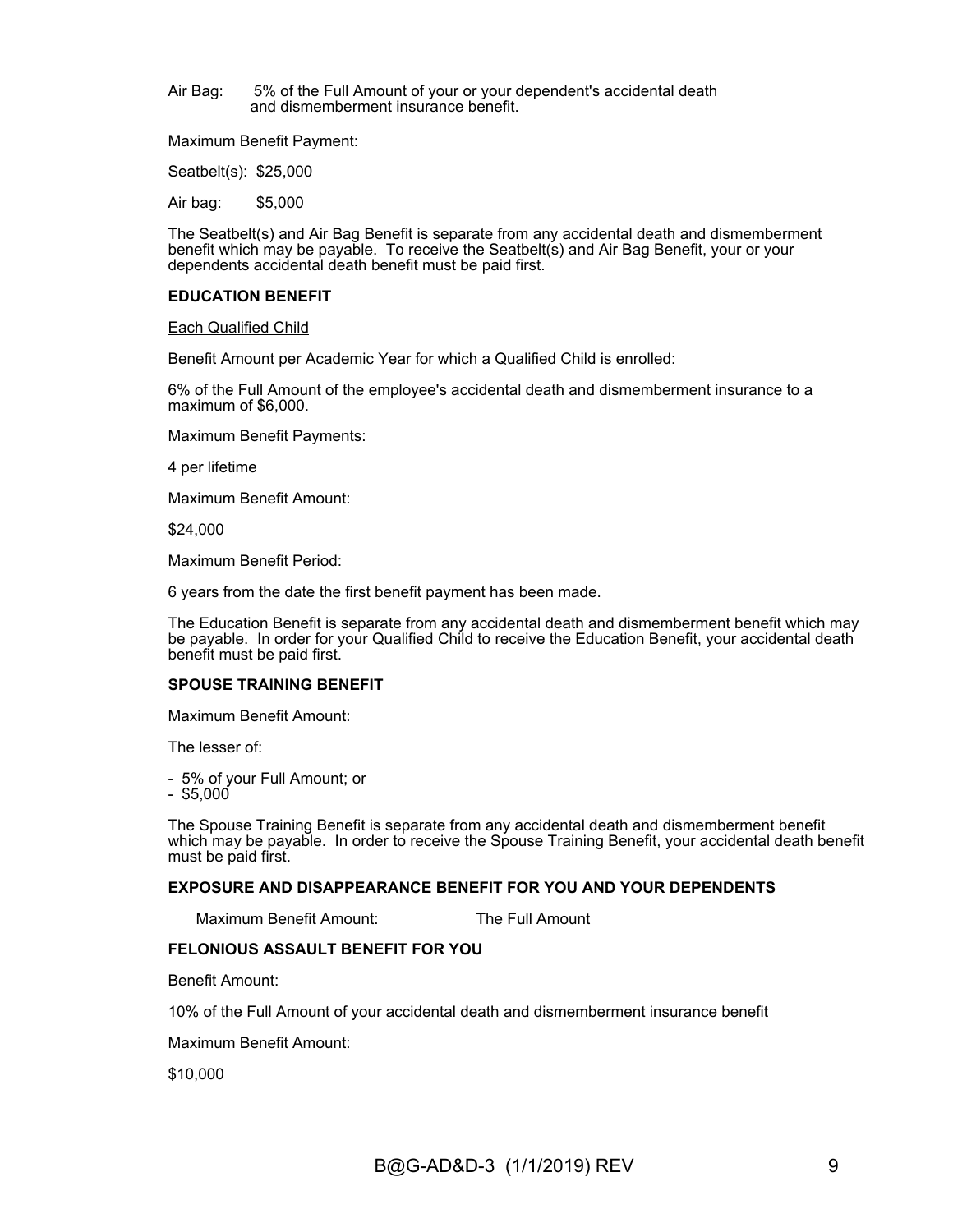The Felonious Assault Benefit is separate from any accidental death and dismemberment benefit which may be payable. In order to receive the Felonious Assault Benefit, your accidental death and dismemberment must be paid first.

#### **REHABILITATION PHYSICAL THERAPY BENEFIT FOR YOU AND YOUR DEPENDENTS**

Benefit Amount:

10% of the Full Amount of your or your dependent's accidental death and dismemberment insurance benefit

Maximum Benefit Amount:

\$10,000

The Rehabilitation Physical Therapy Benefit is separate from any accidental death and dismemberment benefit which may be payable. In order to receive the Rehabilitation Physical Therapy Benefit, your or your dependent's accidental death and dismemberment must be paid first.

#### **SOME LOSSES MAY NOT BE COVERED UNDER THIS PLAN.**

#### **OTHER FEATURES:**

**Portability** 

NOTE: Portability under this plan is available to an insured spouse in the event of divorce from an insured employee, subject to all terms and conditions otherwise applicable to ported spouse coverage.

Continuity of Coverage is available under this plan - refer to the **ACCIDENTAL DEATH AND DISMEMBERMENT OTHER BENEFIT FEATURES** for further details.

**The above items are only highlights of this plan. For a full description of your coverage, continue reading your certificate of coverage section.** The plan includes enrollment, risk management and other support services related to your Employer's Benefit Program.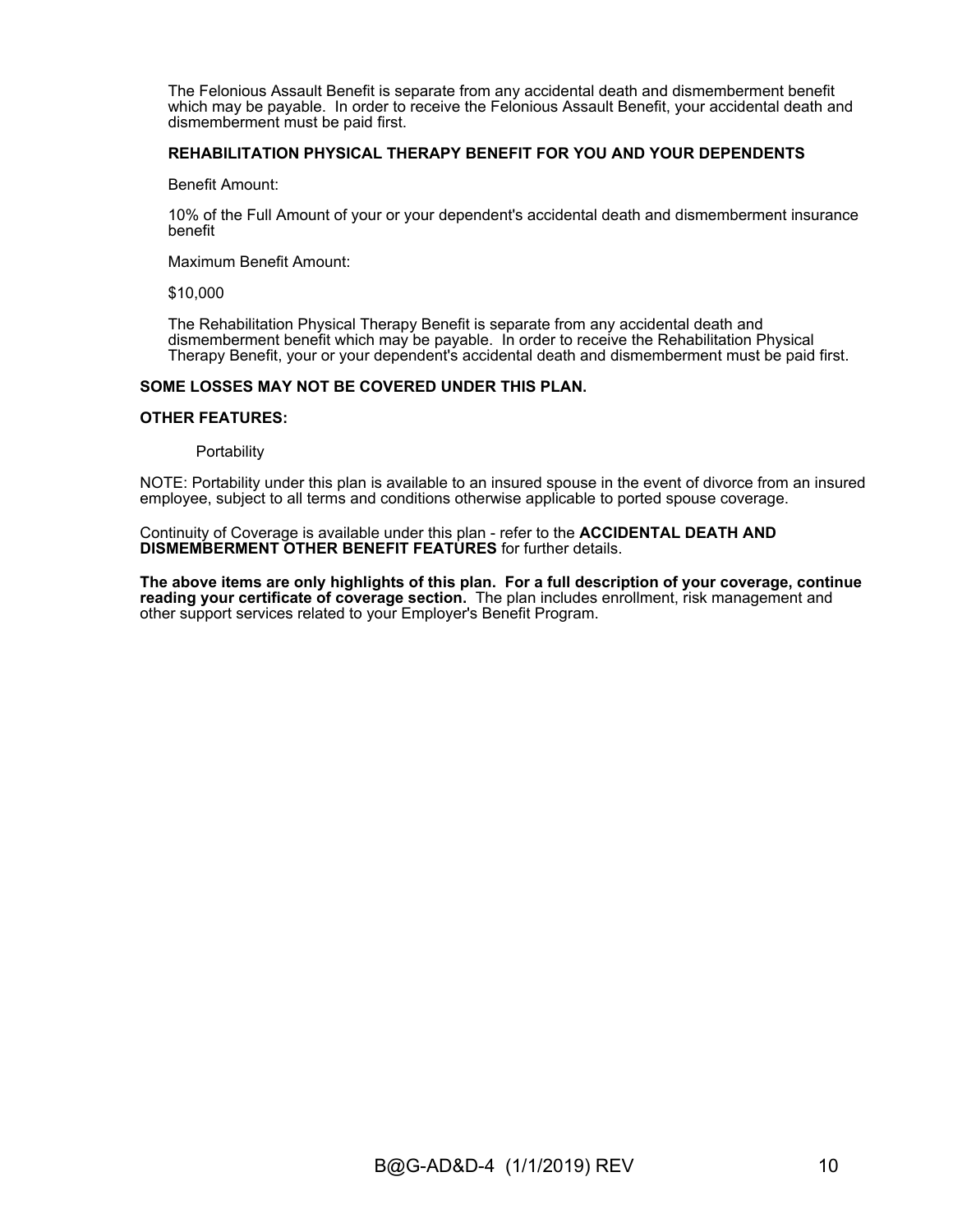# **CLAIM INFORMATION**

# **LIFE INSURANCE**

# *WHEN DO YOU OR YOUR AUTHORIZED REPRESENTATIVE NOTIFY UNUM OF A CLAIM?*

We encourage you or your authorized representative to notify us as soon as possible, so that a claim decision can be made in a timely manner.

If a claim is based on your disability, written notice and proof of claim must be sent no later than 90 days after the end of the elimination period.

If a claim is based on death, written notice and proof of claim must be sent no later than 90 days after the date of death.

If it is not possible to give proof within these time limits, it must be given no later than 1 year after the proof is required as specified above. These time limits will not apply during any period you or your authorized representative lacks the legal capacity to give us proof of claim.

The claim form is available from your Employer, or you or your authorized representative can request a claim form from us. If you or your authorized representative does not receive the form from Unum within 15 days of the request, send Unum written proof of claim without waiting for the form.

If you have a disability, you must notify us immediately when you return to work in any capacity, regardless of whether you are working for your Employer.

### *HOW DO YOU FILE A CLAIM FOR A DISABILITY?*

### **Employees who are not participating in the Employer's Group Long Term Disability plan administered by Unum**

You or your authorized representative, and your Employer must fill out your own sections of the claim form and then give it to your attending physician. Your physician should fill out his or her section of the form and send it directly to Unum.

### *WHAT INFORMATION IS NEEDED AS PROOF OF YOUR CLAIM?*

### **Employees who are not participating in the Employer's Group Long Term Disability plan administered by Unum**

If your claim is based on your disability, your proof of claim, provided at your expense, must show:

- that you are under the **regular care** of a **physician**;
- the date your disability began;
- the cause of your disability;
- the extent of your disability, including restrictions and limitations preventing you from performing your regular occupation or any gainful occupation; and
- the name and address of any **hospital or institution** where you received treatment, including all attending physicians.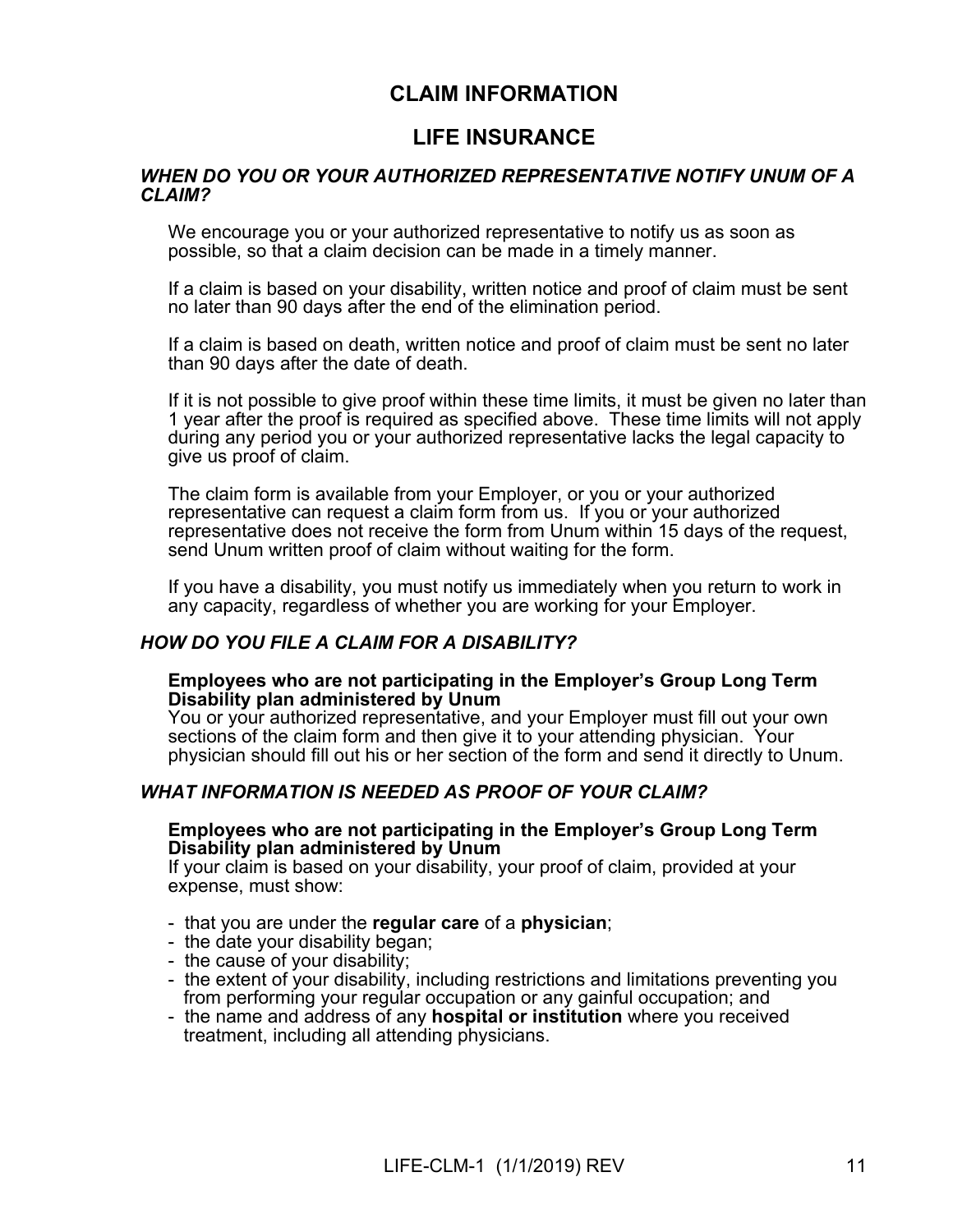We may request that you send proof of continuing disability indicating that you are under the regular care of a physician. This proof, provided at your expense, must be received within 45 days of a request by us.

If claim is based on death, proof of claim, provided at your or your authorized representative's expense, must show the cause of death. Also a certified copy of the death certificate must be given to us.

In some cases, you will be required to give Unum authorization to obtain additional medical and non-medical information as part of your proof of claim or proof of continuing disability. Unum will deny your claim if the appropriate information is not submitted.

# *WHEN CAN UNUM REQUEST AN AUTOPSY?*

In the case of death, Unum will have the right and opportunity to request an autopsy where not forbidden by law.

### *HOW DO YOU DESIGNATE OR CHANGE A BENEFICIARY? (Beneficiary Designation)*

At the time you become insured, you should name a beneficiary on your enrollment form for your death benefits under your life insurance. You may change your beneficiary at any time by filing a form approved by Unum with your Employer. The new beneficiary designation will be effective as of the date you sign that form. However, if we have taken any action or made any payment before your Employer receives that form, that change will not go into effect.

It is important that you name a beneficiary and keep your designation current. If more than one beneficiary is named and you do not designate their order or share of payments, the beneficiaries will share equally. The share of a beneficiary who dies before you, or the share of a beneficiary who is disqualified, will pass to any surviving beneficiaries in the order you designated.

If you do not name a beneficiary, or if all named beneficiaries do not survive you, or if your named beneficiary is disqualified, your death benefit will be paid to your estate.

Instead of making a death payment to your estate, Unum has the right to make payment to the first surviving family members of the family members in the order listed below:

- spouse;
- child or children;
- mother or father; or
- sisters or brothers.

If we are to make payments to a beneficiary who lacks the legal capacity to give us a release, Unum may pay up to \$2,000 to the person or institution that appears to have assumed the custody and main support of the beneficiary. This payment made in good faith satisfies Unum's legal duty to the extent of that payment and Unum will not have to make payment again.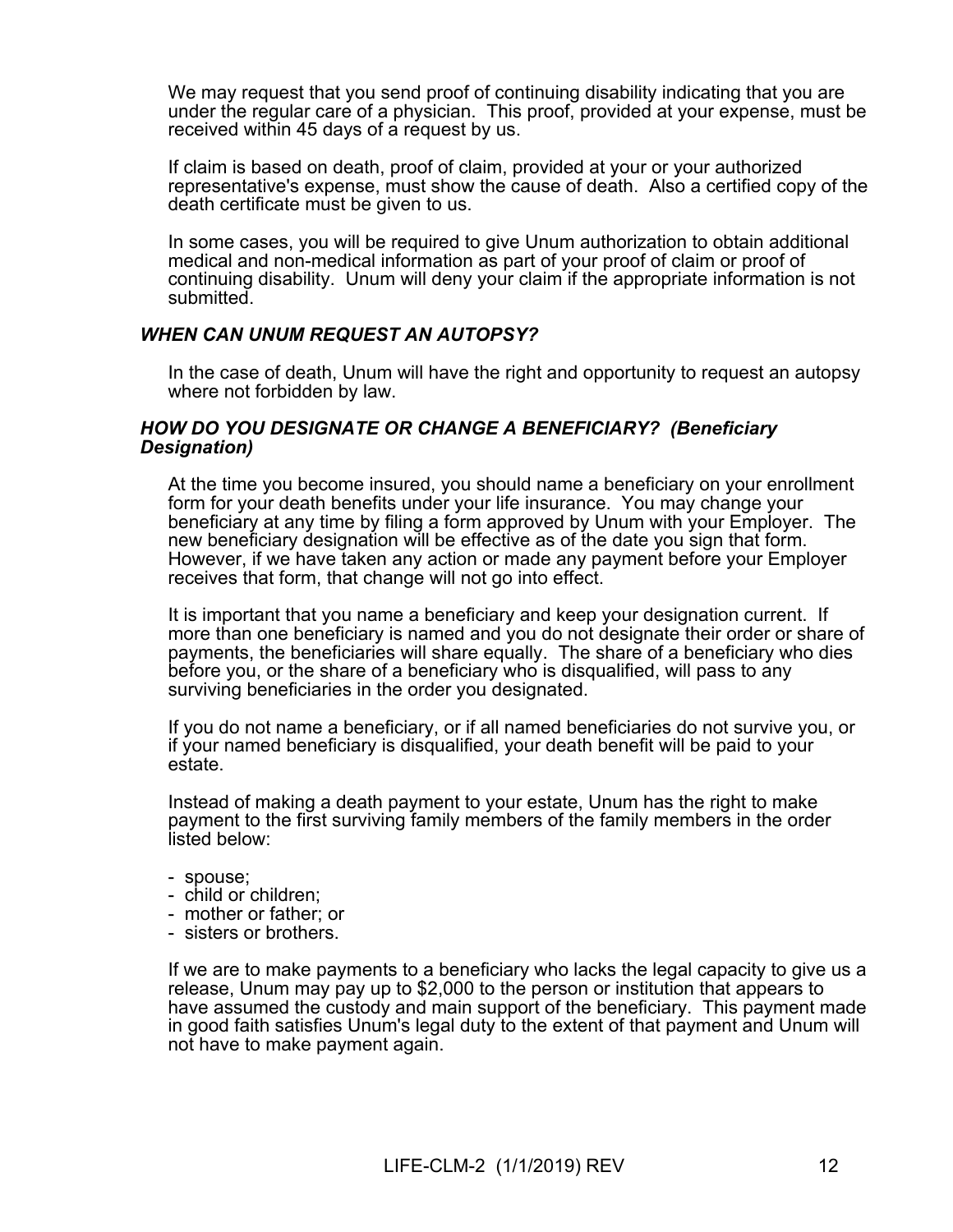Also, at Unum's option, we may pay up to \$1,000 to the person or persons who, in our opinion, have incurred expenses for your last sickness and death.

In addition, if you do not survive your spouse, and dependent life coverage is continued, then your surviving spouse should name a beneficiary according to the requirements specified above for you.

# *HOW WILL UNUM MAKE PAYMENTS?*

If your or your dependent's life claim is at least \$10,000, Unum will make available to the beneficiary a **retained asset account** (the Unum Security Account).

Payment for the life claim may be accessed by writing a draft in a single sum or drafts in smaller sums. The funds for the draft or drafts are fully guaranteed by Unum.

If the life claim is less than \$10,000, Unum will pay it in one lump sum to you or your beneficiary.

Also, you or your beneficiary may request the life claim to be paid according to one of Unum's other settlement options. This request must be in writing in order to be paid under Unum's other settlement options.

If you do not survive your spouse, and dependent life coverage is continued, then your surviving spouse's death claim will be paid to your surviving spouse's beneficiary.

All other benefits will be paid to you.

# *WHAT HAPPENS IF UNUM OVERPAYS YOUR CLAIM?*

Unum has the right to recover any overpayments due to:

- fraud; and
- any error Unum makes in processing a claim.

You must reimburse us in full. We will determine the method by which the repayment is to be made.

Unum will not recover more money than the amount we paid you.

# *WHAT ARE YOUR ASSIGNABILITY RIGHTS FOR THE DEATH BENEFITS UNDER YOUR LIFE INSURANCE? (Assignability Rights)*

The rights provided to you by the plan for life insurance are owned by you, unless:

- you have previously assigned these rights to someone else (known as an "assignee"); or
- you assign your rights under the plan(s) to an assignee.

We will recognize an assignee as the owner of the rights assigned only if:

- the assignment is in writing, signed by you, and acceptable to us in form; and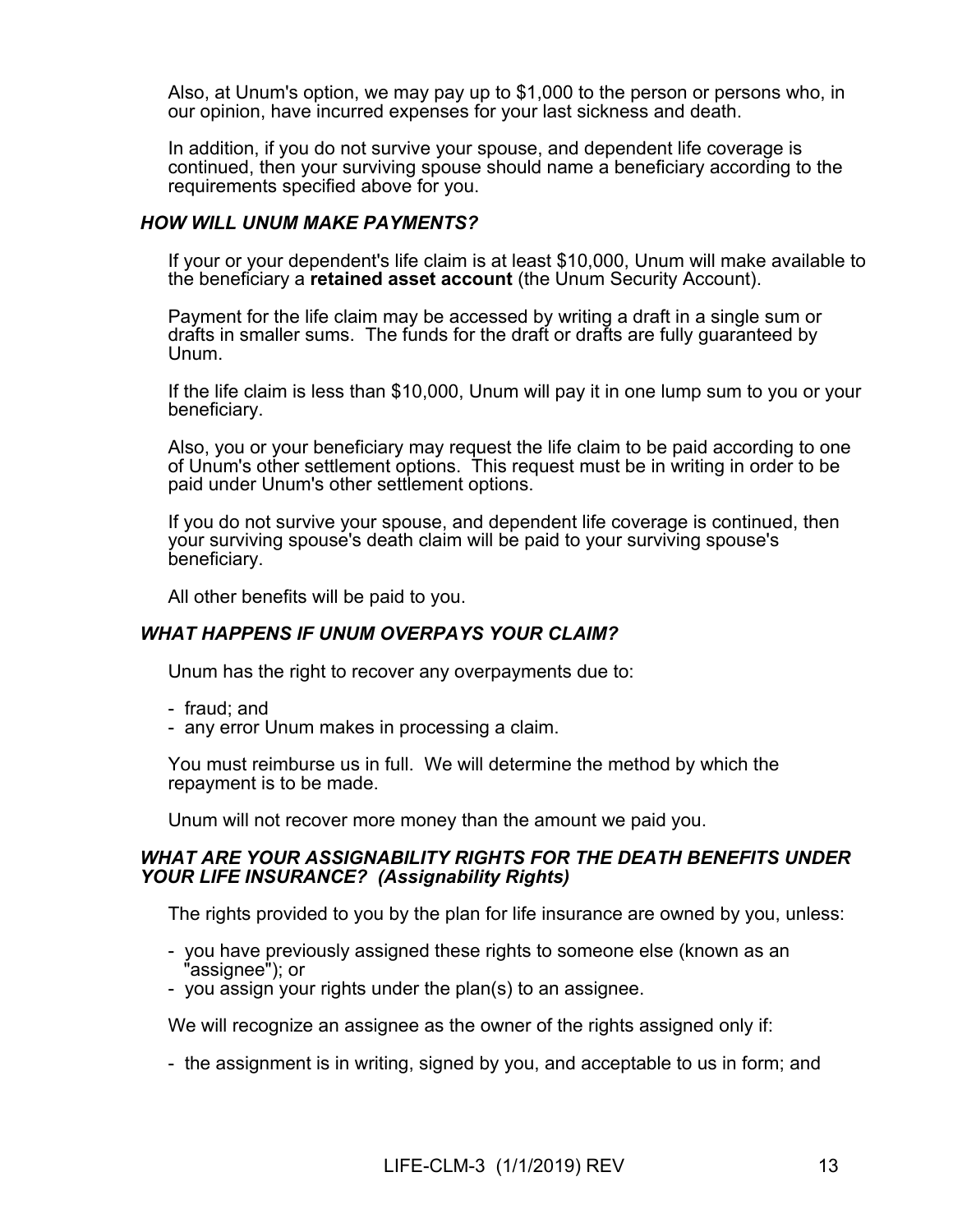- a signed or certified copy of the written assignment has been received and registered by us at our home office.

We will not be responsible for the legal, tax or other effects of any assignment, or for any action taken under the plan(s') provisions before receiving and registering an assignment.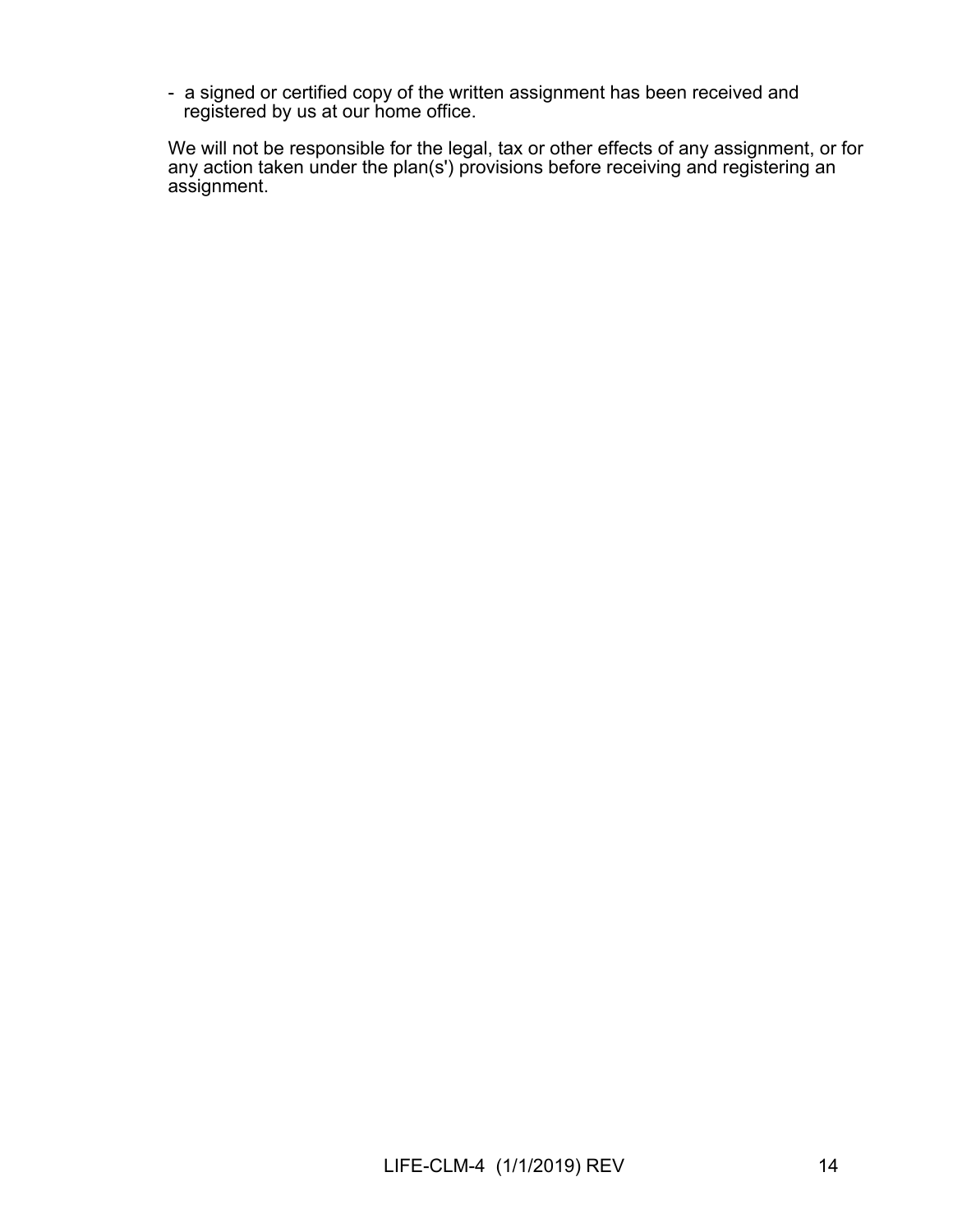# **CLAIM INFORMATION**

# **ACCIDENTAL DEATH AND DISMEMBERMENT INSURANCE**

# *WHEN DO YOU OR YOUR AUTHORIZED REPRESENTATIVE NOTIFY UNUM OF A CLAIM?*

We encourage you or your authorized representative to notify us as soon as possible, so that a claim decision can be made in a timely manner.

Written notice and proof of claim must be sent no later than 90 days after the date of death or the date of any other covered loss.

If it is not possible to give proof within this time limit, it must be given no later than 1 year after the time proof is required as specified above. This time limit will not apply during any period you or your authorized representative lacks the legal capacity to give us proof of claim.

The claim form is available from your Employer, or you or your authorized representative can request a claim form from us. If you or your authorized representative does not receive the form from Unum within 15 days of your request, send Unum written proof of claim without waiting for the form.

We encourage you or your authorized representative to notify us as soon as possible, so that a claim decision can be made in a timely manner.

If a claim is based on death or other covered loss, written notice and proof of claim must be sent no later than 90 days after the date of death or the date of any other covered loss.

If a claim is based on the Education Benefit, written notice and proof of claim must be sent no later than 60 days after the date of your death.

If it is not possible to give proof within these time limits, it must be given no later than 1 year after the time proof is required as specified above. These time limits will not apply during any period you or your authorized representative lacks the legal capacity to give us proof of claim.

The claim form is available from your Employer, or you or your authorized representative can request a claim form from us. If you or your authorized representative does not receive the form from Unum within 15 days of your request, send Unum written proof of claim without waiting for the form.

# *HOW DO YOU FILE A CLAIM FOR A COVERED LOSS?*

You or your authorized representative and your Employer must fill out your own sections of the claim form and then give it to your attending physician. Your physician should fill out his or her section of the form and send it directly to Unum.

# *WHAT INFORMATION IS NEEDED AS PROOF OF CLAIM?*

If claim is based on death or other covered loss, proof of claim for death or covered loss, provided at your or your authorized representative's expense, must show: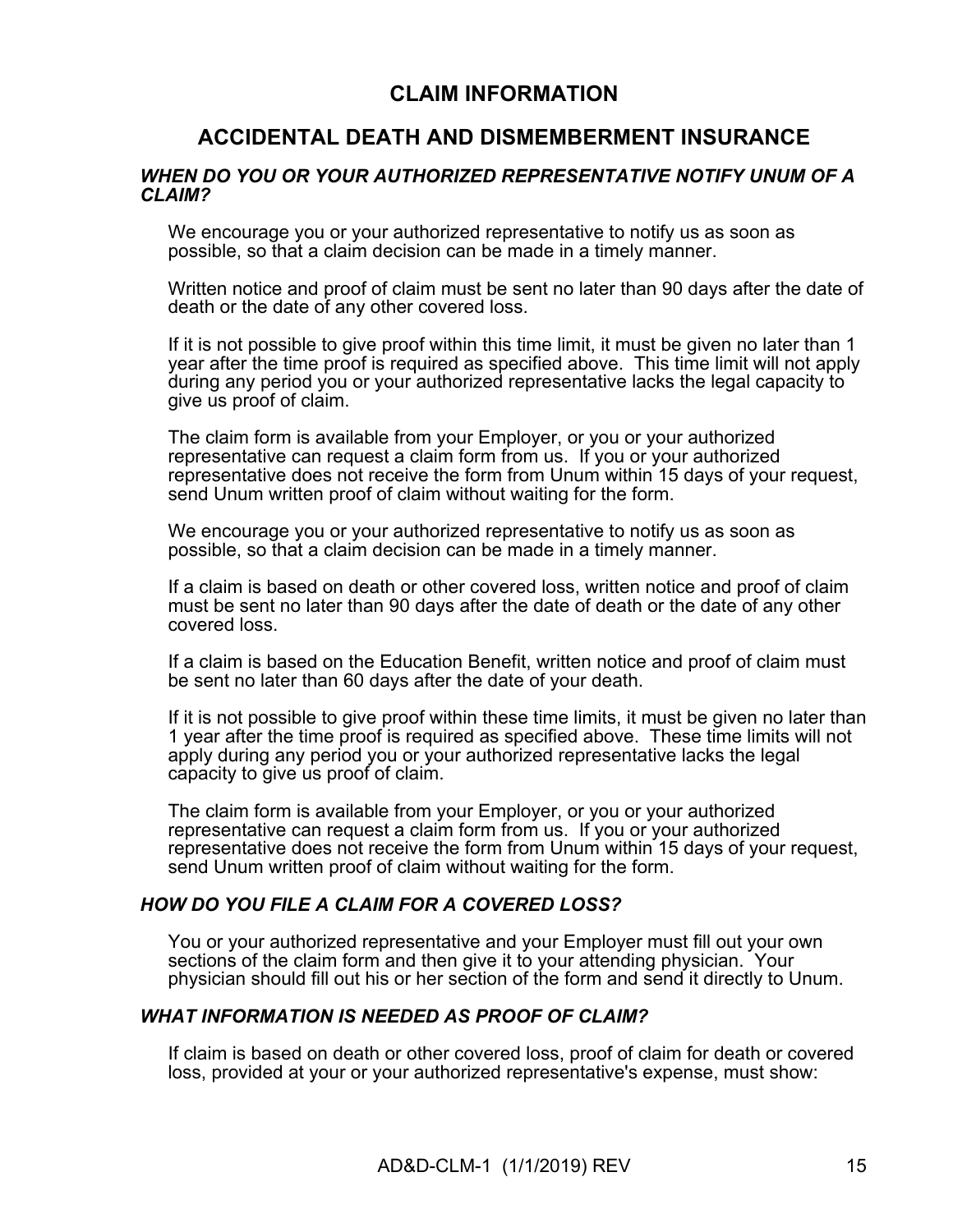- the cause of death or covered loss;
- the extent of the covered loss;
- the date of covered loss; and
- the name and address of any **hospital or institution** where treatment was received, including all attending **physicians**.

Also, in case of death, a certified copy of the death certificate must be given to us.

In some cases, you will be required to give Unum authorization to obtain additional medical and non-medical information as part of your proof of claim. Unum will deny your claim if the appropriate information is not submitted.

If a claim is based on the Education Benefit, proof of claim, provided at your authorized representative's expense, must show:

- the date of enrollment of your qualified child in an accredited post-secondary institution of higher learning;
- the name of the institution;
- a list of courses for the current academic term; and
- the number of credit hours for the current academic term.

# *WHEN CAN UNUM REQUEST AN AUTOPSY?*

In the case of death, Unum will have the right and opportunity to request an autopsy where not forbidden by law.

### *HOW DO YOU DESIGNATE OR CHANGE A BENEFICIARY? (Beneficiary Designation)*

At the time you become insured, you should name a beneficiary on your enrollment form for your death benefits under your accidental death and dismemberment insurance. You may change your beneficiary at any time by filing a form approved by Unum with your Employer. The new beneficiary designation will be effective as of the date you sign that form. However, if we have taken any action or made any payment before your Employer receives that form, that change will not go into effect.

It is important that you name a beneficiary and keep your designation current. If more than one beneficiary is named and you do not designate their order or share of payments, the beneficiaries will share equally. The share of a beneficiary who dies before you, or the share of a beneficiary who is disqualified, will pass to any surviving beneficiaries in the order you designated.

If you do not name a beneficiary, or if all named beneficiaries do not survive you, or if your named beneficiary is disqualified, your death benefit will be paid to your estate.

Instead of making a death payment to your estate, Unum has the right to make payment to the first surviving family members of the family members in the order listed below:

- spouse;
- child or children;
- mother or father; or
- sisters or brothers.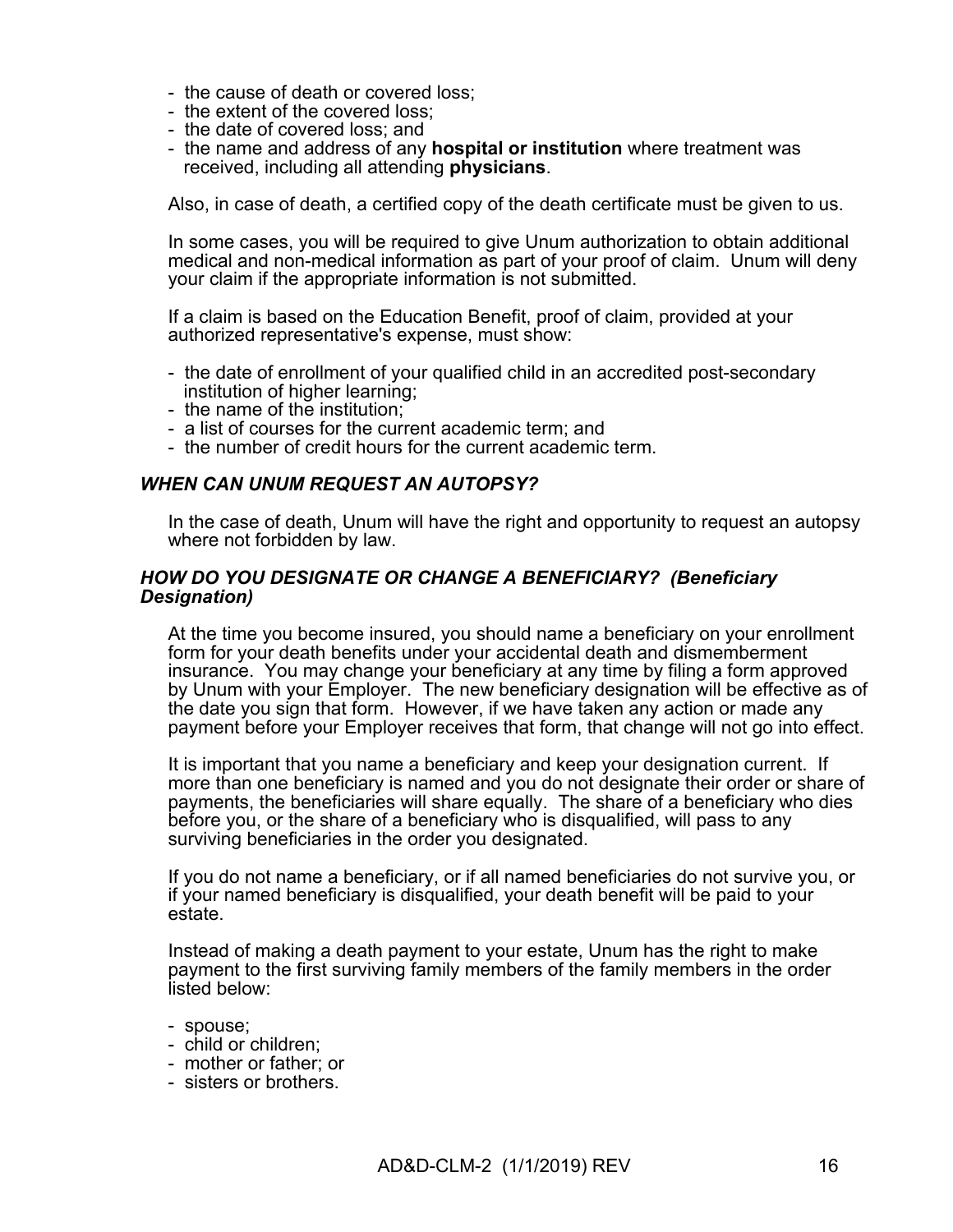If we are to make payments to a beneficiary who lacks the legal capacity to give us a release, Unum may pay up to \$2,000 to the person or institution that appears to have assumed the custody and main support of the beneficiary. This payment made in good faith satisfies Unum's legal duty to the extent of that payment and Unum will not have to make payment again.

Also, at Unum's option, we may pay up to \$1,000 to the person or persons who, in our opinion, have incurred expenses for your last sickness and death.

In addition, if you do not survive your spouse, and dependent accidental death and dismemberment coverage is continued, then your surviving spouse should name a beneficiary according to the requirements specified above for you.

# *HOW WILL UNUM MAKE PAYMENTS?*

If your or your dependent's accidental death or dismemberment claim is at least \$10,000 Unum will make available to you or your beneficiary a **retained asset account** (the Unum Security Account).

Payment for the accidental death or dismemberment claim may be accessed by writing a draft in a single sum or drafts in smaller sums. The funds for the draft or drafts are fully guaranteed by Unum.

If the accidental death or dismemberment claim is less than \$10,000, Unum will pay it in one lump sum to you or your beneficiary.

Also, you or your beneficiary may request the accidental death claim to be paid according to one of Unum's other settlement options. This request must be in writing in order to be paid under Unum's other settlement options.

The Education Benefit will be paid to your qualified child or the qualified child's legal representative.

If you do not survive your spouse, and dependent accidental death and dismemberment coverage is continued, then your surviving spouse's death claim will be paid to your surviving spouse's beneficiary.

All other benefits will be paid to you.

# *WHAT HAPPENS IF UNUM OVERPAYS YOUR CLAIM?*

Unum has the right to recover any overpayments due to:

- fraud; and
- any error Unum makes in processing a claim.

You must reimburse us in full. We will determine the method by which the repayment is to be made.

Unum will not recover more money than the amount we paid you.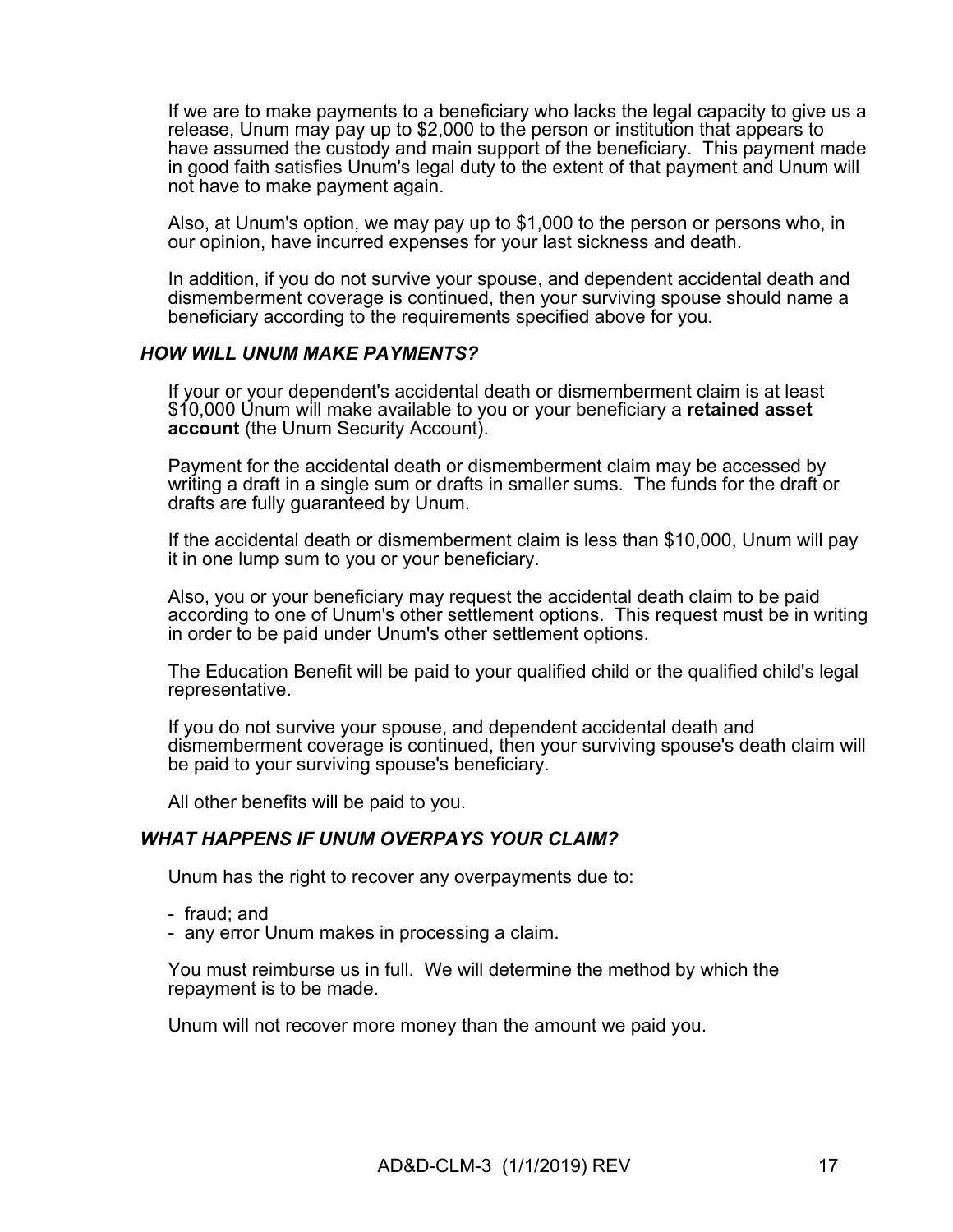# *WHAT ARE YOUR ASSIGNABILITY RIGHTS FOR THE DEATH BENEFITS UNDER YOUR ACCIDENTAL DEATH AND DISMEMBERMENT INSURANCE BENEFITS? (Assignability Rights)*

The rights provided to you by the plan(s) for accidental death insurance benefits are owned by you, unless:

- you have previously assigned these rights to someone else (known as an "assignee"); or
- you assign your rights under the plan(s) to an assignee.

We will recognize an assignee as the owner of the rights assigned only if:

- the assignment is in writing, signed by you, and acceptable to us in form; and
- a signed or certified copy of the written assignment has been received and registered by us at our home office.

We will not be responsible for the legal, tax or other effects of any assignment, or for any action taken under the plan(s') provisions before receiving and registering an assignment.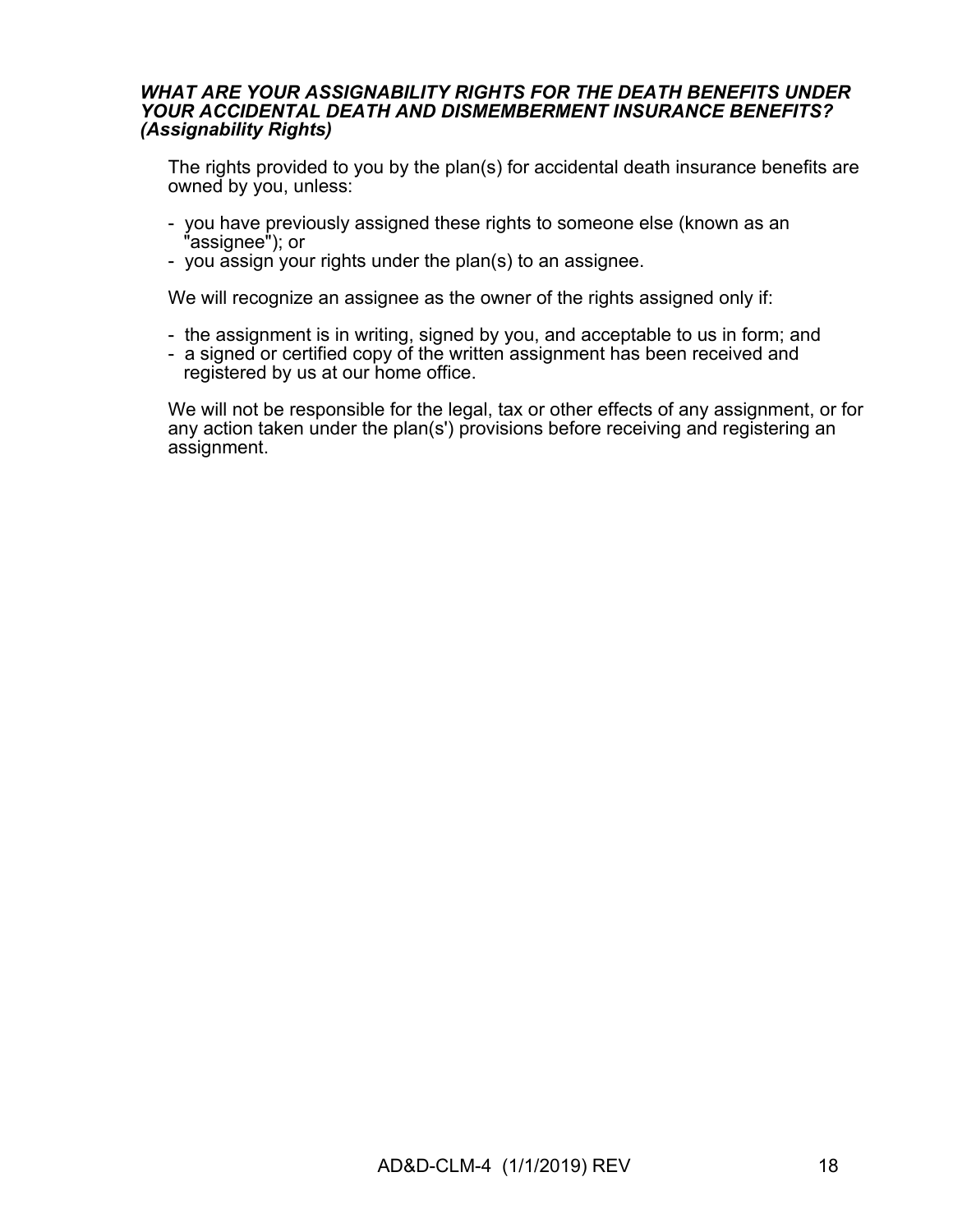# **GENERAL PROVISIONS**

# *WHAT IS THE CERTIFICATE OF COVERAGE?*

This certificate of coverage is a written statement prepared by Unum and may include attachments. It tells you:

- the coverage for which you may be entitled;
- to whom Unum will make a payment; and
- the limitations, exclusions and requirements that apply within a plan.

# *WHEN ARE YOU ELIGIBLE FOR COVERAGE?*

If you are working for your Employer in an eligible group, the date you are eligible for coverage is the later of:

- the plan effective date; or
- the day after you complete your **waiting period**.

# *WHEN DOES YOUR COVERAGE BEGIN?*

This plan provides different benefit options in addition to the basic benefit. When you first become eligible for coverage, you may apply for any option, however, you cannot be covered under more than one option at a time.

**Evidence of insurability** is required for any amount of life insurance over the amount shown in the LIFE INSURANCE **"BENEFITS AT A GLANCE"** page.

You will automatically be covered under the basic benefit at 12:01 a.m. on the later of:

- the date you are eligible for coverage; or
- the date Unum approves your evidence of insurability form, if evidence of insurability is required.

For the optional coverage plan, you will be covered at 12:01 a.m. on the latest of:

- the date you are eligible for coverage, if you apply for insurance on or before that date;
- the date you apply for insurance, if you apply within 31 days after your eligibility date; or
- the date Unum approves your evidence of insurability form, if evidence of insurability is required.

### *WHEN CAN YOU APPLY FOR ADDITIONAL LIFE BENEFIT OPTIONS IF YOU APPLY MORE THAN 31 DAYS AFTER YOUR ELIGIBILITY DATE? (LATE ENTRANTS)*

You can apply for additional life benefit options at anytime during the plan year, during an **annual enrollment period** or within 31 days of a **change in status**. Evidence of insurability is required for any amount of life insurance.

Coverage applied for during the plan year or within 31 days of a change in status will begin at 12:01 a.m. on the date Unum approves your evidence of insurability form.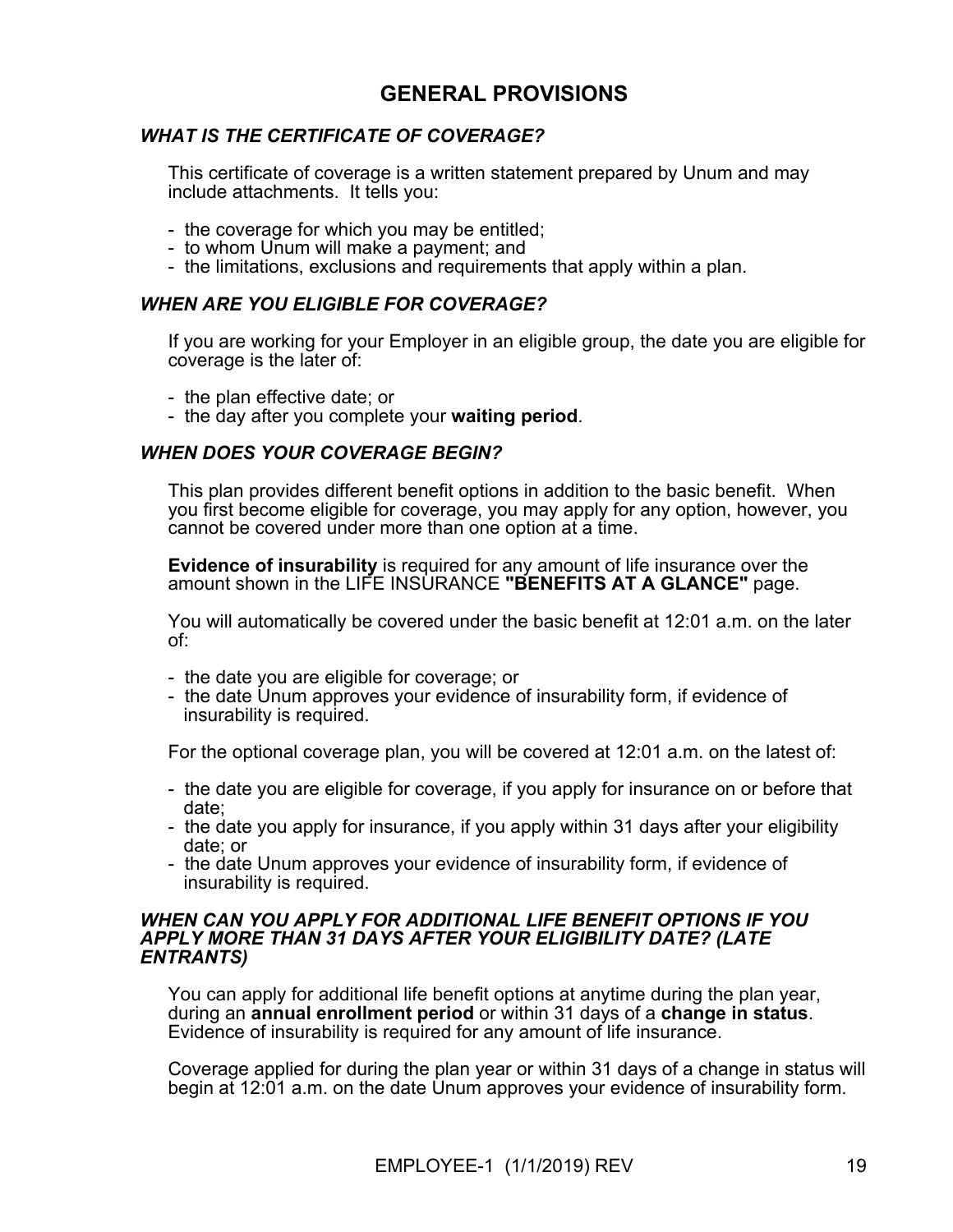Unum and your Employer determine when the annual enrollment period begins and ends.

Coverage applied for during an annual enrollment period will begin at 12:01 a.m. on the later of:

- the first day of the next plan year; or
- the date Unum approves your evidence of insurability form.

# *WHEN CAN YOU APPLY FOR ADDITIONAL ACCIDENTAL DEATH AND DISMEMBERMENT BENEFIT OPTIONS IF YOU APPLY MORE THAN 31 DAYS AFTER YOUR ELIGIBILITY DATE? (LATE ENTRANTS)*

You can apply for additional benefit options only during an **annual enrollment period** or within 31 days of a **change in status**.

Unum and your Employer determine when the annual enrollment period begins and ends.

Coverage applied for during an annual enrollment period will begin at 12:01 a.m. on the first day of the next plan year.

Coverage applied for due to a change in status will begin at 12:01 a.m. on the later of:

- the date of the change in status, if you apply on or before that date; or - the date you apply, if you apply within 31 days of the change in status.

# *WHEN CAN YOU CHANGE YOUR LIFE COVERAGE BY CHOOSING ANOTHER ADDITIONAL BENEFIT OPTION? (This does not apply to Late Entrants)*

You can change your coverage by applying for a different additional benefit option at anytime during the plan year and meet **active pay status requirements**.You can increase your coverage or decrease your coverage any number of levels. Evidence of insurability is required if you increase your coverage by any level. A change in coverage that is made during a plan year will begin on the later of:

- the date you apply; or
- the date Unum approves your application, if evidence of insurability is required.

You can also change your coverage by applying for a different benefit option during an **annual enrollment period**.

You can increase your coverage by one level or decrease your coverage any number of levels.

Evidence of insurability is required if you increase your life coverage by more than one level during an annual enrollment period.

If you are not approved for an increase in your coverage of more than one level, your coverage will be increased by one level.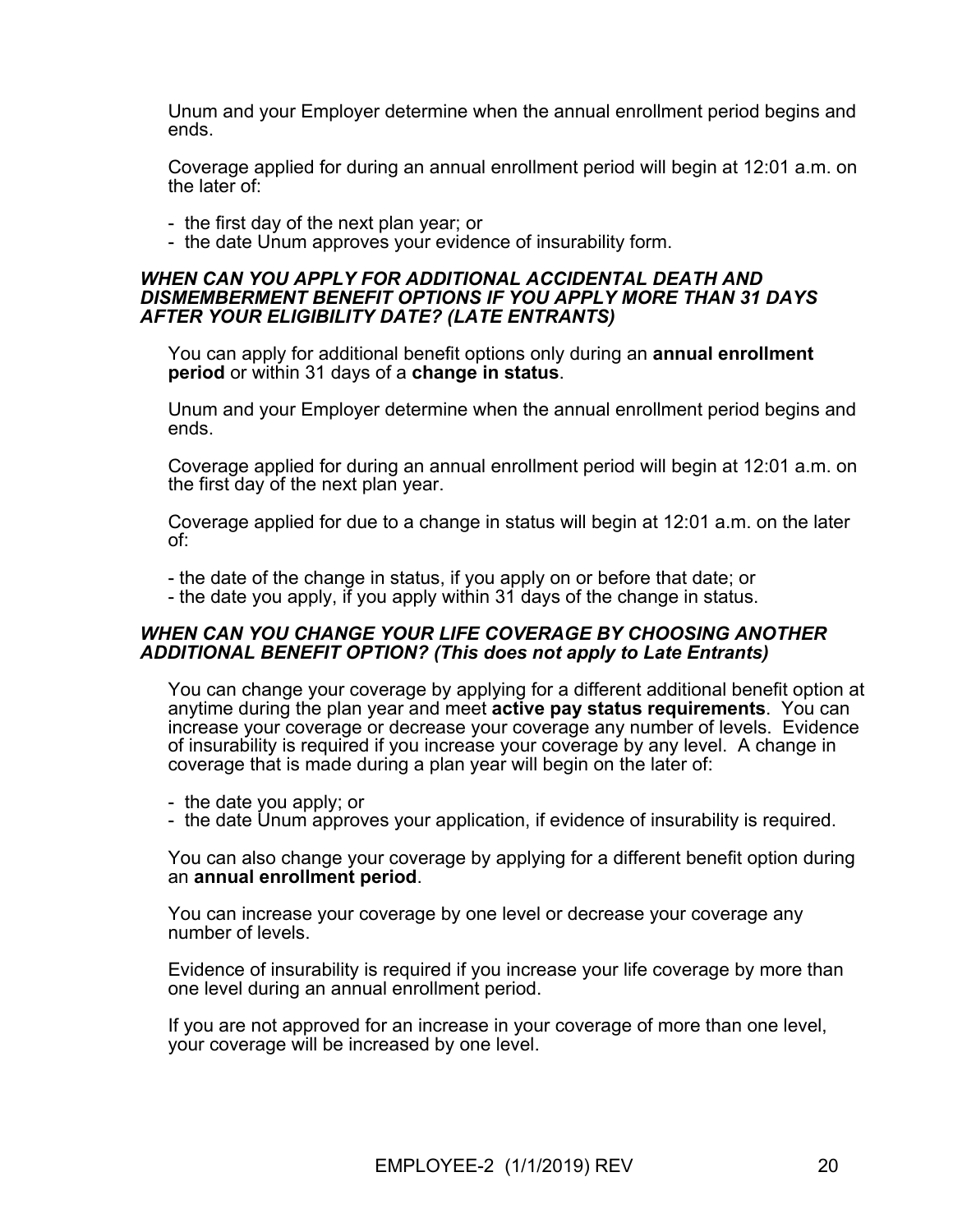Unum and your Employer determine when the annual enrollment period begins and ends. A change in coverage that is made during an annual enrollment period will begin at 12:01 a.m. on the later of:

- the first day of the next plan year; or
- the date Unum approves your evidence of insurability form, if evidence of insurability is required.

# *WHEN CAN YOU CHANGE YOUR ACCIDENTAL DEATH AND DISMEMBERMENT COVERAGE BY CHOOSING ANOTHER ADDITIONAL BENEFIT OPTION? (This does not apply to Late Entrants)*

You can change your coverage by applying for a different additional benefit option during an annual enrollment period or within 31 days of a change in status.

Unum and your Employer determine when the annual enrollment period begins and ends. A change in coverage that is made during an annual enrollment period will begin at 12:01 a.m. on the first day of the next plan year.

A change in coverage that is made due to a change in status will begin at 12:01 a.m. on the later of:

- the date of the change in status, if you apply on or before that date; or

- the date you apply, if you apply within 31 days of the change in status.

In addition, you can cancel your additional coverage at anytime during the plan year. A cancellation of additional coverage will take effect immediately but will not affect a payable claim that occurs prior to the cancellation.

# *IS EVIDENCE OF INSURABILITY REQUIRED IF YOU RECEIVE AN INCREASE IN YOUR ANNUAL EARNINGS?*

If you remain covered for the same basic benefit and the same additional benefit option, evidence of insurability is not required for increased life amounts due to increased annual earnings accumulated within a plan year.

However, if you previously were declined coverage, evidence of insurability is required for any increases until Unum approves your evidence of insurability form.

If you are not in active employment due to an injury or sickness, this change in coverage due to a change in your annual earnings will begin on the date you return to active employment.

# *WHAT IF YOU ARE ABSENT FROM WORK ON THE DATE YOUR COVERAGE WOULD NORMALLY BEGIN?*

If you are absent from work due to injury, sickness, temporary layoff or leave of absence, your coverage will begin on the date you meet active pay status requirements.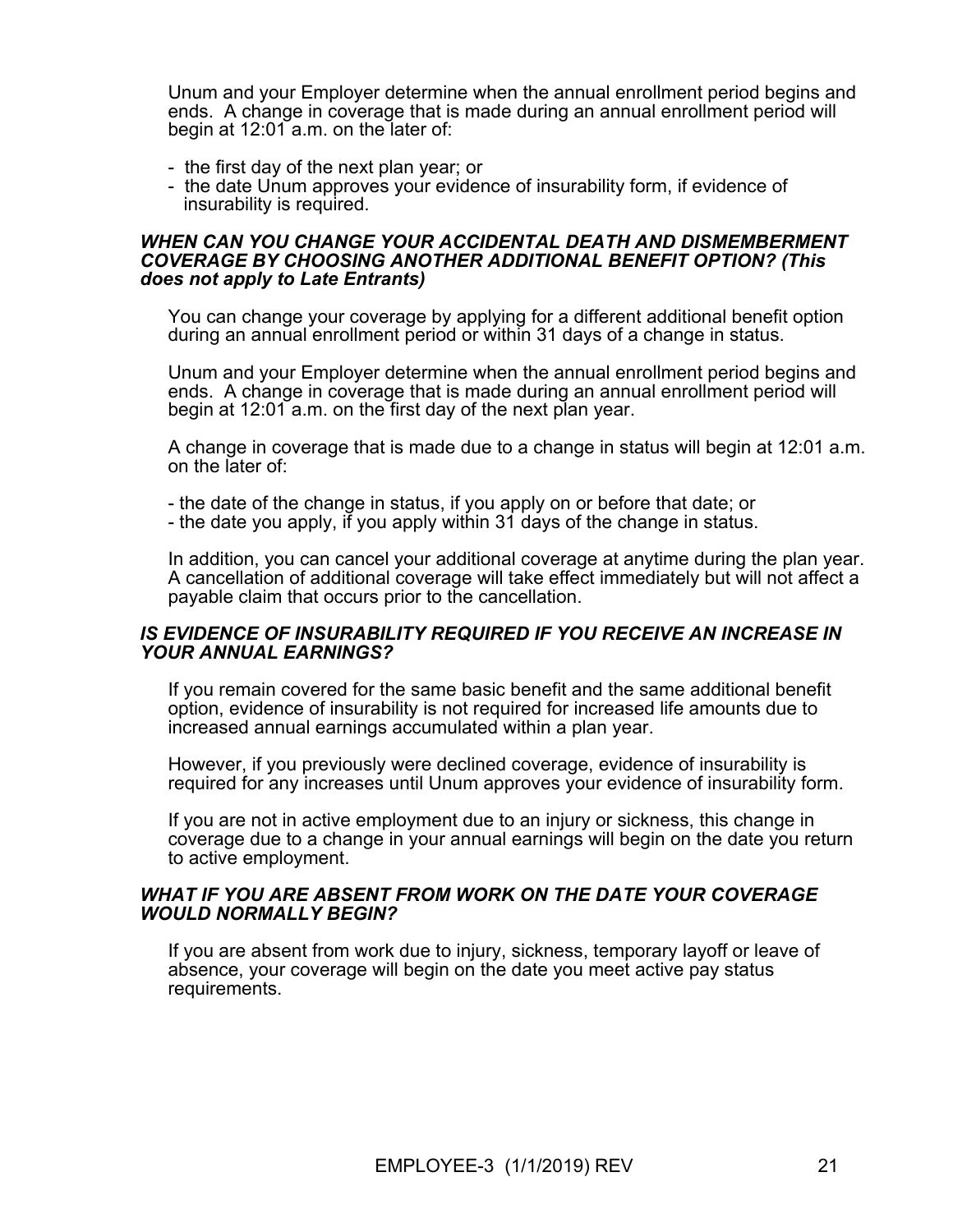# *ONCE YOUR COVERAGE BEGINS, WHAT HAPPENS IF YOU ARE NOT WORKING DUE TO INJURY OR SICKNESS?*

If you are not working due to injury or sickness, and if premium is paid, you may continue to be covered for up to 24 months.

# *ONCE YOUR COVERAGE BEGINS, WHAT HAPPENS IF YOU ARE TEMPORARILY NOT WORKING?*

If you are on a temporary **layoff**, and if premium is paid, you will be covered for up to 120 days following the date your temporary layoff begins.

If you are on a **leave of absence**, and if premium is paid, you will be covered for up to 24 months following the date your leave of absence begins, based on your length of leave eligibility.

# *WHEN WILL CHANGES TO YOUR COVERAGE TAKE EFFECT?*

Once your coverage begins, any increased or additional coverage due to a change in your annual earnings or due to a plan change requested by your Employer will take effect immediately or on the date Unum approves your evidence of insurability form, if evidence of insurability is required. You must be in active employment or on a covered layoff or leave of absence.

If you are not in active employment due to injury or sickness, any increased or additional coverage due to a change in your annual earnings or due to a plan change will begin on the date you return to active employment.

Any decrease in coverage will take effect immediately but will not affect a **payable claim** that occurs prior to the decrease.

# *WHEN DOES YOUR COVERAGE END?*

Your coverage under the Summary of Benefits or a plan ends on the earliest of:

- the date the Summary of Benefits or a plan is cancelled;
- the date you no longer are in an eligible group;
- the date your eligible group is no longer covered;
- the last day of the period for which you made any required contributions; or
- the last day you are in active employment unless continued due to a covered layoff or leave of absence or due to an injury or sickness, as described in this certificate of coverage.

Unum will provide coverage for a payable claim which occurs while you are covered under the Summary of Benefits or plan.

# *WHEN ARE YOU ELIGIBLE TO ELECT DEPENDENT COVERAGE?*

If you elect additional coverage for yourself, you are eligible to elect dependent coverage for your spouse only, your dependent children only or both.

# *WHEN ARE YOUR DEPENDENTS ELIGIBLE FOR COVERAGE?*

The date your dependents are eligible for coverage is the later of: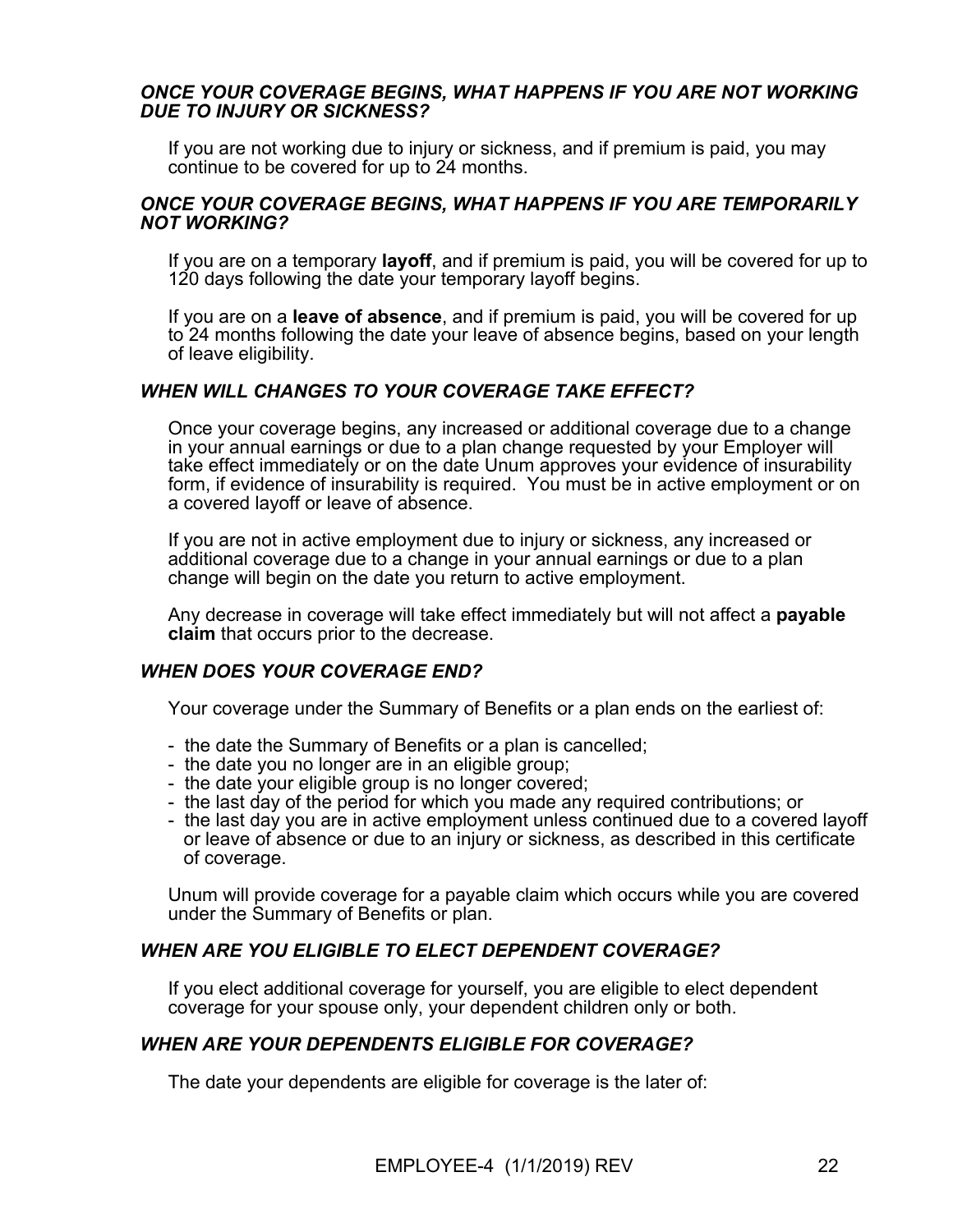- the date your additional insurance begins; or
- the date you first acquire a dependent.

# *WHAT DEPENDENTS ARE ELIGIBLE FOR COVERAGE?*

The following dependents are eligible for coverage under the plan:

- Your lawful spouse, including a legally separated spouse. You may cover your spouse as a dependent even if your spouse is enrolled for coverage as an employee.
- Your children from live birth but less than age 26. Stillborn children are not eligible for coverage.
- Your **handicapped** dependent children age 26 or over who became handicapped prior to the child's attainment of age 26.

 Unum must receive proof within 31 days of the date the child is eligible for coverage under this Summary of Benefits, and as required during the first two years. After the first two years, Unum will ask for proof when needed, but not more than once a year.

Children include your own natural offspring, lawfully adopted children and stepchildren. They also include foster children. A child will be considered adopted on the date of placement in your home.

# *WHEN DOES YOUR DEPENDENT COVERAGE BEGIN?*

This plan provides benefit units that you can choose for your dependents. When your dependents first become eligible for coverage, you may apply for any number of benefit units, however, your dependents cannot be covered for more than the maximum benefits available under the plan.

Evidence of insurability is required if you are applying for any amount of dependent spouse life insurance over the amount shown in the LIFE INSURANCE **"BENEFITS AT A GLANCE"** page.

You pay 100% of the cost for your dependent coverage. Your dependents will be covered at 12:01 a.m. on the latest of:

- the date your dependents are eligible for coverage, if you apply for insurance on or before that date;
- the date you apply for dependent insurance, if you apply within 31 days after your dependent's eligibility date; or
- the date Unum approves your dependent's evidence of insurability form, if evidence of insurability is required.

If you do not apply for dependent coverage on or before the 31st day after your dependent's eligibility date, you can apply at anytime during the plan year. Evidence of insurability is required for any amount of dependent spouse life insurance. Evidence of insurability is not required for dependent child life insurance.

Dependent coverage will begin at 12:01 a.m. on the later of: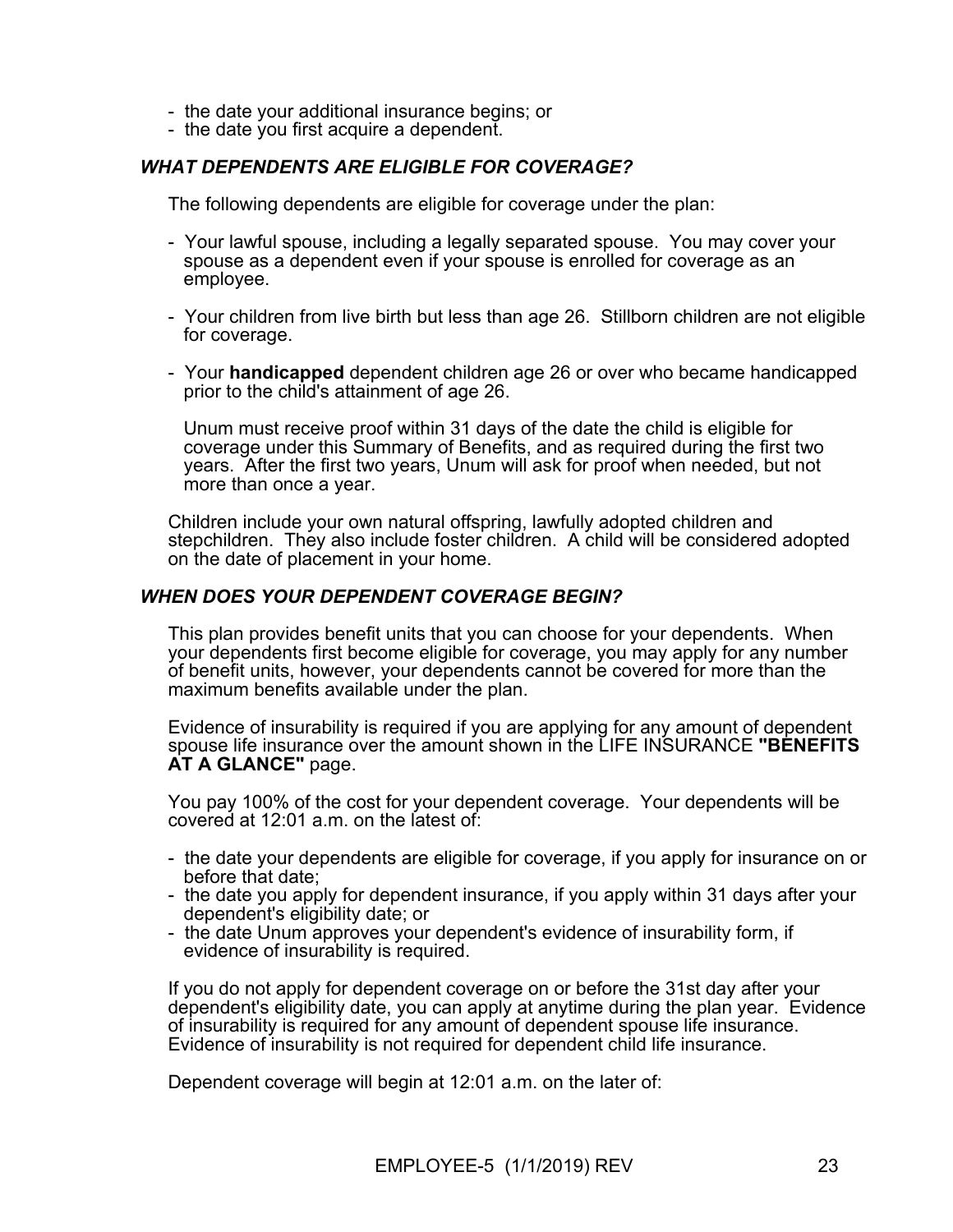- the date you apply; or
- the date Unum approves your dependent's evidence of insurability form, if evidence of insurability is required.

You can also apply at the next annual enrollment period. Evidence of insurability is required for any amount of dependent spouse life insurance. Evidence of insurability is not required for dependent child life insurance.

Dependent coverage applied for during an annual enrollment period will begin at 12:01 a.m. on the later of:

- the first day of the next plan year; or
- the date Unum approves your dependent's evidence of insurability form, if evidence of insurability is required.

# *WHEN CAN YOU CHANGE YOUR DEPENDENT COVERAGE?*

You can change your dependent coverage by applying for additional benefit units at anytime during the plan year and meet active pay status requirements. You can increase your dependent coverage any number of benefit units up to the maximum benefits available under the plan or decrease your dependent coverage any number of benefit units.

Evidence of insurability is required if you increase your dependent spouse life insurance by any level.

A change in coverage that is made during a plan year will begin on the later of:

- the date you apply; or
- the date Unum approves your dependent's evidence of insurability form, if evidence of insurability is required.

You can also change your dependent coverage during an annual enrollment period. You can increase your dependent coverage any number of benefit units up to the maximum benefits available under the plan or decrease your dependent coverage any number of benefit units.

Evidence of insurability is required if you increase your dependent spouse life insurance by any level.

If your dependent spouse is not approved for the increase in coverage, your spouse will remain at the same amount your spouse had prior to applying for the increase.

Unum and your Employer determine when the annual enrollment period begins and ends. A change in coverage that is made during an annual enrollment period will begin at 12:01 a.m. on the later of:

- the first day of the next plan year; or
- the date Unum approves your dependent's evidence of insurability form, if evidence of insurability is required.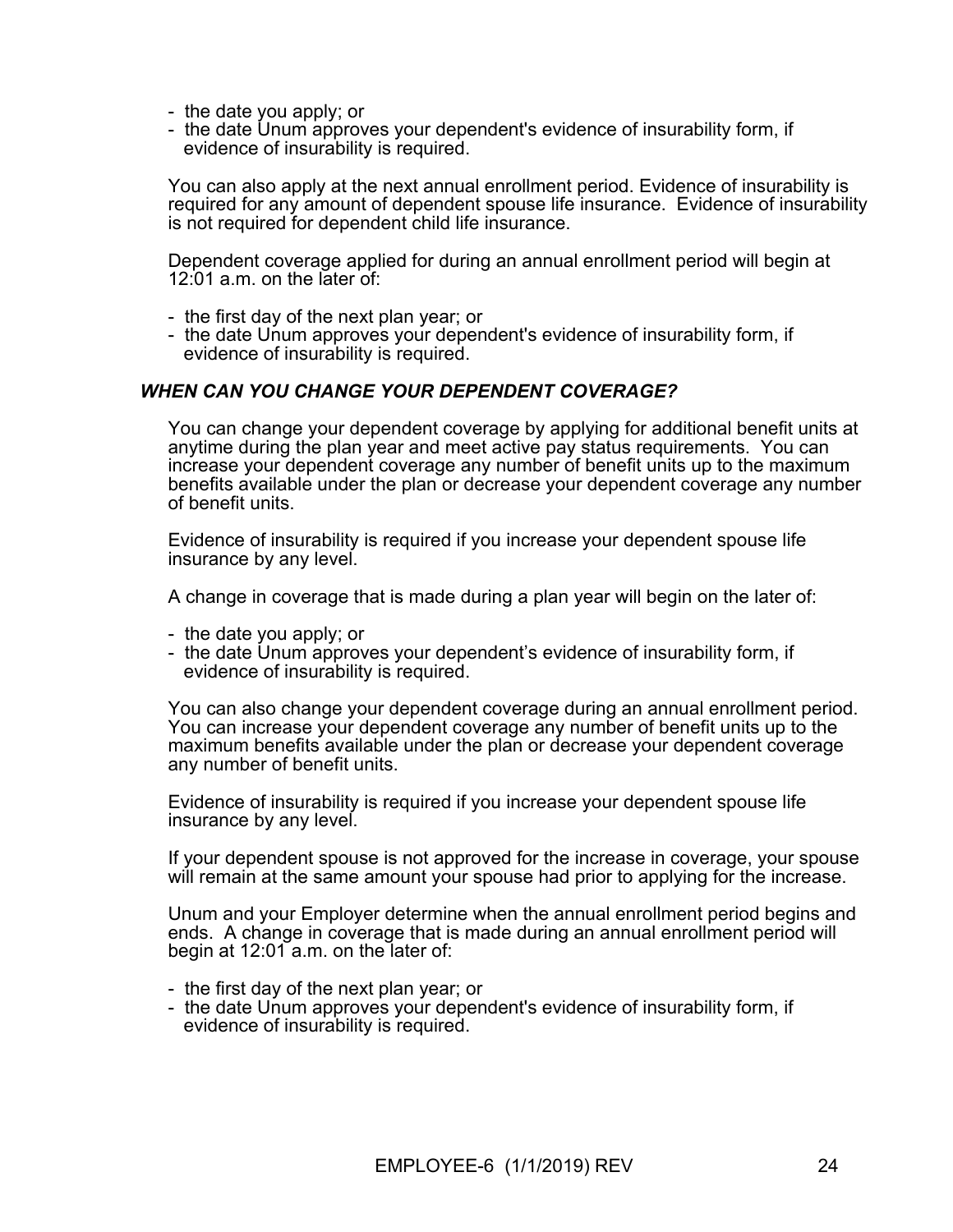# *WHAT IF YOUR DEPENDENT IS TOTALLY DISABLED ON THE DATE YOUR DEPENDENT'S COVERAGE WOULD NORMALLY BEGIN?*

If your eligible dependent is **totally disabled**, your dependent's coverage will begin on the date your eligible dependent no longer is totally disabled. This provision does not apply to a newborn child while dependent insurance is in effect.

# *WHEN WILL CHANGES TO YOUR DEPENDENT'S COVERAGE TAKE EFFECT?*

Once your dependent's coverage begins, any increased or additional dependent coverage due to a plan change requested by your Employer will take effect immediately or on the date Unum approves your dependent's evidence of insurability form, if evidence of insurability is required, provided your dependent is not totally disabled. You must be in active employment or on a covered layoff or leave of absence.

If you are not in active employment due to injury or sickness, any increased or additional dependent coverage due to a plan change will begin on the date you return to active employment.

If your dependent is totally disabled, any increased or additional dependent coverage will begin on the date your dependent is no longer totally disabled.

Any decreased coverage will take effect immediately but will not affect a payable claim that occurs prior to the decrease.

# *WHEN DOES YOUR DEPENDENT'S COVERAGE END?*

Your dependent's coverage under the Summary of Benefits or a plan ends on the earliest of:

- the date the Summary of Benefits or a plan is cancelled;
- the date you no longer are in an eligible group;
- the date your eligible group is no longer covered;
- the date of your death;
- the last day of the period for which you made any required contributions; or
- the last day you are in active employment unless continued due to a covered layoff or leave of absence or due to an injury or sickness, as described in this certificate of coverage.

Coverage for any one dependent will end on the earliest of:

- the date your coverage under a plan ends;
- the date your dependent ceases to be an eligible dependent;
- for a spouse, the date of divorce or annulment.

Unum will provide coverage for a payable claim which occurs while your dependents are covered under the Summary of Benefits or plan.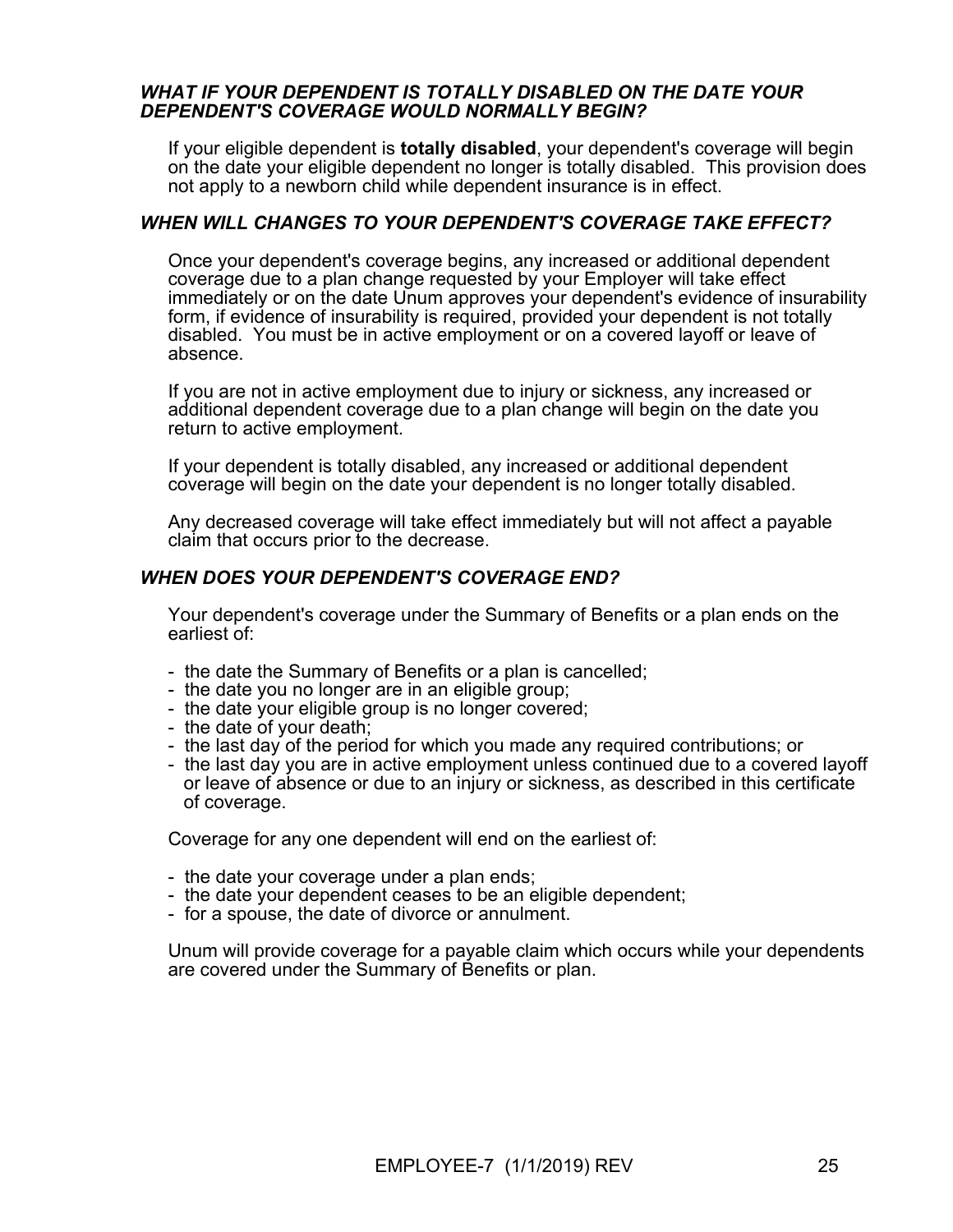# *WILL COVERAGE CONTINUE FOR A HANDICAPPED CHILD INSURED UNDER THE PLAN WHO IS AGE 26 OR OVER?*

Coverage will continue for a child age 26 or over who is handicapped, provided:

- the child is currently insured under the plan; and
- you are the main source of support and maintenance.

Unum must receive proof within 31 days of the date the child attains age 26 and as required during the first two years. After the first two years, Unum will ask for proof when needed, but not more than once a year.

# *WHAT ARE THE TIME LIMITS FOR LEGAL PROCEEDINGS?*

You or your authorized representative can start legal action regarding a claim 60 days after proof of claim has been given and up to 3 years from the time proof of claim is required, unless otherwise provided under federal law.

# *HOW CAN STATEMENTS MADE IN YOUR APPLICATION FOR THIS COVERAGE BE USED?*

Unum considers any statements you or your Employer make in a signed application for coverage or an evidence of insurability form a representation and not a warranty. If any of the statements you or your Employer make are not complete and/or not true at the time they are made, we can:

- reduce or deny any claim; or
- cancel your coverage from the original effective date.

We will use only statements made in a signed application or an evidence of insurability form as a basis for doing this.

Except in the case of fraud, Unum can take action only in the first 2 years coverage is in force.

If the Employer gives us information about you that is incorrect, we will:

- use the facts to decide whether you have coverage under the plan and in what amounts; and
- make a fair adjustment of the premium.

### *HOW WILL UNUM HANDLE INSURANCE FRAUD?*

Unum wants to ensure you and your Employer do not incur additional insurance costs as a result of the undermining effects of insurance fraud. Unum promises to focus on all means necessary to support fraud detection, investigation, and prosecution.

It is a crime if you knowingly, and with intent to injure, defraud or deceive Unum, or provide any information, including filing a claim, that contains any false, incomplete or misleading information. These actions, as well as submission of materially false information, will result in denial of your claim, and are subject to prosecution and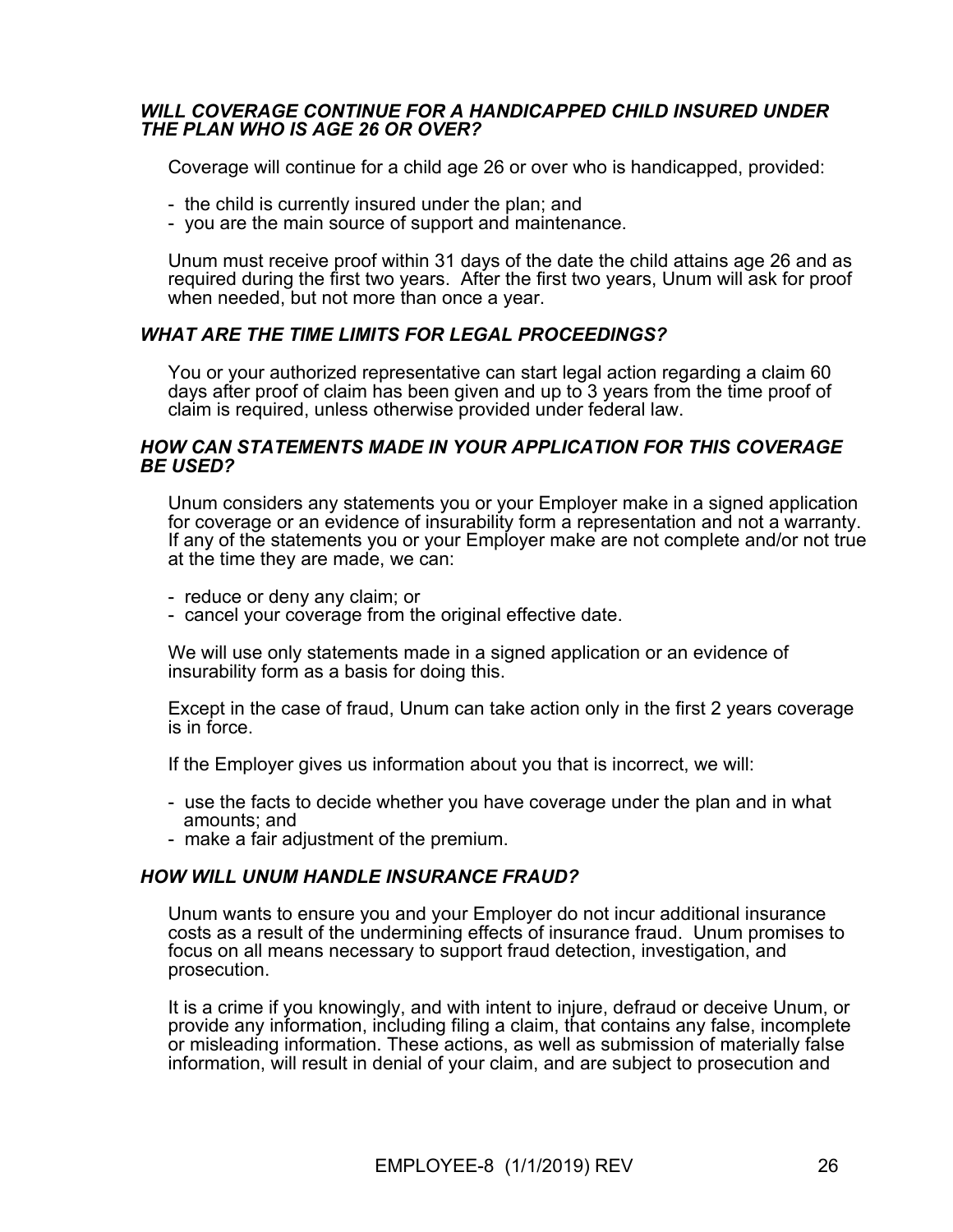punishment to the full extent under state and/or federal law. Unum will pursue all appropriate legal remedies in the event of insurance fraud.

# *DOES THE SUMMARY OF BENEFITS REPLACE OR AFFECT ANY WORKERS' COMPENSATION OR STATE DISABILITY INSURANCE?*

The Summary of Benefits does not replace or affect the requirements for coverage by any workers' compensation or state disability insurance.

# *DOES YOUR EMPLOYER ACT AS YOUR AGENT OR UNUM'S AGENT?*

For the purposes of the Summary of Benefits, your Employer acts on its own behalf or as your agent. Under no circumstances will your Employer be deemed the agent of Unum.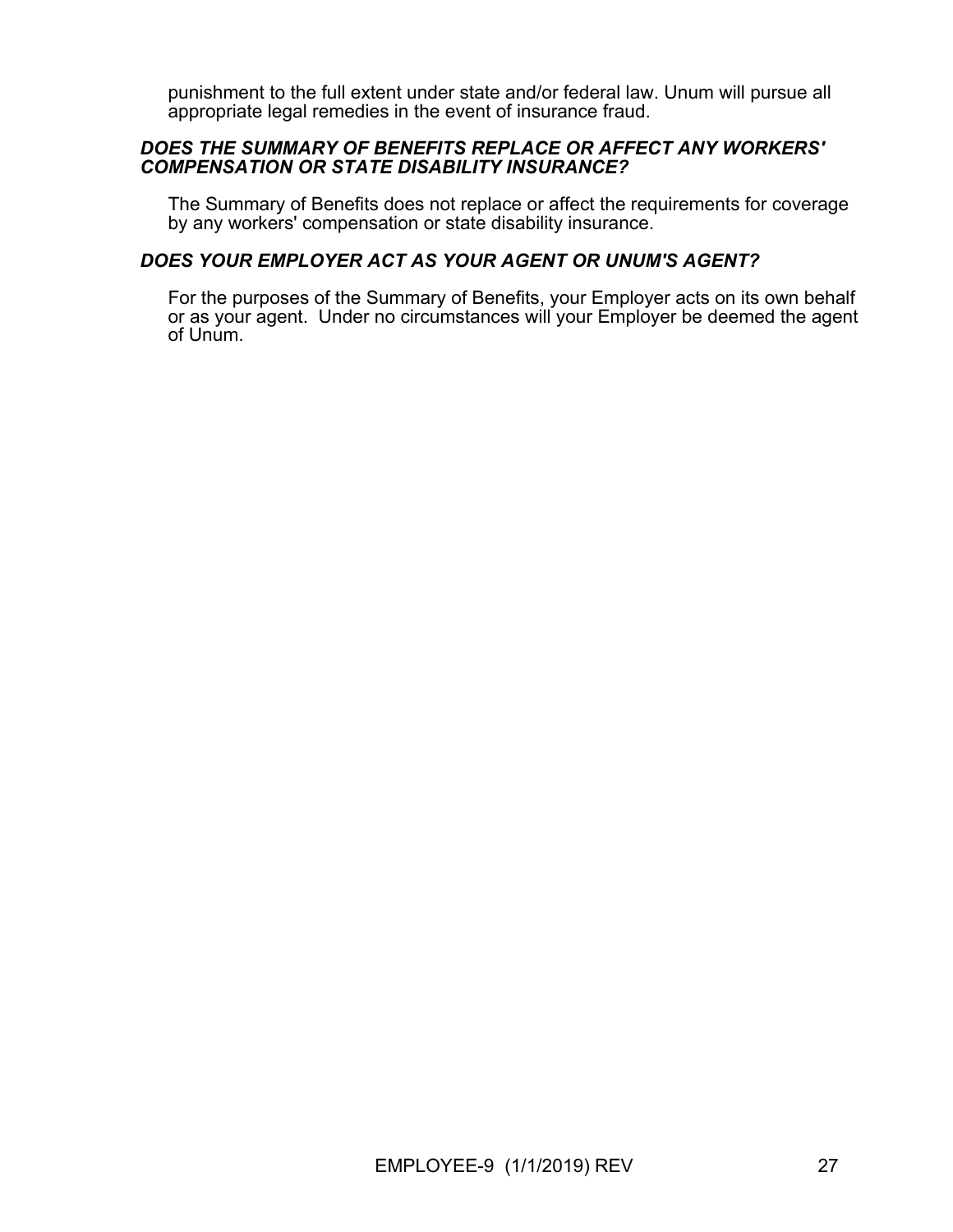# **LIFE INSURANCE**

# **BENEFIT INFORMATION**

# *WHEN WILL YOUR BENEFICIARY RECEIVE PAYMENT?*

Your beneficiary(ies) will receive payment when Unum approves your death claim.

# *WHAT DOCUMENTS ARE REQUIRED FOR PROOF OF DEATH?*

Unum will require a certified copy of the death certificate, enrollment documents and a Notice and Proof of Claim form.

**Note:** Death certificate is not required for amounts under \$100,000.

# *HOW MUCH WILL UNUM PAY YOU IF UNUM APPROVES YOUR DEPENDENT'S DEATH CLAIM?*

Unum will determine the payment according to the amount of insurance shown in the LIFE INSURANCE **"BENEFITS AT A GLANCE"** page.

# *HOW MUCH WILL UNUM PAY YOUR BENEFICIARY IF UNUM APPROVES YOUR DEATH CLAIM?*

Unum will determine the payment according to the amount of insurance shown in the LIFE INSURANCE **"BENEFITS AT A GLANCE"** page.

# *WHAT ARE YOUR ANNUAL EARNINGS?*

"Annual Earnings" means your base annual income from your Employer, in effect just prior to the date of loss. It includes your total income before taxes. It is prior to any deductions made for pre-tax contributions to a qualified deferred compensation plan, Section 125 plan, or flexible spending account. It does not include income received from commissions, bonuses, overtime pay, shift differential, or any other extra compensation, or income received from sources other than your Employer.

# *WHAT WILL WE USE FOR ANNUAL EARNINGS IF YOU BECOME DISABLED DURING A COVERED LAYOFF OR LEAVE OF ABSENCE?*

If you become disabled while you are on a covered layoff or leave of absence, we will use your annual earnings from your Employer in effect just prior to the date your absence began.

# *WHAT HAPPENS TO YOUR LIFE INSURANCE COVERAGE IF YOU BECOME DISABLED?*

Your life insurance coverage may be continued for a specific time and your life insurance premium will be waived if you qualify as described below.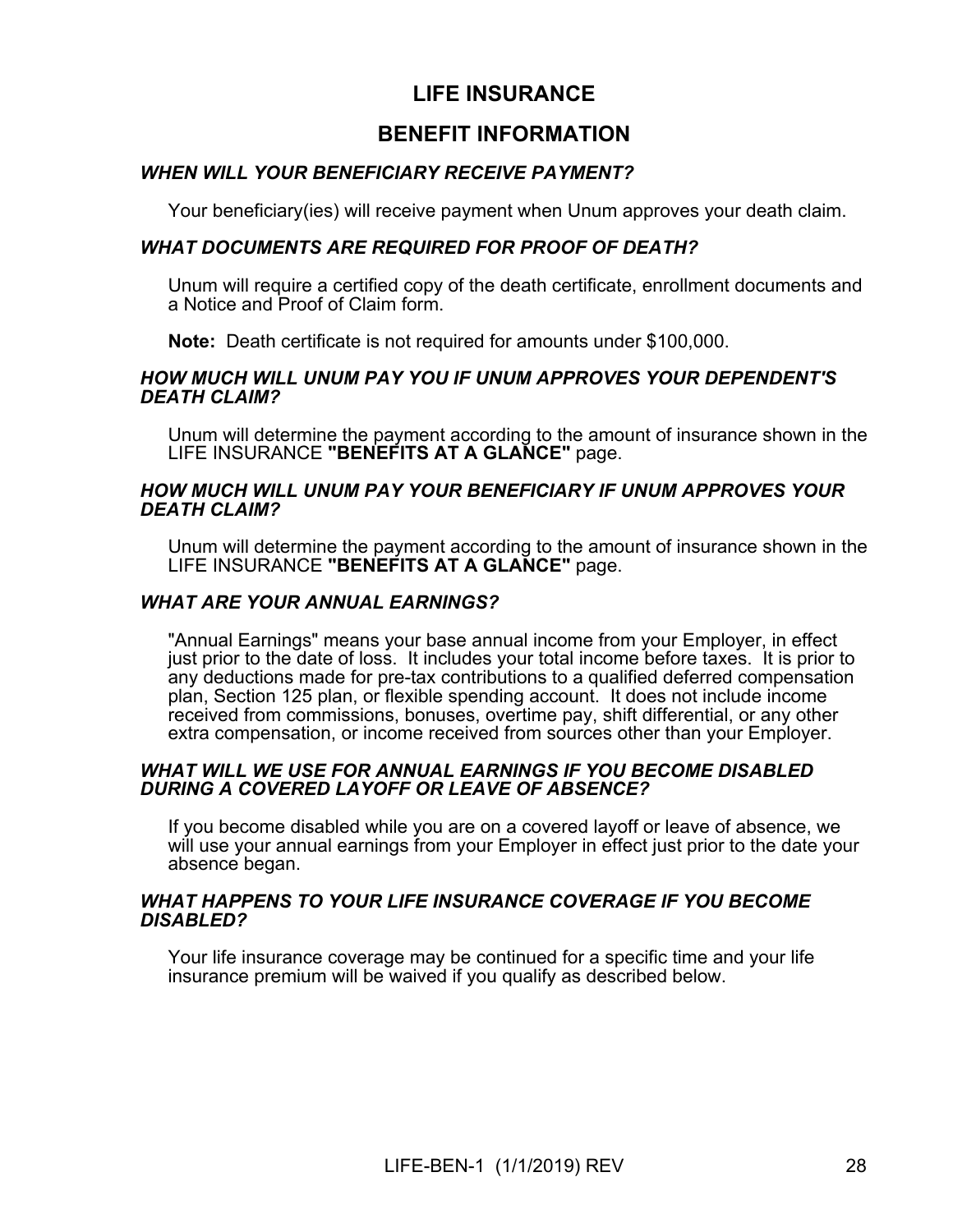# *HOW LONG MUST YOU BE DISABLED BEFORE YOU ARE ELIGIBLE TO HAVE LIFE PREMIUMS WAIVED?*

# **Employees who are participating in the Employer's Group Long Term Disability plan administered by Unum**

You must be disabled through the elimination period as contained in the Employer's Group Long Term Disability plan administered by Unum.

# **Employees who are not participating in the Employer's Group Long Term Disability plan administered by Unum**

You must be disabled through your **elimination period**.

Your elimination period is 9 months.

# *WHEN WILL YOUR LIFE INSURANCE PREMIUM WAIVER BEGIN?*

### **Employees who are participating in the Employer's Group Long Term Disability plan administered by Unum**

Your life insurance premium waiver will begin when we approve your claim under the Employer's Group Long Term Disability plan administered by Unum. Your Employer may continue premium payments until Unum notifies your Employer of the date your life insurance premium waiver begins.

Your life insurance premium will be waived if you meet these conditions:

- you are less than 60 and insured under the plan.
- you become disabled prior to age 60 and remain disabled during the elimination period under the Employer's Group Long Term Disability plan administered by Unum.
- you become disabled and remain disabled during the elimination period.
- you meet the notice and proof of claim requirements for disability while your life insurance is in effect or within three months after it ends.
- your claim is approved by Unum.

After we approve your claim, Unum does not require further premium payments for you while you remain disabled according to the terms and provisions of the plan.

Your life insurance amount will not increase while your life insurance premiums are being waived. Your life insurance amount will reduce or cease at any time it would reduce or cease if you had not been disabled.

### **Employees who are not participating in the Employer's Group Long Term Disability plan administered by Unum**

Your life insurance premium waiver will begin when we approve your claim, if the elimination period has ended and you meet the following conditions. Your Employer may continue premium payments until Unum notifies your Employer of the date your life insurance premium waiver begins.

Your life insurance premium will be waived if you meet these conditions:

- you are less than 60 and insured under the plan.
- you become disabled and remain disabled during the elimination period.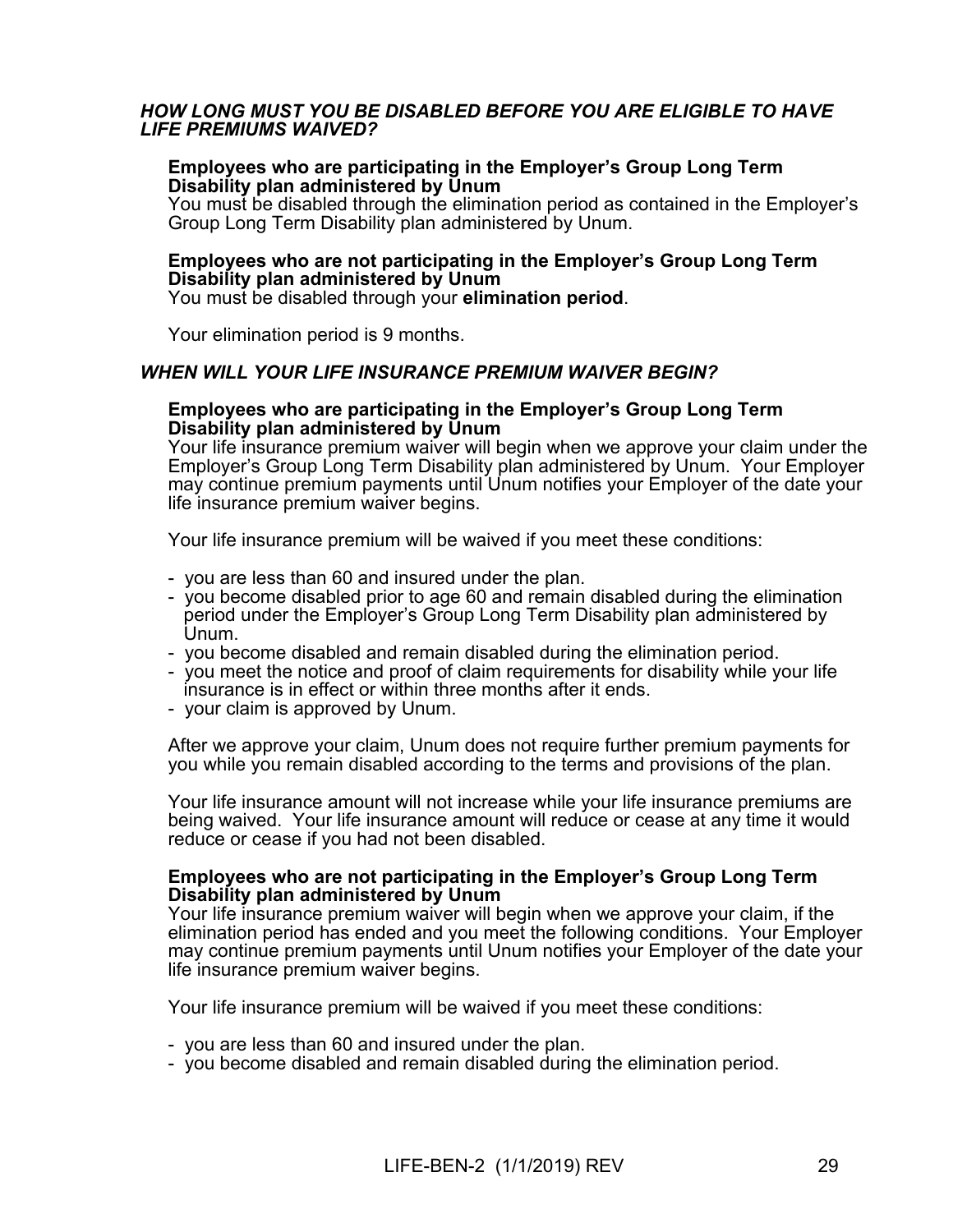- you meet the notice and proof of claim requirements for disability while your life insurance is in effect or within three months after it ends.
- your claim is approved by Unum.

After we approve your claim, Unum does not require further premium payments for you while you remain disabled according to the terms and provisions of the plan.

Your life insurance amount will not increase while your life insurance premiums are being waived. Your life insurance amount will reduce or cease at any time it would reduce or cease if you had not been disabled.

# *WHEN WILL YOUR LIFE INSURANCE PREMIUM WAIVER END?*

# **Employees who are participating in the Employer's Group Long Term Disability plan administered by Unum**

The life insurance premium waiver will automatically end if:

- you are no longer approved for disability benefits under the Employer's Group Long Term Disability plan administered by Unum;
- you fail to give us proof that you remain disabled; or
- you refuse to have an examination by a physician chosen by Unum.

# **Employees who are not participating in the Employer's Group Long Term Disability plan administered by Unum**

The life insurance premium waiver will automatically end if:

- you recover and you no longer are disabled;
- you fail to give us proper proof that you remain disabled;
- you refuse to have an examination by a physician chosen by Unum;
- you reach age 65; or
- premium has been waived for 12 months and you are considered to reside outside the United States or Canada. You will be considered to reside outside the United States or Canada when you have been outside these countries for a total period of 6 months or more during any 12 consecutive months for which premium has been waived.

# *HOW DOES UNUM DEFINE DISABILITY?*

# **Employees who are participating in the Employer's Group Long Term Disability plan administered by Unum**

You are disabled when Unum determines that you are disabled under the terms of your Employer's Group Long Term Disability plan administered by Unum.

# **Employees who are not participating in the Employer's Group Long Term Disability plan administered by Unum**

You are disabled when Unum determines that:

- during the elimination period, you are not working in any occupation due to your **injury** or **sickness**; and
- after the elimination period, due to the same injury or sickness, you are unable to perform the duties of any **gainful occupation** for which you are reasonably fitted by training, education or experience.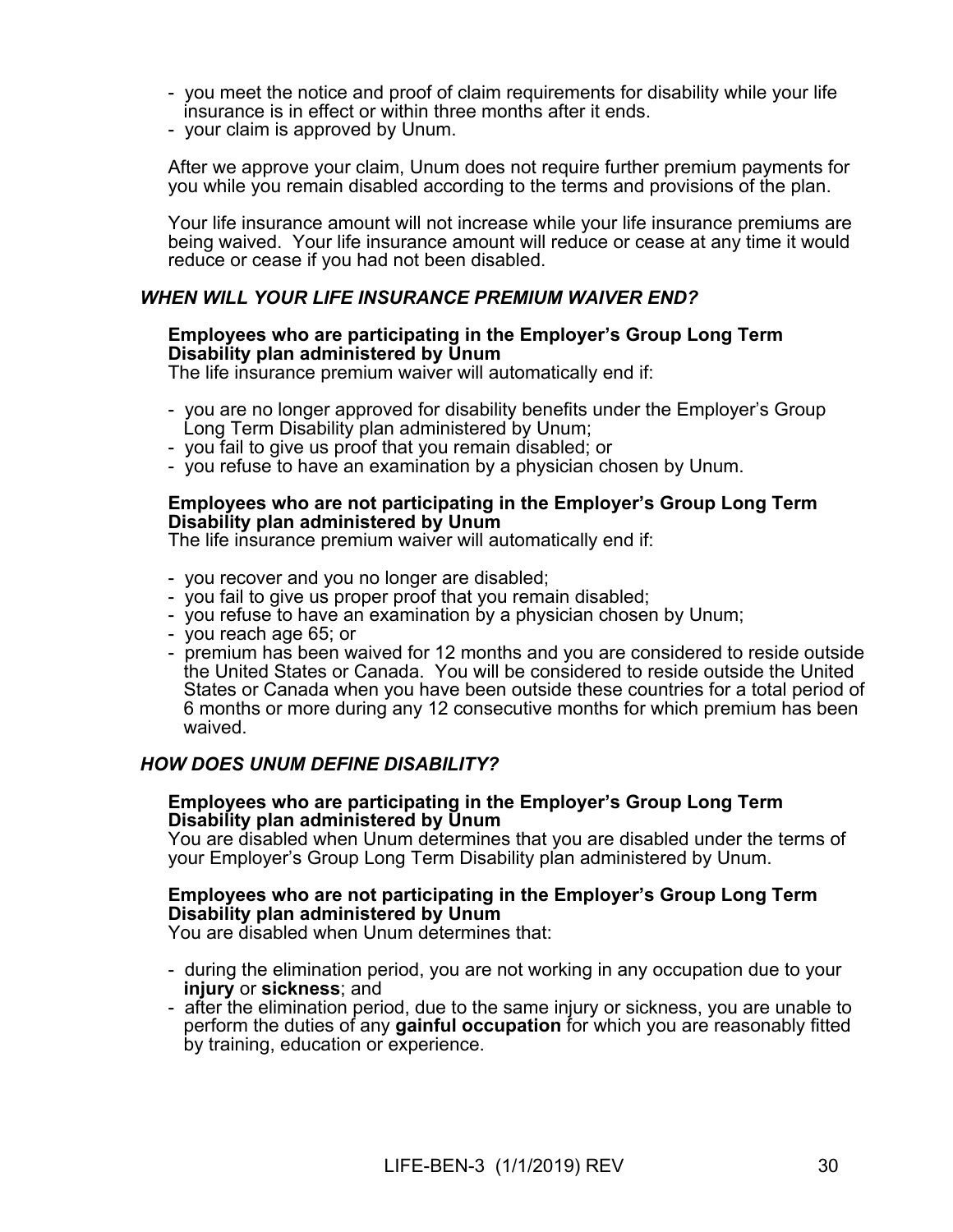You must be under the regular care of a physician in order to be considered disabled.

The loss of a professional or occupational license or certification does not, in itself, constitute disability.

We may require you to be examined by a physician, other medical practitioner or vocational expert of our choice. Unum will pay for this examination. We can require an examination as often as it is reasonable to do so. We may also require you to be interviewed by an authorized Unum Representative.

# *APPLYING FOR LIFE INSURANCE PREMIUM WAIVER*

Ask your Employer for a life insurance premium waiver claim form.

The form has instructions on how to complete and where to send the claim.

### *WHAT INSURANCE IS AVAILABLE WHILE YOU ARE SATISFYING THE DISABILITY REQUIREMENTS? (See Conversion Privilege)*

You may use this life conversion privilege when your life insurance terminates while you are satisfying the disability requirements. Please refer to the conversion privilege below. You are not eligible to apply for this life conversion if you return to work and, again, become covered under the plan.

If an individual life insurance policy is issued to you, any benefit for your death under this plan will be paid only if the individual policy is returned for surrender to Unum. Unum will refund all premiums paid for the individual policy.

The amount of your death benefit will be paid to your named beneficiary for the plan. If, however, you named a different beneficiary for the individual policy and the policy is returned to Unum for surrender, that different beneficiary will not be paid.

If you want to name a different beneficiary for this group plan, you must change your beneficiary as described in the Beneficiary Designation page of this group plan.

# *WHAT INSURANCE IS AVAILABLE WHEN COVERAGE ENDS? (Conversion Privilege)*

When coverage ends under the plan, you and your dependents can convert your coverages to individual life policies, without evidence of insurability. The maximum amounts that you can convert are the amounts you and your dependents are insured for under the plan. You may convert a lower amount of life insurance.

You and your dependents must apply for individual life insurance under this life conversion privilege and pay the first premium within 31 days after the date:

- your employment terminates; or
- you or your dependents no longer are eligible to participate in the coverage of the plan.

If you convert to an individual life policy, then return to work, and, again, become insured under the plan, you are not eligible to convert to an individual life policy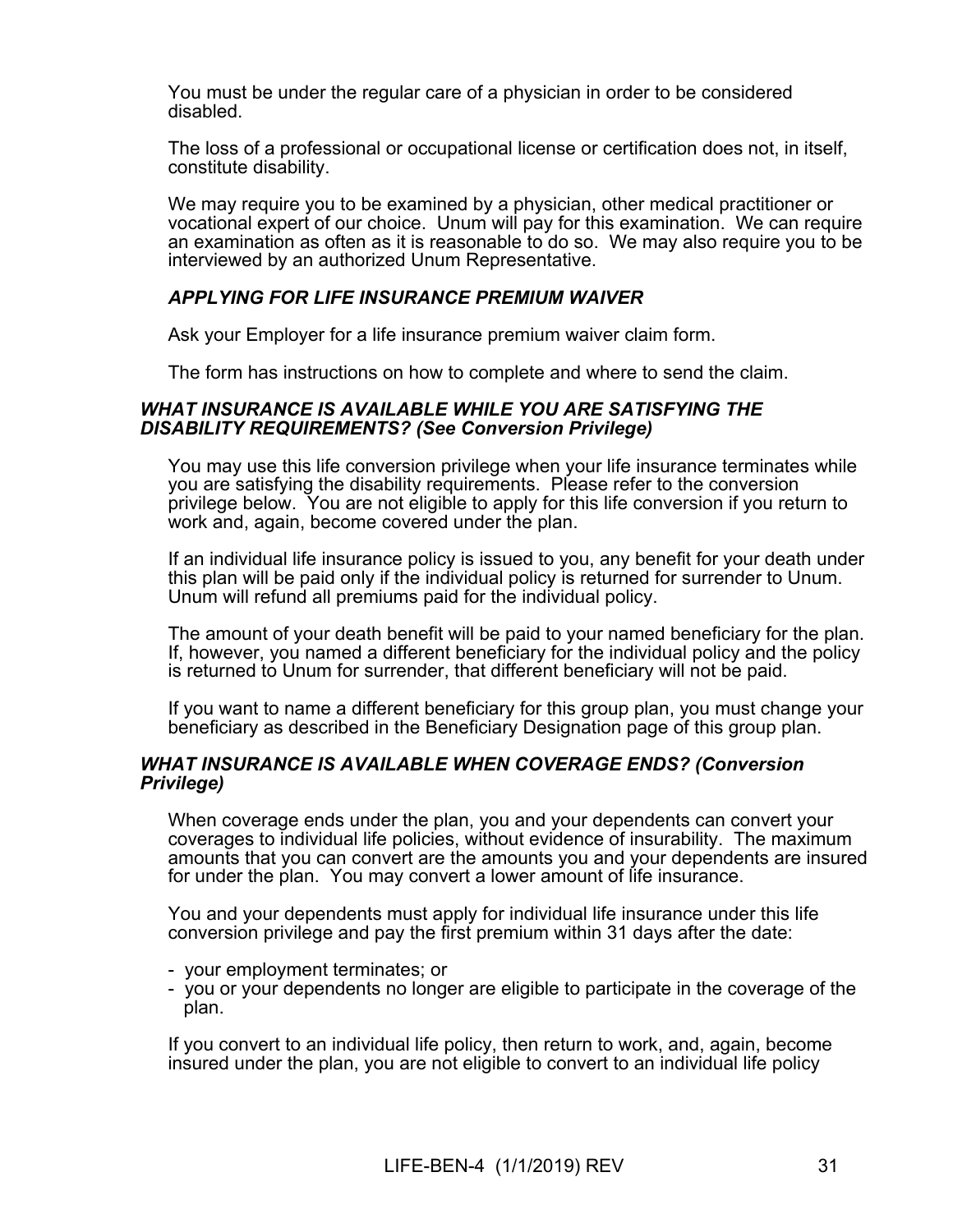again. However, you do not need to surrender that individual life policy when you return to work.

Converted insurance may be of any type of the level premium whole life plans then in use by Unum. The person may elect one year of Preliminary Term insurance under the level premium whole life policy. The individual policy will not contain disability or other extra benefits.

# *WHAT LIMITED CONVERSION IS AVAILABLE IF THE SUMMARY OF BENEFITS OR THE PLAN IS CANCELLED? (Conversion Privilege)*

You and your dependents may convert a limited amount of life insurance if you have been insured under your Employer's group plan with Unum for at least five (5) years and the Summary of Benefits or the plan:

- is cancelled with Unum; or
- changes so that you no longer are eligible.

The individual life policy maximum for each of you will be the lesser of:

- \$10,000; or
- your or your dependent's coverage amounts under the plan less any amounts that become available under any other group life plan offered by your Employer within 31 days after the date the Summary of Benefits or the plan is cancelled.

# *PREMIUMS*

Premiums for the converted insurance will be based on:

- the person's then attained age on the effective date of the individual life policy;
- the type and amount of insurance to be converted;
- Unum's customary rates in use at that time; and
- the class of risk to which the person belongs.

If the premium payment has been made, the individual life policy will be effective at the end of the 31 day conversion application period.

# *DEATH DURING THE THIRTY-ONE DAY CONVERSION APPLICATION PERIOD*

If you or your dependents die within the 31 day conversion application period, Unum will pay the beneficiary(ies) the amount of insurance that could have been converted. This coverage is available whether or not you have applied for an individual life policy under the conversion privilege.

### *APPLYING FOR CONVERSION*

Ask your Employer for a conversion application form which includes cost information.

When you complete the application, send it with the first premium amount to:

Unum - Conversion Unit 2211 Congress Street Portland, Maine 04122-1350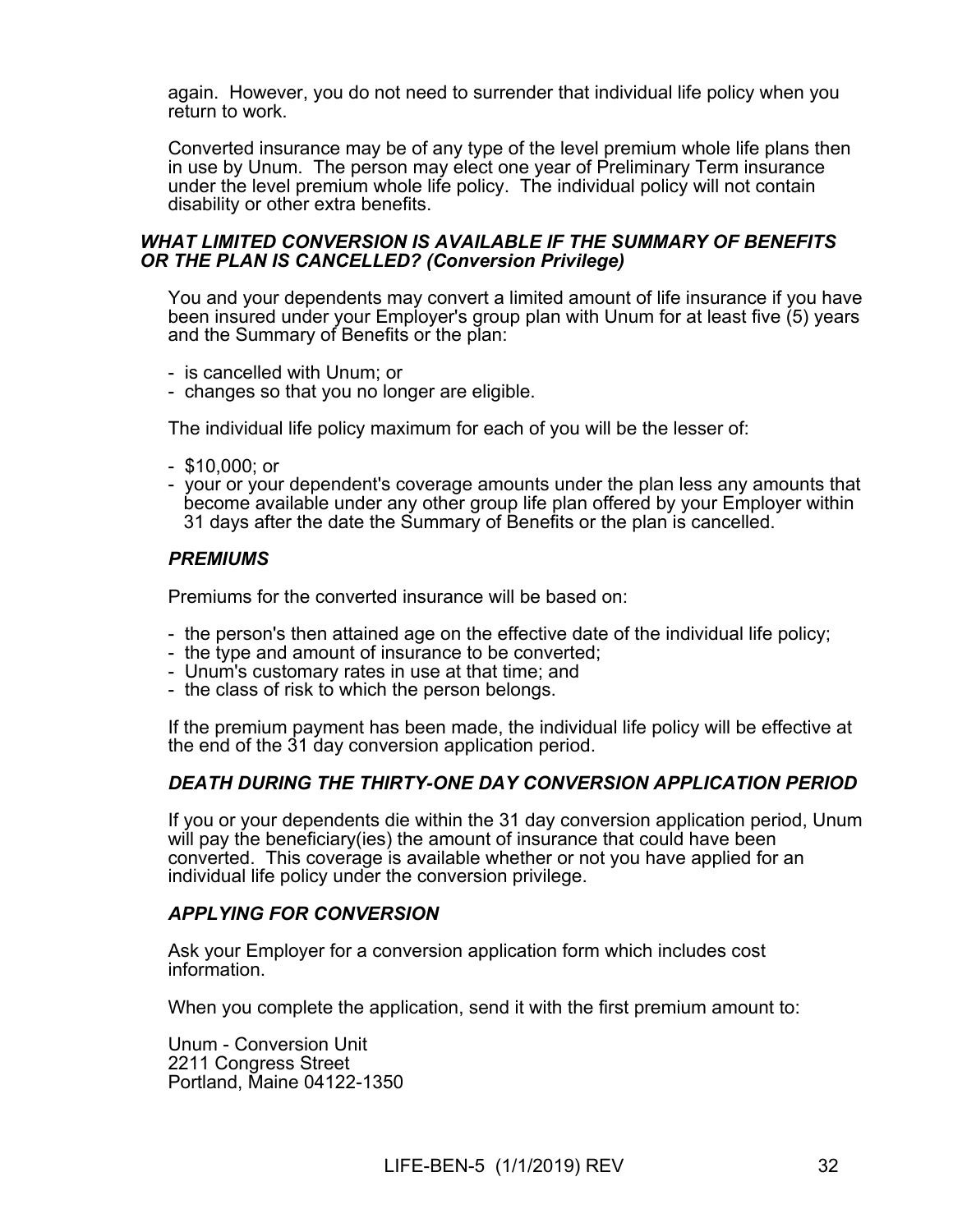# 1-800-343-5406

### *WILL UNUM ACCELERATE YOUR OR YOUR DEPENDENT'S DEATH BENEFIT FOR THE PLAN IF YOU OR YOUR DEPENDENT BECOMES TERMINALLY ILL? (Accelerated Benefit)*

If you or your dependent becomes terminally ill while you or your dependent is insured by the plan, Unum will pay you a portion of your or your dependent's life insurance benefit one time. The payment will be based on 75% of your or your dependent's life insurance amount. However, the one-time benefit paid will not be greater than \$500,000.

Your or your dependent's right to exercise this option and to receive payment is subject to the following:

- you or your dependent requests this election, in writing, on a form acceptable to Unum;
- you or your dependent must be terminally ill at the time of payment of the Accelerated Benefit;
- your or your dependent's physician must certify, in writing, that you or your dependent is terminally ill and your or your dependent's life expectancy has been reduced to less than 12 months; and
- the physician's certification must be deemed satisfactory to Unum.

The Accelerated Benefit is available on a voluntary basis. Therefore, you or your dependent is not eligible for benefits if:

- you or your dependent is required by law to use this benefit to meet the claims of creditors, whether in bankruptcy or otherwise; or
- you or your dependent is required by a government agency to use this benefit in order to apply for, get, or otherwise keep a government benefit or entitlement.

Premium payments must continue to be paid on the full amount of life insurance unless you qualify to have your life premium waived.

Also, premium payments must continue to be paid on the full amount of your dependent's life insurance.

If you have assigned your rights under the plan to an assignee or made an irrevocable beneficiary designation, Unum must receive consent, in writing, that the assignee or irrevocable beneficiary has agreed to the Accelerated Benefit payment on your behalf in a form acceptable to Unum before benefits are payable.

An election to receive an Accelerated Benefit will have the following effect on other benefits:

- the death benefit payable will be reduced by any amount of Accelerated Benefit that has been paid; and
- any amount of life insurance that would be continued under a disability continuation provision or that may be available under the conversion privilege will be reduced by the amount of the Accelerated Benefit paid. The remaining life insurance amount will be paid according to the terms of the Summary of Benefits subject to any reduction and termination provisions.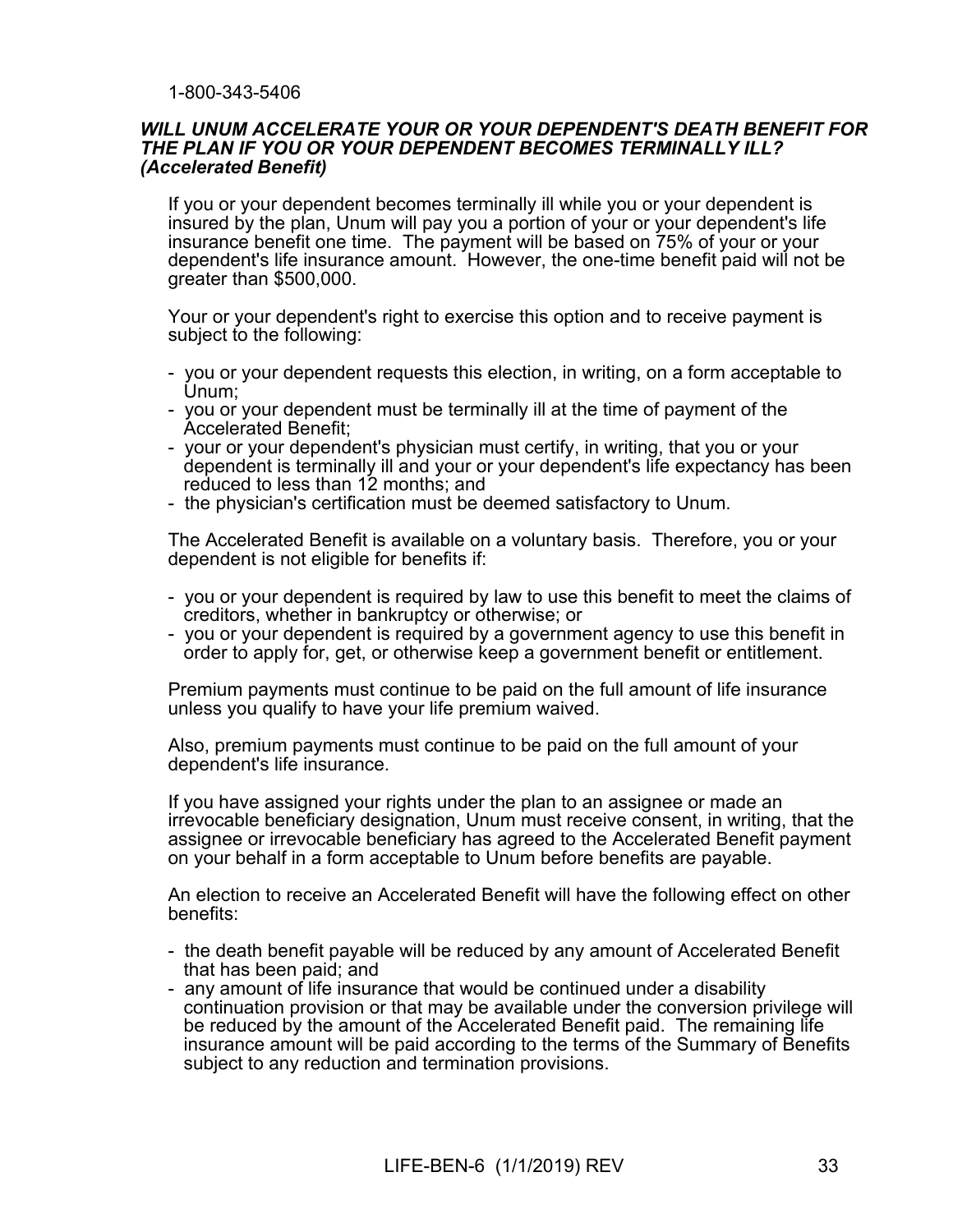Benefits paid may be taxable. Unum is not responsible for any tax or other effects of any benefit paid. As with all tax matters, you or your dependent should consult your personal tax advisor to assess the impact of this benefit.

# *WHAT LOSSES ARE NOT COVERED UNDER YOUR PLAN?*

Your plan does not cover any losses where death is caused by, contributed to by, or results from:

- suicide occurring within 24 months after your or your dependent's initial effective date of insurance; and
- suicide occurring within 24 months after the date any increases or additional insurance become effective for you or your dependent.

The suicide exclusion will apply to any amounts of insurance for which you pay all or part of the premium.

The suicide exclusion also will apply to any amount that is subject to evidence of insurability requirements and Unum approves the evidence of insurability form and the amount you or your dependent applied for at that time.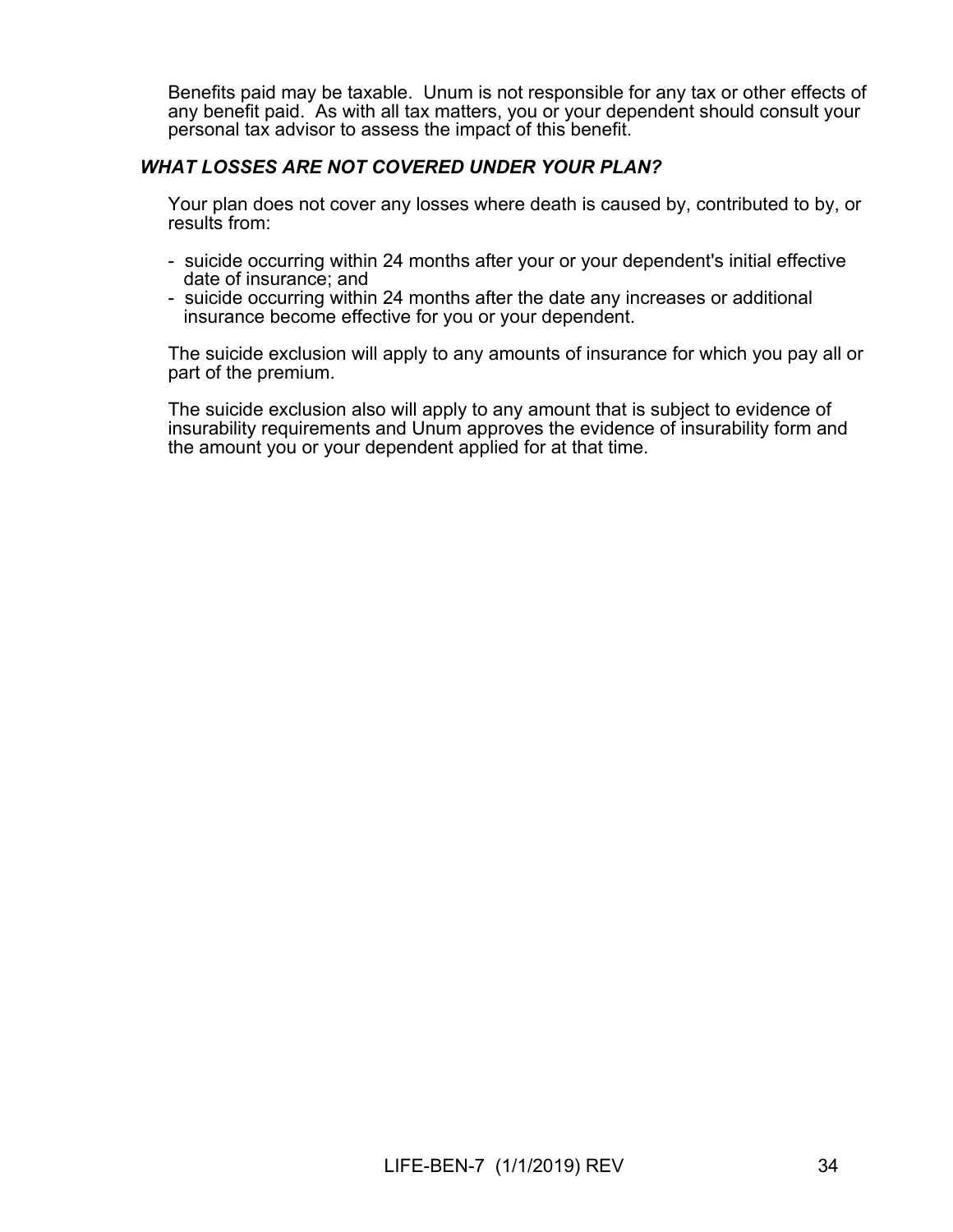# **LIFE INSURANCE**

# **OTHER BENEFIT FEATURES**

### *WHAT IF YOU ARE NOT IN ACTIVE EMPLOYMENT WHEN YOUR EMPLOYER CHANGES GROUP INSURANCE CARRIERS TO UNUM? (CONTINUITY OF COVERAGE)*

Unum will provide coverage for you and your dependent(s) if you and your dependent(s) are covered by the prior policy on the day before the effective date of this Summary of Benefits, and if you would be eligible for coverage under this Summary of Benefits if you were in active employment on the effective date of this Summary of Benefits.

If you are on a covered layoff or leave of absence on the effective date of this Summary of Benefits, we will consider your layoff or leave of absence to have started on that date, and coverage for you and your dependent(s) under this provision will continue for the layoff or leave of absence period provided in this Summary of Benefits, or the layoff or leave of absence period remaining under the prior policy on the effective date of this Summary of Benefits, whichever period is shorter.

If you are absent from work due to injury or sickness on the effective date of this Summary of Benefits, then coverage under this provision will continue until the earliest of the date:

- you are no longer injured or sick,
- you return to active employment,
- you are approved for a disability extension of benefits or accrued liability under the prior policy, including premium waiver, or
- your employment ends.

Also, if you incur a covered loss but are not in active employment under this Summary of Benefits, any benefits payable under this Summary of Benefits will be limited to the amount that would have been paid by the prior carrier. Unum will reduce your payment by any amount for which the prior carrier is liable.

Coverage for you and your dependent(s) are subject to payment of required premium and all other terms of this Summary of Benefits, except that the portable insurance coverage terms of this Summary of Benefits will not apply to coverage provided under this provision.

# *WHAT COVERAGE IS AVAILABLE IF YOU END EMPLOYMENT OR YOU WORK REDUCED HOURS? (Portability)*

If your employment ends with or you retire from your Employer or you are working less than the minimum number of hours as described under Eligible Groups in this plan, you may elect portable coverage for yourself and your dependents.

In case of your death, your insured dependents also may elect portable coverage for themselves. However, children cannot become insured for portable coverage unless the spouse also becomes insured for portable coverage.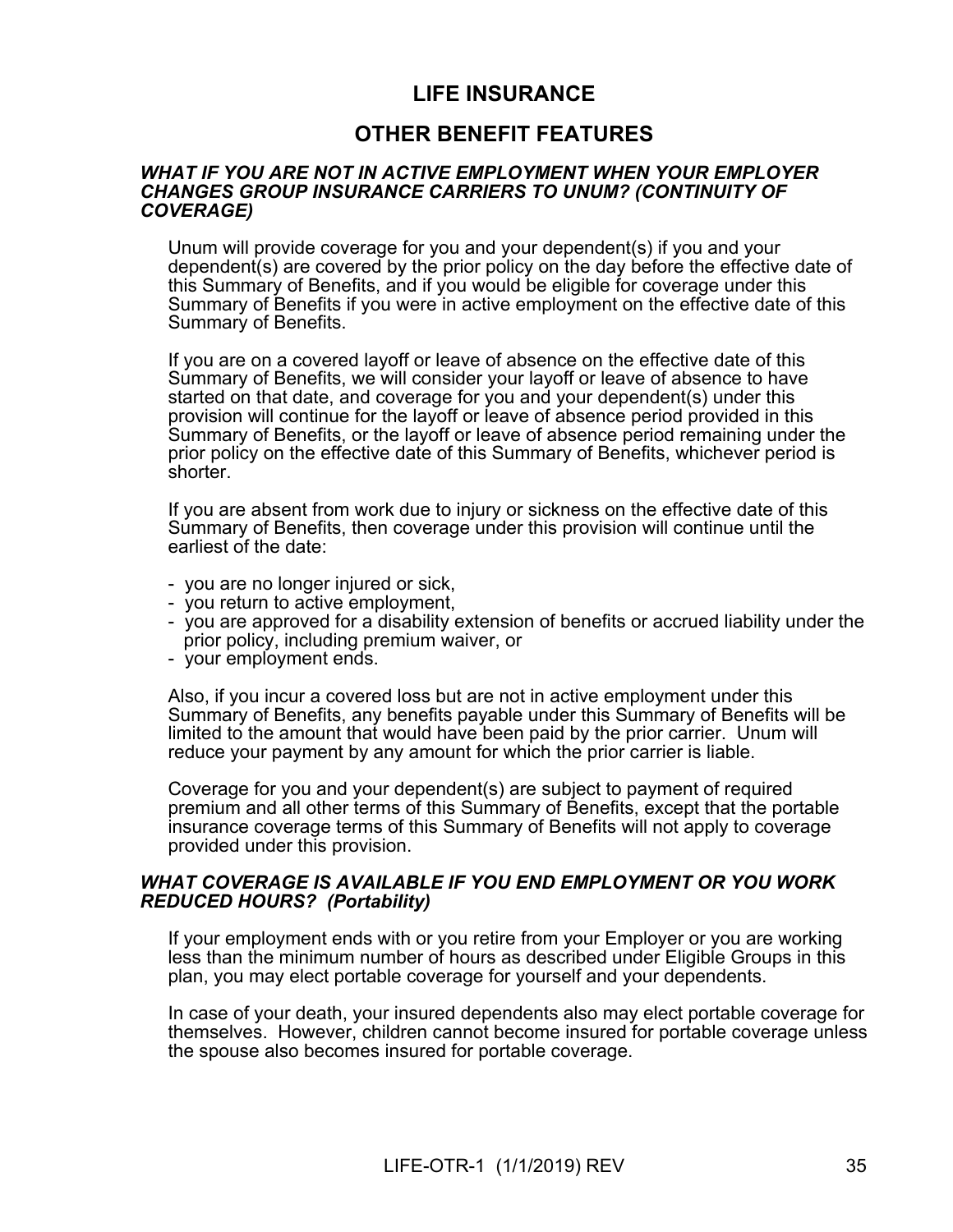# *PORTABLE INSURANCE COVERAGE AND AMOUNTS AVAILABLE*

The portable insurance coverage will be the current coverage and amounts that you and your dependents are insured for under your Employer's group plan.

However, the amount of portable coverage for you will not be more than:

- the highest amount of life insurance available for employees under the plan; or
- 5x your annual earnings; or
- \$750,000 from all Unum group life and accidental death and dismemberment plans combined,

whichever is less.

The amount of ported life insurance must be equal to or greater than the amount of ported accidental death and dismemberment insurance.

The amount of portable coverage for your spouse will not be more than:

- the highest amount of life insurance available for spouses under the plan; or
- 100% of your amount of portable coverage; or
- \$750,000 from all Unum group life and accidental death and dismemberment plans combined,

whichever is less.

The amount of ported life insurance must be equal to or greater than the amount of ported accidental death and dismemberment insurance.

The amount of portable coverage for a child will not be more than:

- the highest amount of life insurance available for children under the plan; or
- 100% of your amount of portable coverage; or
- $-$  \$20,000,

whichever is less.

The amount of ported life insurance must be equal to or greater than the amount of ported accidental death and dismemberment insurance.

The minimum amount of coverage that can be ported is \$5,000 for you and \$1,000 for your dependents. If the current amounts under the plan are less than \$5,000 for you and \$1,000 for your dependents you and your dependents may port the lesser amounts.

Your or your dependent's amount of life insurance will reduce or cease at any time it would reduce or cease for your eligible group if you had continued in active employment with your Employer.

# *APPLYING FOR PORTABLE COVERAGE*

You must apply for portable coverage for yourself and your dependents and pay the first premium within 31 days after the date: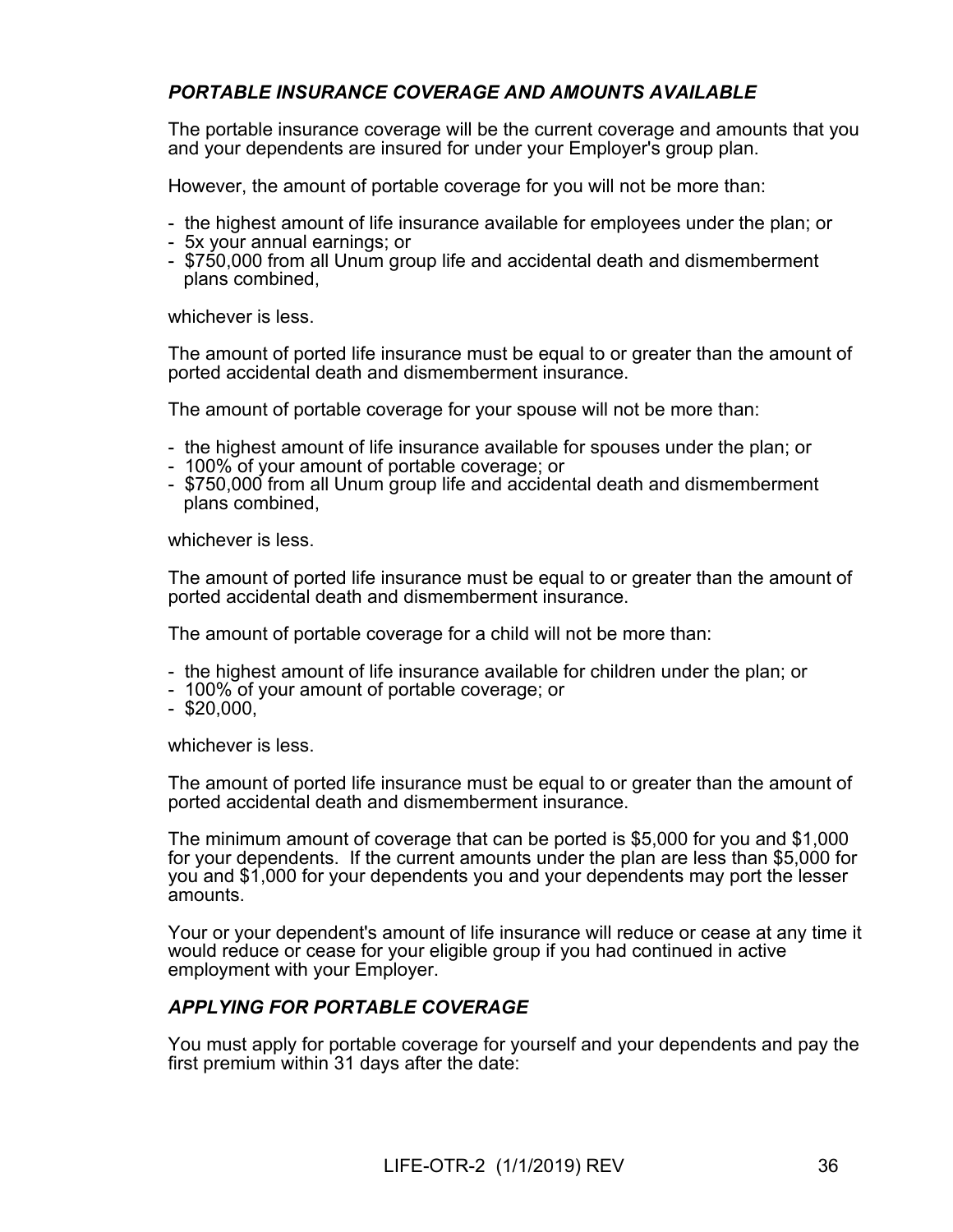- your coverage ends or you retire from your Employer; or
- you begin working less than the minimum number of hours as described under Eligible Groups in this plan.

Your dependents must apply for portable coverage and pay the first premium within 31 days after the date you die.

You are not eligible to apply for portable coverage for yourself if:

- you have an **injury** or **sickness**, under the terms of this plan, which has a material effect on life expectancy;
- the policy is cancelled (the Policy is the group policy issued to the Trustees of the Select Group Insurance Trust in which your Employer participates); or
- you failed to pay the required premium under the terms of this plan.

You are not eligible to apply for portable coverage for a dependent if:

- you do not elect portable coverage for yourself;
- you have an injury or sickness, under the terms of this plan, which has a material effect on life expectancy;
- your dependent has an injury or sickness, under the terms of this plan, which has a material effect on life expectancy;
- the policy is cancelled (the Policy is the group policy issued to the Trustees of the Select Group Insurance Trust in which your Employer participates); or
- you failed to pay the required premium under the terms of this plan.

In case of your death, your spouse is not eligible to apply for portable coverage if:

- your surviving spouse is not insured under this plan;
- your surviving spouse has an injury or sickness, under the terms of this plan, which has a material effect on life expectancy;
- the policy is cancelled (the Policy is the group policy issued to the Trustees of the Select Group Insurance Trust in which your Employer participates); or
- you failed to pay the required premium under the terms of this plan for your spouse.

In case of your death, your child is not eligible for portable coverage if:

- your surviving spouse is not insured under this plan;
- your surviving spouse is insured under this plan and chooses not to elect portable coverage;
- your surviving spouse has an injury or sickness, under the terms of this plan, which has a material effect on life expectancy;
- your child has an injury or sickness, under the terms of this plan, which has a material effect on life expectancy;
- the policy is cancelled (the Policy is the group policy issued to the Trustees of the Select Group Insurance Trust in which your Employer participates); or
- you failed to pay the required premium under the terms of this plan for your child.

If we determine that because of an injury or sickness, which has a material effect on life expectancy, you or your dependents were not eligible for portability at the time you or your dependents elected portable coverage, the benefit will be adjusted to the amount of whole life coverage the premium would have purchased under the Conversion Privilege.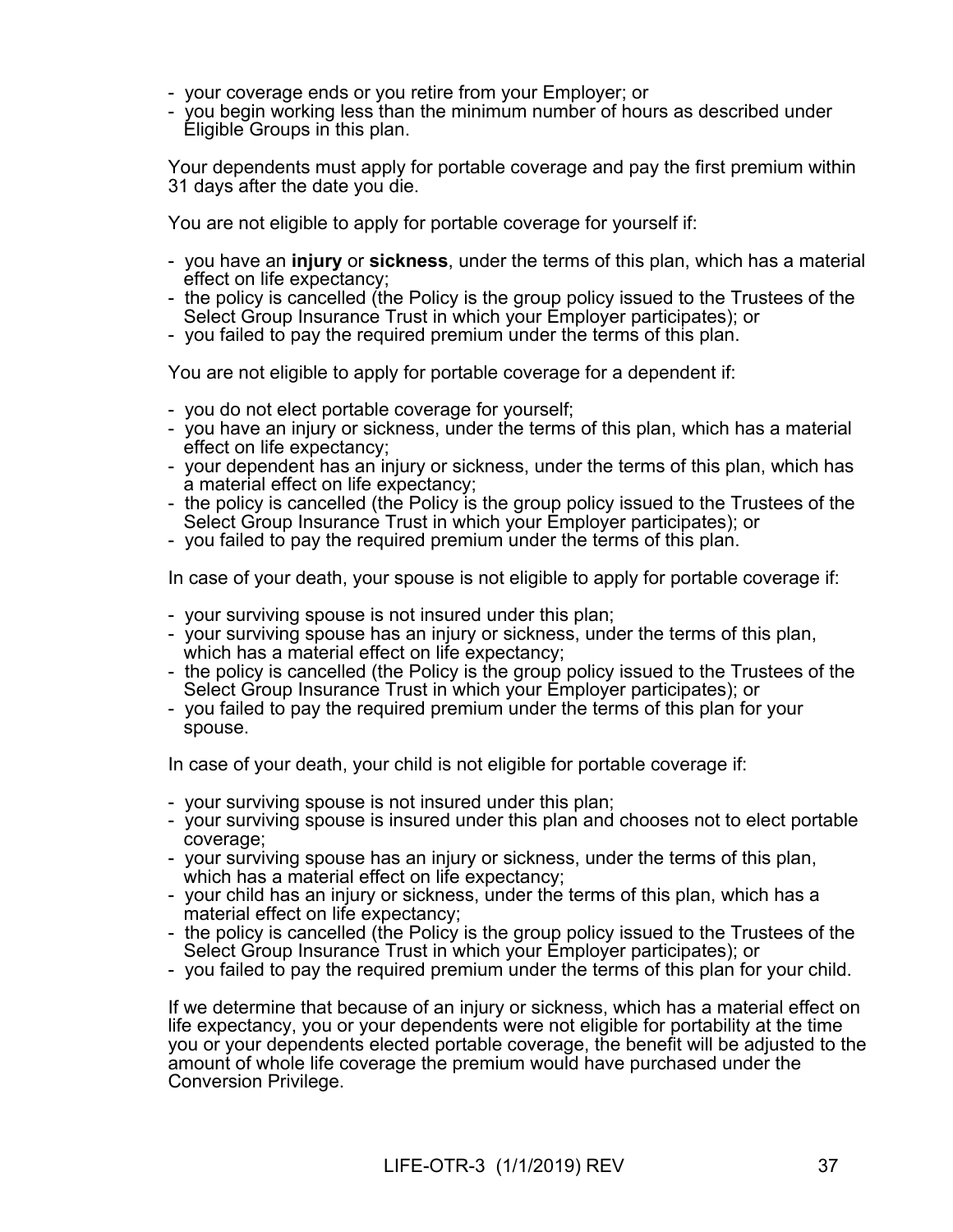# *APPLYING FOR INCREASES OR DECREASES IN PORTABLE COVERAGE*

You or your dependents may increase or decrease the amount of life insurance coverage. The minimum and maximum benefit amounts are shown above. However, the amount of life insurance coverage cannot be decreased below \$5,000 for you and \$1,000 for your dependents. All increases are subject to evidence of insurability. Portable coverage will reduce at the ages and amounts shown in the LIFE INSURANCE **"BENEFITS AT A GLANCE"** page.

# *ADDING PORTABLE COVERAGE FOR DEPENDENTS*

If you choose not to enroll your dependents when your dependents were first eligible for portable coverage, you may enroll your dependents at any time for the amounts allowed under the group plan. Evidence of insurability is required.

You may enroll newly acquired dependents at any time for the amounts allowed under the group plan. Evidence of insurability is required.

# *WHEN PORTABLE COVERAGE ENDS*

Portable coverage for you will end for the following reasons:

- the date you fail to pay any required premium; or
- the date the policy is cancelled (the Policy is the group policy issued to the Trustees of the Select Group Insurance Trust in which your Employer participates).

Portable coverage for a spouse will end for the following reasons:

- the date you fail to pay any required premium;
- the date your surviving spouse fails to pay any required premium; or
- the date the policy is cancelled (the Policy is the group policy issued to the Trustees of the Select Group Insurance Trust in which your Employer participates).

Portable coverage for a child will end for the following reasons:

- the date you fail to pay any required premium;
- the date your surviving spouse fails to pay any required premium;
- the date the policy is cancelled (the Policy is the group policy issued to the Trustees of the Select Group Insurance Trust in which your Employer participates);
- the date your child no longer qualifies as a dependent; or
- the date the surviving spouse dies.

If portable coverage ends due to failure to pay required premium, portable coverage cannot be reinstated.

# *PREMIUM RATE CHANGES FOR PORTABLE COVERAGE*

Unum may change premium rates for portable coverage at any time for reasons which affect the risk assumed, including those reasons shown below:

- changes occur in the coverage levels;
- changes occur in the overall use of benefits by all insureds;
- changes occur in other risk factors; or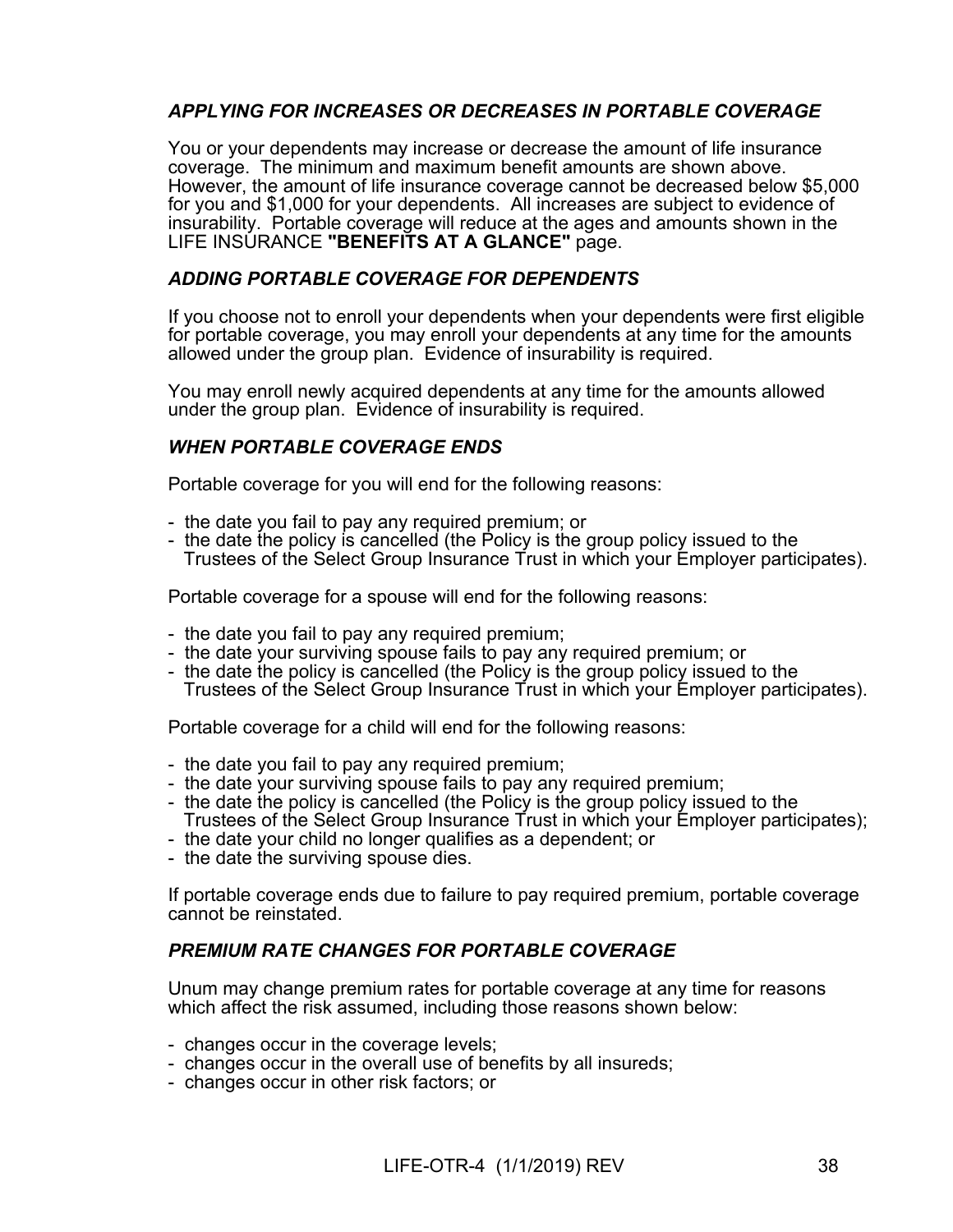- a new law or a change in any existing law is enacted which applies to portable coverage.

The change in premium rates will be made on a class basis according to Unum's underwriting risk studies. Unum will notify the insured in writing at least 31 days before a premium rate is changed.

# *APPLYING FOR CONVERSION, IF PORTABLE COVERAGE ENDS OR IS NOT AVAILABLE*

If you or your dependent is not eligible to apply for portable coverage or portable coverage ends, then you or your dependent may qualify for conversion coverage. Refer to Conversion Privilege under this plan.

Ask your Employer for a conversion application form which includes cost information.

When you complete the application, send it with the first premium amount to:

Unum - Conversion Unit 2211 Congress Street Portland, Maine 04122-1350 1-800-343-5406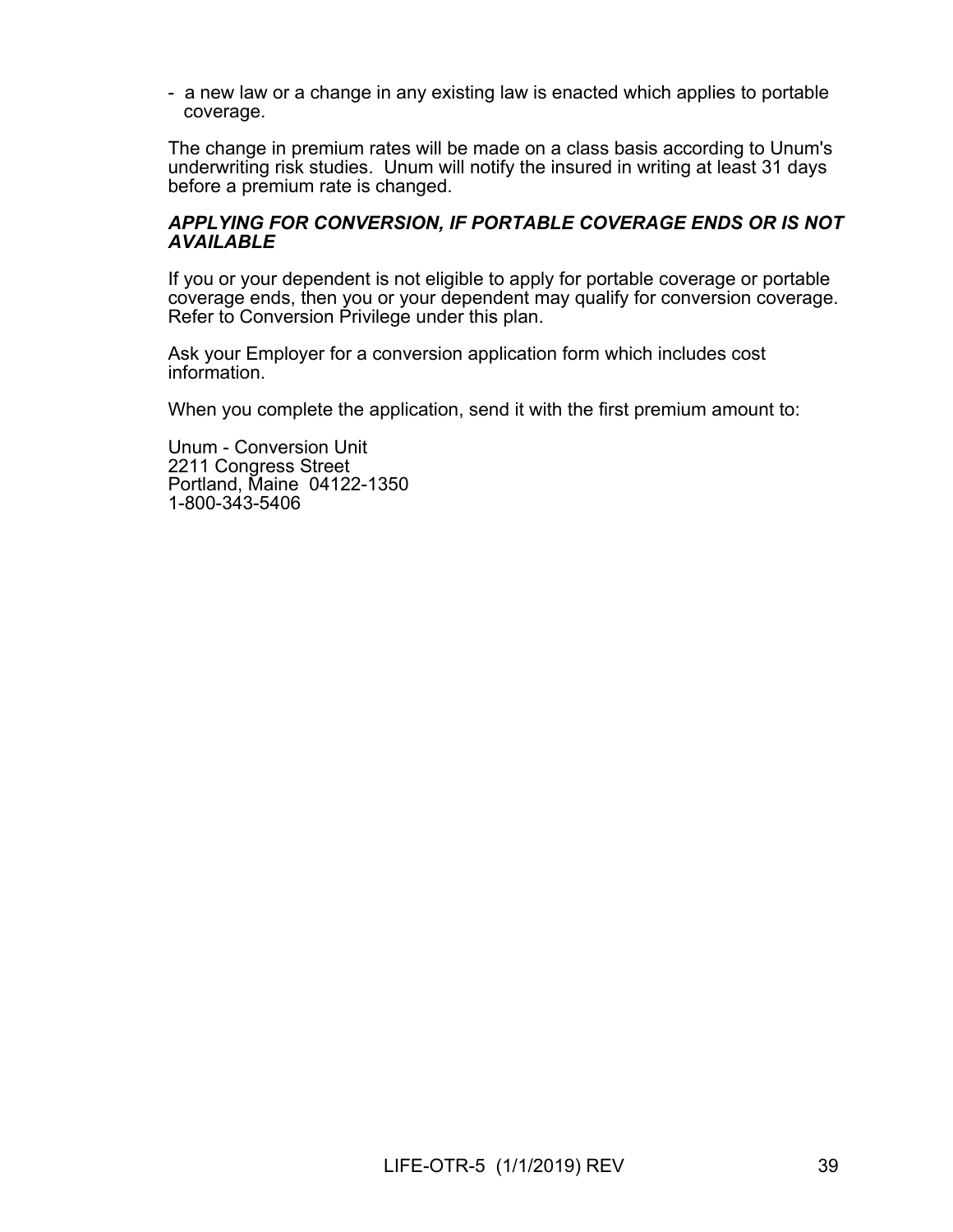# **ACCIDENTAL DEATH AND DISMEMBERMENT INSURANCE**

# **BENEFIT INFORMATION**

# *WHEN WILL YOUR BENEFICIARY RECEIVE PAYMENT IN THE EVENT OF YOUR DEATH IF YOUR DEATH IS THE DIRECT RESULT OF AN ACCIDENT?*

Your beneficiary(ies) will receive payment when Unum approves your death claim providing you meet certain conditions.

#### *WHEN WILL YOU RECEIVE PAYMENT IN THE EVENT OF YOUR DEPENDENT'S DEATH IF YOUR DEPENDENT'S DEATH IS THE DIRECT RESULT OF AN ACCIDENT?*

You will receive payment when Unum approves the death claim for your dependent providing certain conditions are met.

# *WHAT DOCUMENTS ARE REQUIRED FOR PROOF OF ACCIDENTAL DEATH?*

Unum will require a certified copy of the death certificate, enrollment documents and a Notice and Proof of Claim form.

# *WHEN WILL YOU RECEIVE PAYMENT IN THE EVENT OF CERTAIN OTHER COVERED LOSSES IF THE LOSS IS THE DIRECT RESULT OF AN ACCIDENT?*

You will receive payment when Unum approves the claim.

### *HOW MUCH WILL UNUM PAY YOUR BENEFICIARY IN THE EVENT OF YOUR ACCIDENTAL DEATH OR YOU FOR YOUR DEPENDENT'S ACCIDENTAL DEATH OR FOR CERTAIN OTHER COVERED LOSSES?*

If Unum approves the claim, Unum will determine the payment according to the Covered Losses and Benefits List below. The benefit Unum will pay is listed opposite the corresponding covered loss.

The benefit will be paid only if an **accidental bodily injury** results in one or more of the covered losses listed below within 365 days from the date of the accident.

Also, the accident must occur while you or your dependent is insured under the plan.

| <b>Covered Losses</b>                                      | <b>Benefit Amounts</b> |  |
|------------------------------------------------------------|------------------------|--|
| <b>Additional Benefit Only</b><br>Life                     | The Full Amount        |  |
| Both Hands or Both<br>Feet or Sight of<br><b>Both Eyes</b> | The Full Amount        |  |
| One Hand and One<br>Foot                                   | The Full Amount        |  |
| One Hand and<br>Sight of One Eye                           | The Full Amount        |  |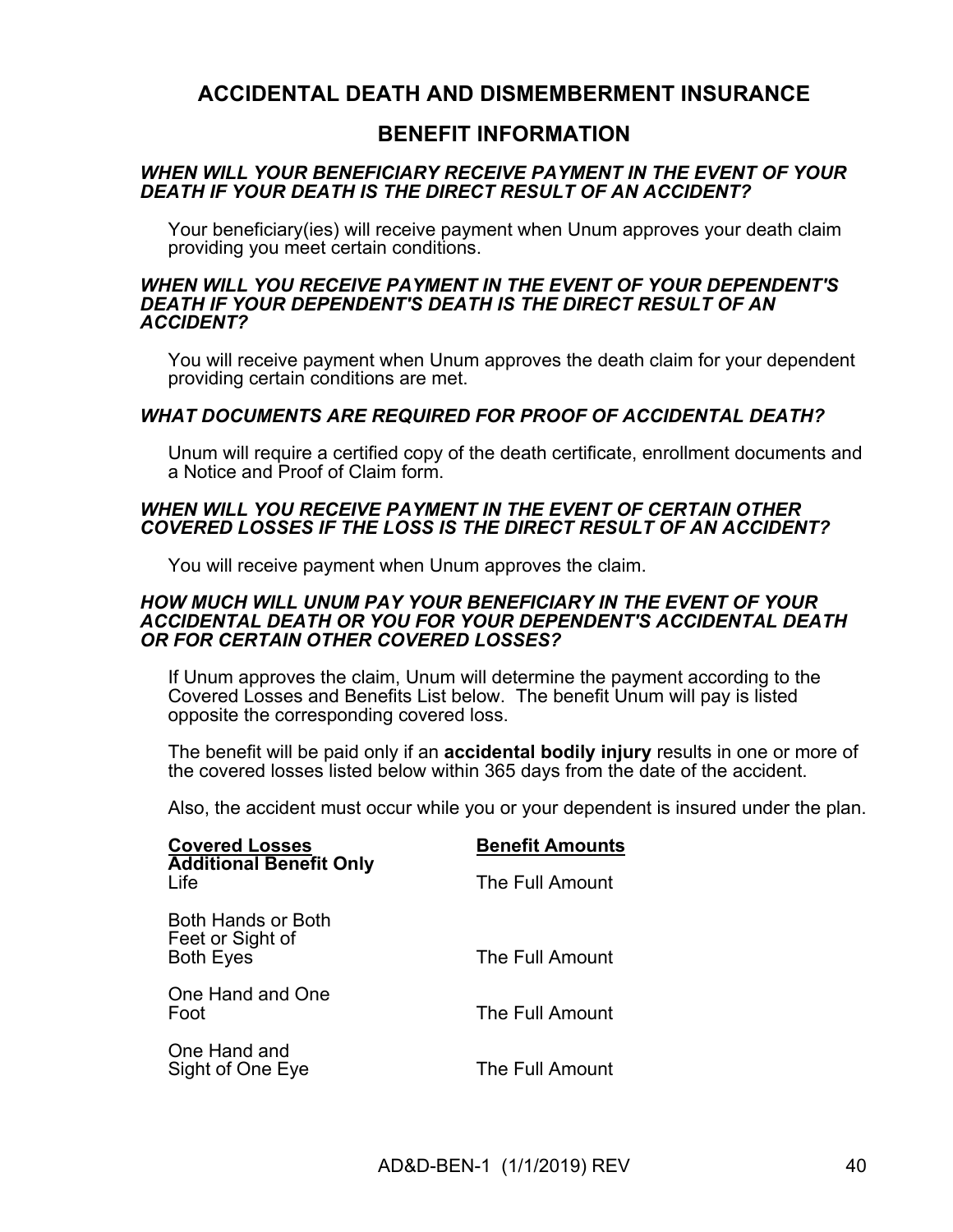| One Foot and<br>Sight of One Eye       | The Full Amount                |
|----------------------------------------|--------------------------------|
| Speech and Hearing                     | The Full Amount                |
| Quadriplegia                           | The Full Amount                |
| Triplegia                              | Three Quarters The Full Amount |
| Paraplegia                             | Three Quarters The Full Amount |
| One Hand or One<br>Foot                | One Half The Full Amount       |
| Sight of One Eye                       | One Half The Full Amount       |
| Speech or Hearing                      | One Half The Full Amount       |
| Hemiplegia                             | One Half The Full Amount       |
| Thumb and Index<br>Finger of Same Hand | One Quarter The Full Amount    |
| Uniplegia                              | One Quarter The Full Amount    |

The most Unum will pay for any combination of Covered Losses from any one accident is the full amount.

The Full Amount is the amount shown in the ACCIDENTAL DEATH AND DISMEMBERMENT INSURANCE **"BENEFITS AT A GLANCE"** page.

# *WHAT ARE YOUR ANNUAL EARNINGS?*

"Annual Earnings" means your base annual income from your Employer, in effect just prior to the date of loss. It includes your total income before taxes. It is prior to any deductions made for pre-tax contributions to a qualified deferred compensation plan, Section 125 plan, or flexible spending account. It does not include income received from commissions, bonuses, overtime pay, shift differential, or any other extra compensation, or income received from sources other than your Employer.

# *WHAT WILL WE USE FOR ANNUAL EARNINGS IF YOU BECOME DISABLED DURING A COVERED LAYOFF OR LEAVE OF ABSENCE?*

If you have an accidental bodily injury that results in one or more of the covered losses while you are on a covered layoff or leave of absence, we will use your annual earnings from your Employer in effect just prior to the date your absence began.

# *WHAT REPATRIATION BENEFIT WILL UNUM PROVIDE?*

# **Additional Benefit Only**

Unum will pay an additional benefit for the preparation and transportation of your or your dependent's body to a mortuary chosen by you or your authorized representative. Payment will be made if, as the result of a covered accident, you or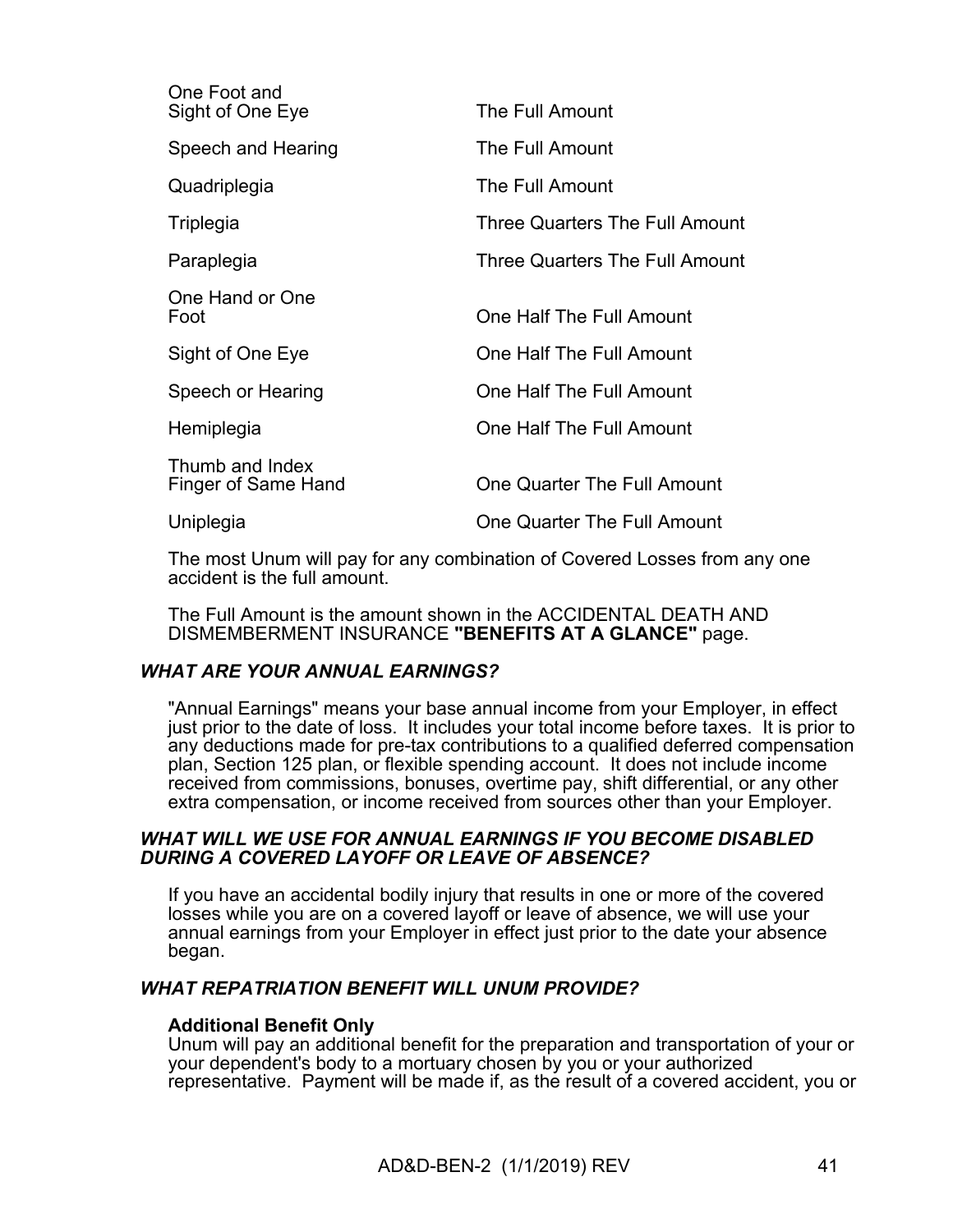your dependent suffers loss of life at least 100 miles away from your or your dependent's principal place of residence.

However, when combined with two or more Unum accidental death and dismemberment insurance plans, the combined overall maximum for these plans together cannot exceed the actual expenses for the preparation and transportation of your or your dependent's body to a mortuary.

The maximum benefit amount is shown in the ACCIDENTAL DEATH AND DISMEMBERMENT INSURANCE **"BENEFITS AT A GLANCE"** page.

# *WHAT SEATBELT(S) AND AIR BAG BENEFIT WILL UNUM PROVIDE?*

# **Additional Benefit Only**

Unum will pay you or your authorized representative an additional benefit if you or your dependent sustains an accidental bodily injury which causes your or your dependent's death while you or your dependent is driving or riding in a **Private Passenger Car**, provided:

For Seatbelt(s):

- the Private Passenger Car is equipped with seatbelt(s); and
- the seatbelt(s) were in actual use and properly fastened at the time of the covered accident; and
- the position of the seatbelt(s) are certified in the official report of the covered accident, or by the investigating officer. A copy of the police accident report must be submitted with the claim.

Also, if such certification is not available, and it is clear that you or your dependent was properly wearing seatbelt(s), then we will pay the additional seatbelt benefit.

However, if such certification is not available, and it is unclear whether you or your dependent was properly wearing seatbelt(s), then we will pay a fixed benefit of \$1,000.

We will only pay the seatbelt benefit for the death of a minor, dependent child, if the child is correctly strapped and fastened in the appropriate seat for the child's age and weight as defined by state or federal guidelines. The seatbelt device must also be approved by the state or federal government for the dependent child's age and weight.

An automatic harness seatbelt will not be considered properly fastened unless a lap belt is also used.

For Air Bag:

- the Private Passenger Car is equipped with an air bag for the seat in which you are seated; and
- the seatbelt(s) must be in actual use and properly fastened at the time of the covered accident.

No benefit will be paid if you or your dependent is the driver of the Private Passenger Car and does not hold a current and valid driver's license.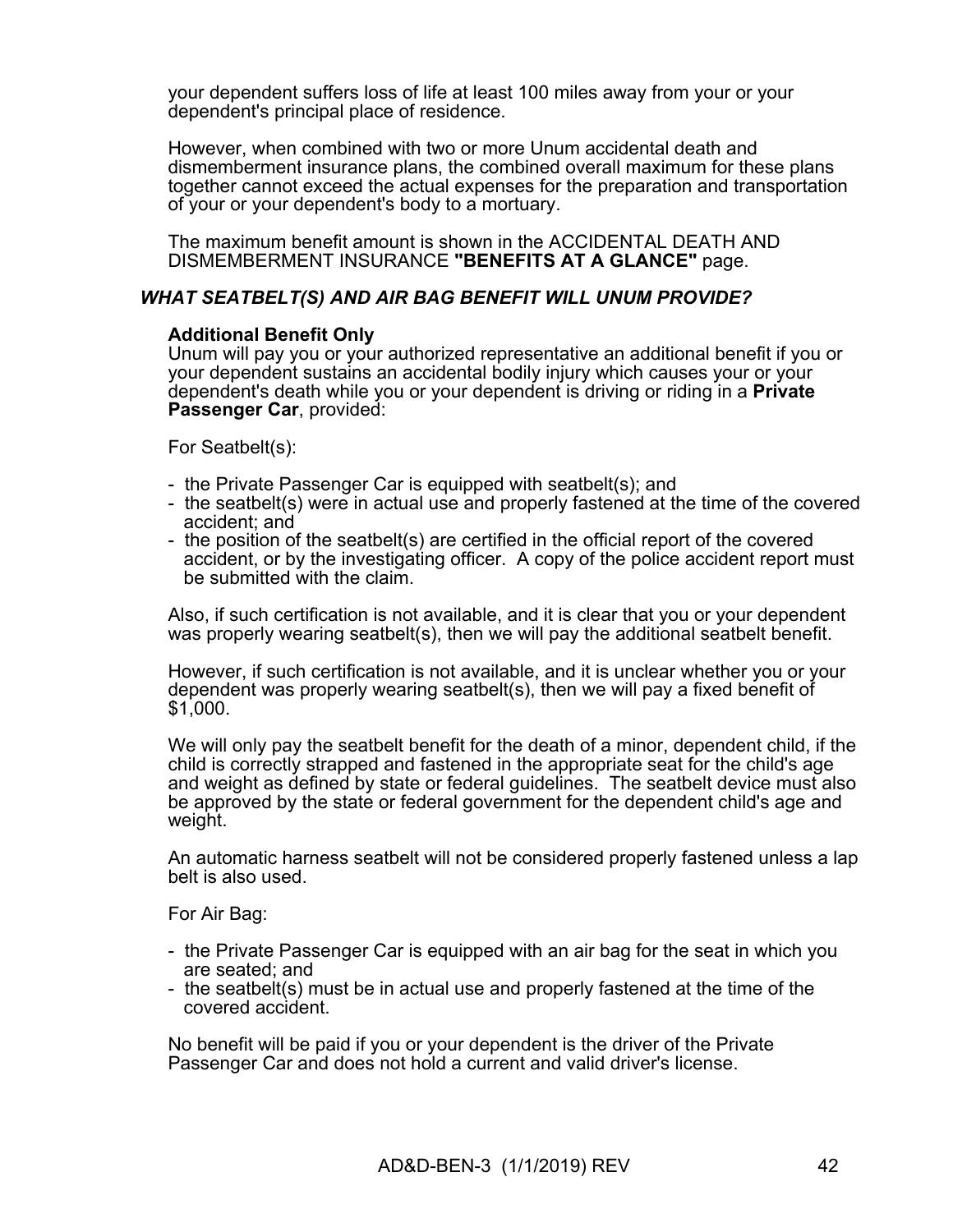No benefit will be paid if Unum is able to verify that the air bag(s) had been disengaged prior to the accident.

The accident causing your or your dependent's death must occur while you or your dependent is insured under the plan.

The maximum benefit amount is shown in the ACCIDENTAL DEATH AND DISMEMBERMENT **"BENEFITS AT A GLANCE"** page.

# *WHAT EDUCATION BENEFIT WILL UNUM PROVIDE FOR YOUR QUALIFIED CHILDREN?*

# **Additional Benefit Only**

Unum will pay your authorized representative on behalf of each of your qualified children a lump sum payment if:

- you lose your life:
	- as a result of an accidental bodily injury; and
- within 365 days after the date of the accident causing the accidental bodily injury;
- the accident causing your accidental bodily injury occurred while you were insured under the plan;
- proof is furnished to Unum that the child is a **qualified child**; and
- the qualified child continues to be enrolled as a full-time student in an accredited post-secondary institution of higher learning beyond the 12th grade level.

The benefit amount per academic year, maximum benefit payments, maximum benefit amount and maximum benefit period are shown in the ACCIDENTAL DEATH AND DISMEMBERMENT INSURANCE **"BENEFITS AT A GLANCE"** page.

# *WHEN WILL THE EDUCATION BENEFIT END FOR EACH QUALIFIED CHILD?*

# **Additional Benefit Only**

The education benefit will terminate for each qualified child on the earliest of the following dates:

- the date your qualified child fails to furnish proof as required by us;
- the date your qualified child no longer qualifies as a dependent child for any reason except your death; or
- the end of the maximum benefit period.

# *WHAT SPOUSE TRAINING BENEFIT WILL UNUM PROVIDE FOR YOUR SPOUSE?*

# **Additional Benefit Only**

Unum will pay the actual cost incurred by your dependent spouse for a professional or trade school training program within 365 days from the date of the accident which caused the accidental bodily injury not to exceed the maximum benefit amount shown in the ACCIDENTAL DEATH AND DISMEMBERMENT **"BENEFITS AT A GLANCE"** page if the following conditions are met:

- you die as a result of an accidental bodily injury;
- your spouse enrolls in a professional or trade school training program for the purpose of obtaining an independent source of support and maintenance.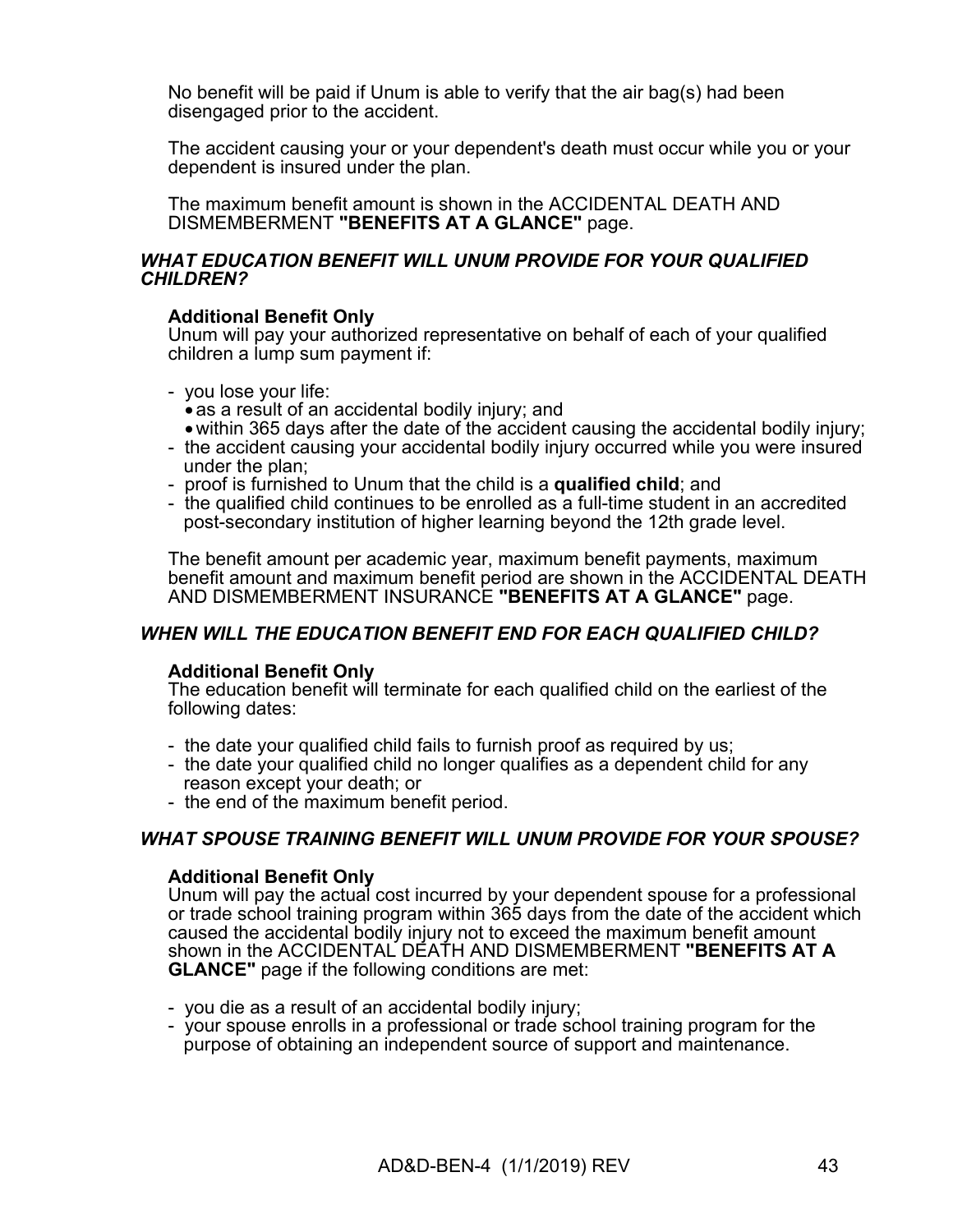# *WHAT COVERAGE FOR EXPOSURE AND DISAPPEARANCE BENEFIT WILL UNUM PROVIDE?*

# **Additional Benefit Only**

Unum will pay a benefit if you or your dependent sustains an accidental bodily injury and are unavoidably exposed to the elements and suffer a loss.

We will presume you or your dependent suffered loss of life due to an accident if:

- you or your dependent are riding in a common public passenger carrier that is involved in an accident covered under the Summary of Benefits; and
- as a result of the accident, the common public passenger carrier is wrecked, sinks, is stranded, or disappears; and
- your or your dependent's body is not found within 1 year of the accident.

Also, the accident must occur while you or your dependent is insured under the plan.

The maximum benefit amount is shown in the ACCIDENTAL DEATH AND DISMEMBERMENT **"BENEFITS AT A GLANCE"** page.

# *WHAT FELONIOUS ASSAULT BENEFIT WILL UNUM PROVIDE?*

# **Additional Benefit Only**

Unum will pay an additional benefit if you sustain a loss which is caused directly by a felonious act of violence. The felonious act of violence must occur while you are working for your Employer, at your Employer's usual place of business, at an alternative work site at the direction of the Employer, including your home, or a location to which your job requires you to travel.

A felonious act of violence means an act that is considered a felony where the act occurred. The benefit is not payable if the loss occurred while you were committing a felonious act.

Felonious acts of violence include, but are not limited to: robbery, theft, hijacking, assault and battery, sniping, murder or civil disturbance.

Also, the loss must occur while you are insured under the plan.

The benefit amount and maximum benefit amount are shown in the ACCIDENTAL DEATH AND DISMEMBERMENT **"BENEFITS AT A GLANCE"** page.

# *WHAT REHABILITATION PHYSICAL THERAPY BENEFIT WILL UNUM PROVIDE?*

### **Additional Benefit Only**

Unum will pay you or your dependents an additional benefit for rehabilitative physical therapy that is prescribed by your or your dependent's attending physician if you or your dependents sustain an accidental bodily injury that results in one or more of the covered losses outlined in the Covered Losses and Benefits List.

The benefit amount and maximum benefit amount are shown in the ACCIDENTAL DEATH AND DISMEMBERMENT **"BENEFITS AT A GLANCE"** page.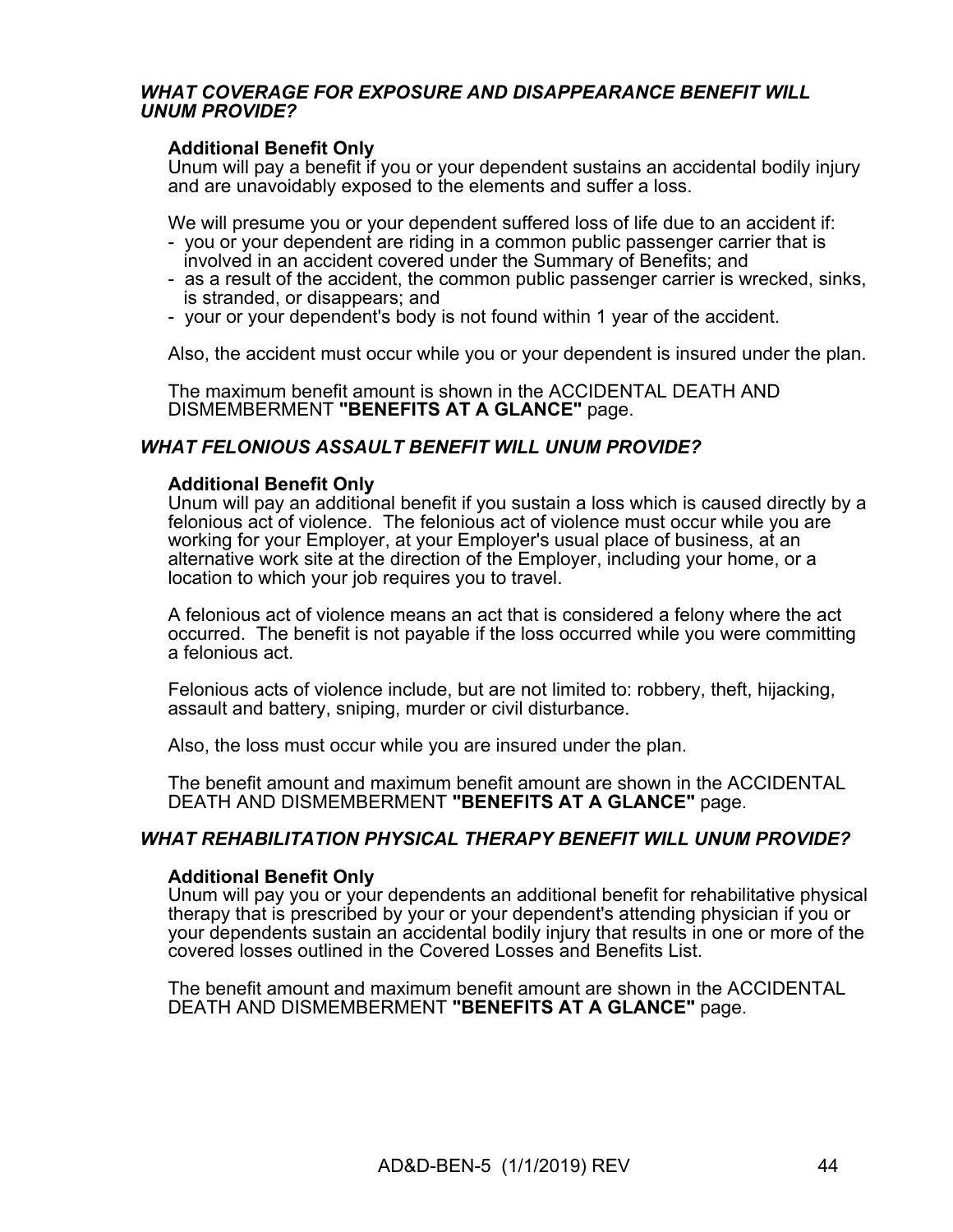# *WHAT ACCIDENTAL LOSSES ARE NOT COVERED UNDER YOUR PLAN?*

# **Additional Benefit Only**

Your plan does not cover any accidental losses caused by, contributed to by, or resulting from:

- suicide, self destruction while sane, intentionally self-inflicted injury while sane, or self-inflicted injury while sane, or self-inflicted injury while insane.
- active participation in a riot.
- an attempt to commit or commission of a crime.
- the use of any prescription or non-prescription drug, poison, fume, or other chemical substance unless used according to the prescription or direction of your or your dependent's physician. This exclusion will not apply to you or your dependent if the chemical substance is ethanol.
- travel or flight in any vehicle or device for aerial navigation, including boarding or alighting from it while:
	- it is being used for test or experimental purposes;
	- you or your dependent is operating, learning to operate or serving as a member of the crew;
	- it is being operated by or for or under the direction of any military authority.
	- This exclusion does not apply to:
	- transport type aircraft operated by the Military Airlift Command of the United States; or
	- similar air transport service of any other country.
- travel or flight in any aircraft or device for aerial navigation, including boarding or alighting from it, owned or leased by or on behalf of your Employer.
- disease of the body or diagnostic, medical or surgical treatment or mental disorder as set forth in the latest edition of the Diagnostic and Statistical Manual of Mental Disorders.
- being **intoxicated**.
- war, declared or undeclared, or any act of war.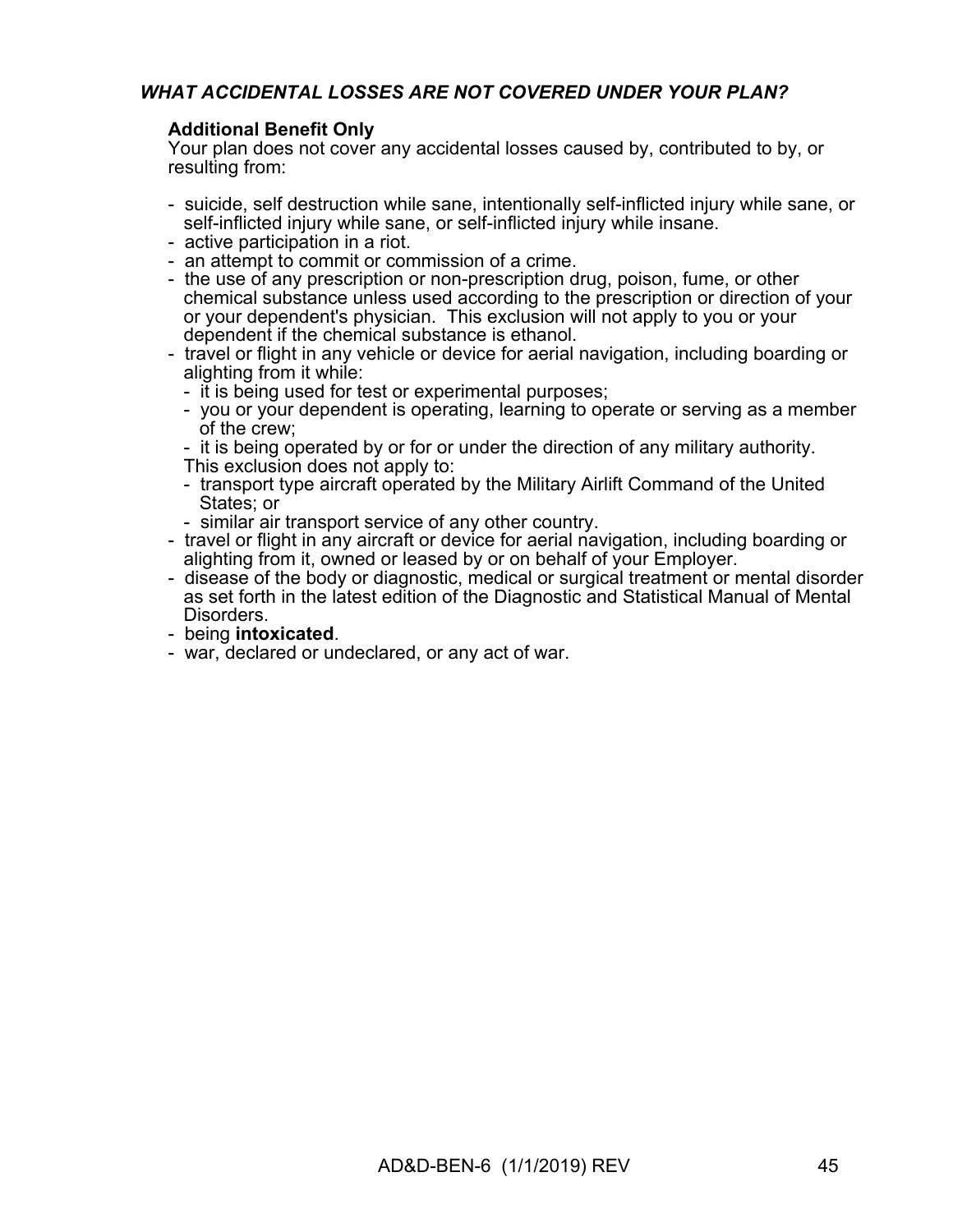# **ACCIDENTAL DEATH AND DISMEMBERMENT INSURANCE**

# **OTHER BENEFIT FEATURES**

# *WHAT IF YOU ARE NOT IN ACTIVE EMPLOYMENT WHEN YOUR EMPLOYER CHANGES GROUP INSURANCE CARRIERS TO UNUM? (CONTINUITY OF COVERAGE)*

Unum will provide coverage for you and your dependent(s) if you and your dependent(s) are covered by the prior policy on the day before the effective date of this Summary of Benefits, and if you would be eligible for coverage under this Summary of Benefits if you were in active employment on the effective date of this Summary of Benefits.

If you are on a covered layoff or leave of absence on the effective date of this Summary of Benefits, we will consider your layoff or leave of absence to have started on that date, and coverage for you and your dependent(s) under this provision will continue for the layoff or leave of absence period provided in this Summary of Benefits, or the layoff or leave of absence period remaining under the prior policy on the effective date of this Summary of Benefits, whichever period is shorter.

If you are absent from work due to injury or sickness on the effective date of this Summary of Benefits, then coverage under this provision will continue until the earliest of the date:

- you are no longer injured or sick,
- you return to active employment,
- you are approved for a disability extension of benefits or accrued liability under the prior policy, including premium waiver, or
- your employment ends.

Also, if you incur a covered loss but are not in active employment under this Summary of Benefits, any benefits payable under this Summary of Benefits will be limited to the amount that would have been paid by the prior carrier. Unum will reduce your payment by any amount for which the prior carrier is liable.

Coverage for you and your dependent(s) are subject to payment of required premium and all other terms of this Summary of Benefits, except that the portable insurance coverage terms of this Summary of Benefits will not apply to coverage provided under this provision.

# *WHAT COVERAGE IS AVAILABLE IF YOU END EMPLOYMENT OR YOU WORK REDUCED HOURS? (Portability)*

If your employment ends with or you retire from your Employer or you are working less than the minimum number of hours as described under Eligible Groups in this plan, you may elect portable coverage for yourself and your dependents.

In case of your death, your insured dependents also may elect portable coverage for themselves. However, children cannot become insured for portable coverage unless the spouse also becomes insured for portable coverage.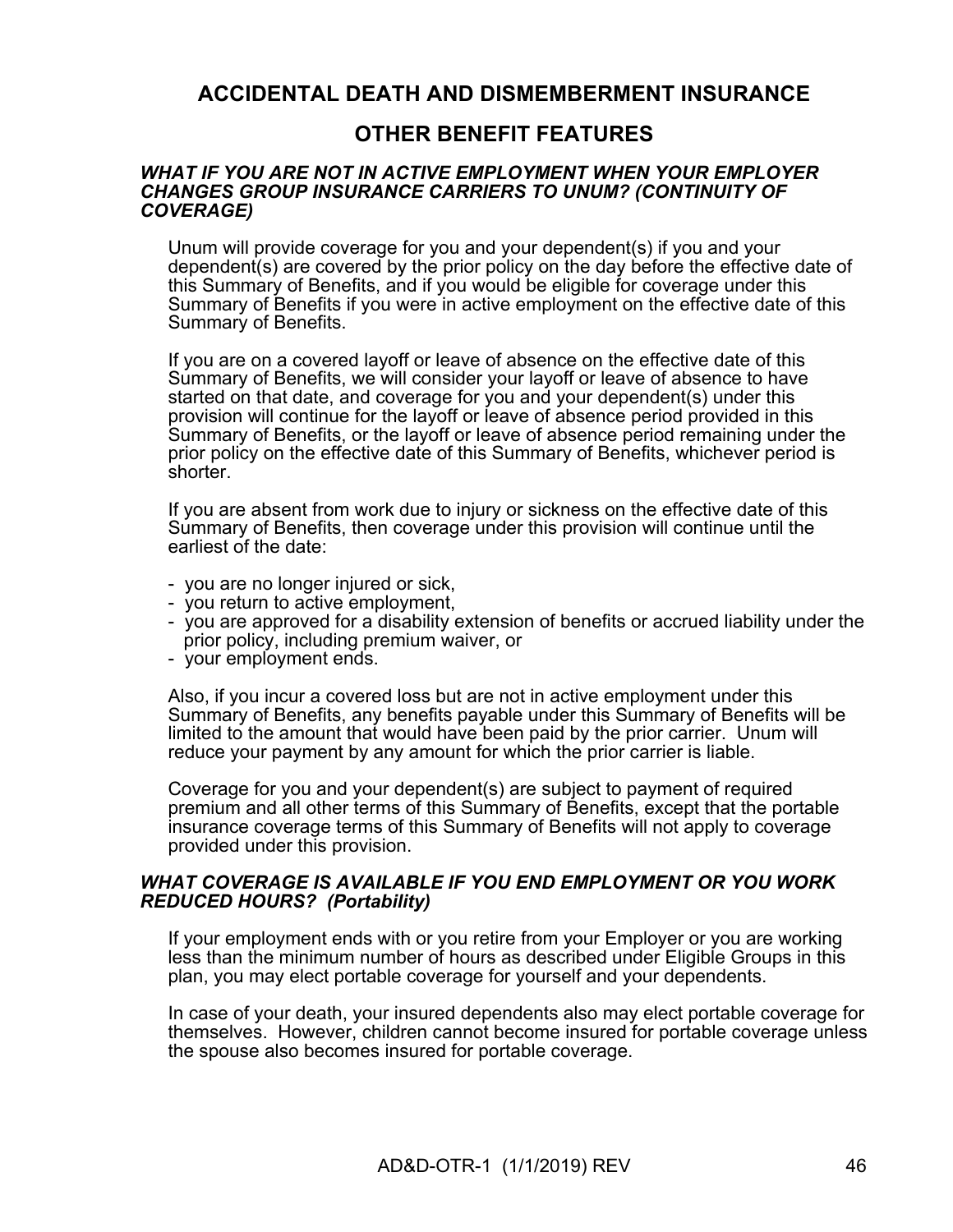# *PORTABLE INSURANCE COVERAGE AND AMOUNTS AVAILABLE*

The portable insurance coverage will be the current coverage and amounts that you and your dependents are insured for under your Employer's group plan.

However, the amount of portable coverage for you will not be more than:

- the highest amount of accidental death and dismemberment insurance available for employees under the plan; or
- 5x your annual earnings; or
- \$750,000 from all Unum group life and accidental death and dismemberment plans combined,

whichever is less.

The amount of ported life insurance must be equal to or greater than the amount of ported accidental death and dismemberment insurance.

The amount of portable coverage for your spouse will not be more than:

- the highest amount of accidental death and dismemberment insurance available for spouses under the plan; or
- 100% of your amount of portable coverage; or
- \$750,000 from all Unum group life and accidental death and dismemberment plans combined,

whichever is less.

The amount of ported life insurance must be equal to or greater than the amount of ported accidental death and dismemberment insurance.

The amount of portable coverage for a child will not be more than:

- the highest amount of accidental death and dismemberment insurance available for children under the plan; or
- 100% of your amount of portable coverage; or
- $-$  \$20,000,

whichever is less.

The amount of ported life insurance must be equal to or greater than the amount of ported accidental death and dismemberment insurance.

The minimum amount of coverage that can be ported is \$5,000 for you and \$1,000 for your dependents. If the current amounts under the plan are less than \$5,000 for you and \$1,000 for your dependents you and your dependents may port the lesser amounts.

Your or your dependent's amount of AD&D insurance will reduce or cease at any time it would reduce or cease for your eligible group if you had continued in active employment with your Employer.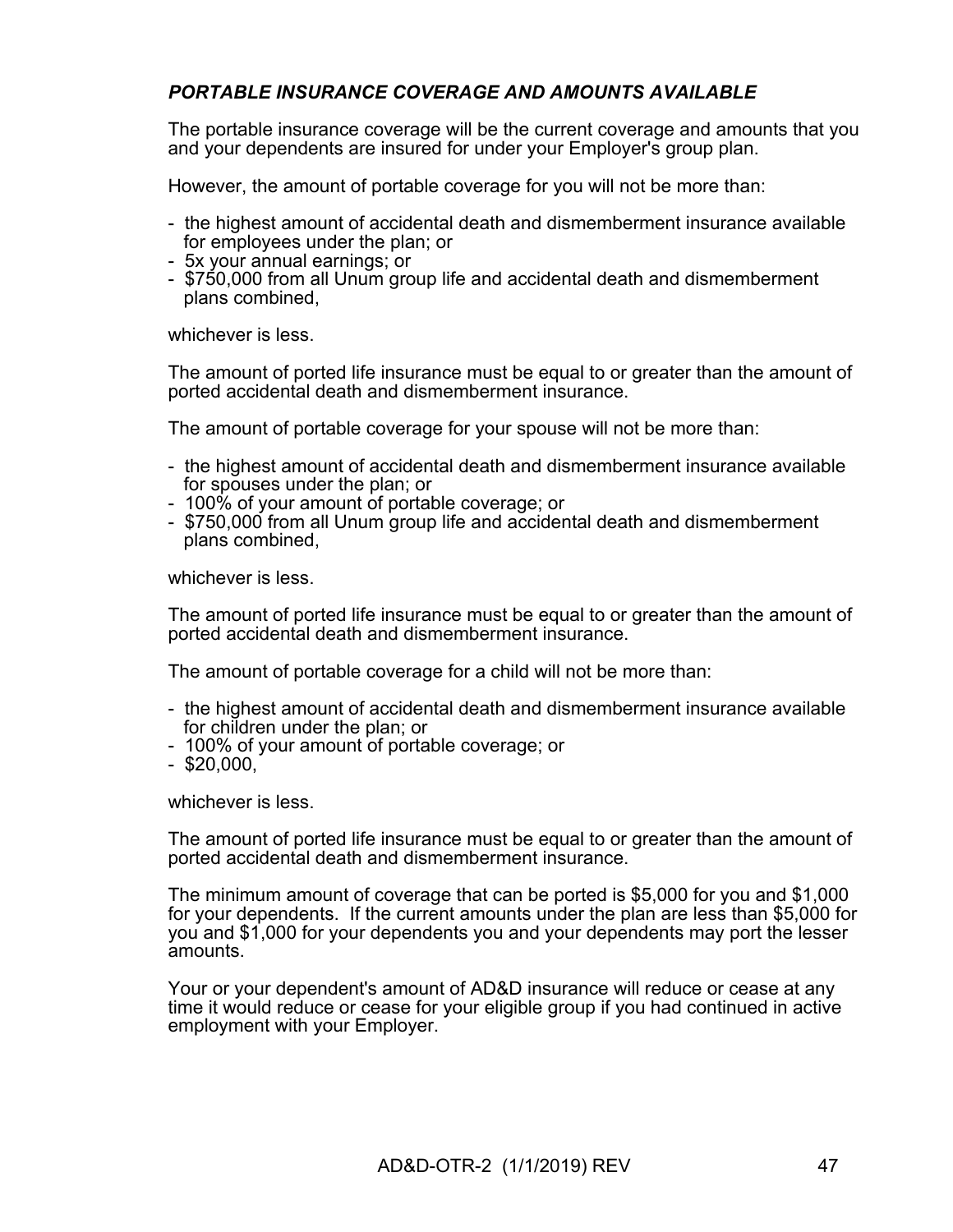# *APPLYING FOR PORTABLE COVERAGE*

You must apply for portable coverage for yourself and your dependents and pay the first premium within 31 days after the date:

- your coverage ends or you retire from your Employer; or
- you begin working less than the minimum number of hours as described under Eligible Groups in this plan.

Your dependents must apply for portable coverage and pay the first premium within 31 days after the date you die.

You are not eligible to apply for portable coverage for yourself if:

- you have an **injury** or **sickness**, under the terms of this plan, which has a material effect on life expectancy;
- the policy is cancelled (the Policy is the group policy issued to the Trustees of the Select Group Insurance Trust in which your Employer participates); or
- you failed to pay the required premium under the terms of this plan.

You are not eligible to apply for portable coverage for a dependent if:

- you do not elect portable coverage for yourself;
- you have an injury or sickness, under the terms of this plan, which has a material effect on life expectancy;
- your dependent has an injury or sickness, under the terms of this plan, which has a material effect on life expectancy;
- the policy is cancelled (the Policy is the group policy issued to the Trustees of the Select Group Insurance Trust in which your Employer participates); or
- you failed to pay the required premium under the terms of this plan.

In case of your death, your spouse is not eligible to apply for portable coverage if:

- your surviving spouse is not insured under this plan;
- your surviving spouse has an injury or sickness, under the terms of this plan, which has a material effect on life expectancy:
- the policy is cancelled (the Policy is the group policy issued to the Trustees of the Select Group Insurance Trust in which your Employer participates); or
- you failed to pay the required premium under the terms of this plan for your spouse.

In case of your death, your child is not eligible for portable coverage if:

- your surviving spouse is not insured under this plan;
- your surviving spouse is insured under this plan and chooses not to elect portable coverage;
- your surviving spouse has an injury or sickness, under the terms of this plan, which has a material effect on life expectancy;
- your child has an injury or sickness, under the terms of this plan, which has a material effect on life expectancy;
- the policy is cancelled (the Policy is the group policy issued to the Trustees of the Select Group Insurance Trust in which your Employer participates); or
- you failed to pay the required premium under the terms of this plan for your child.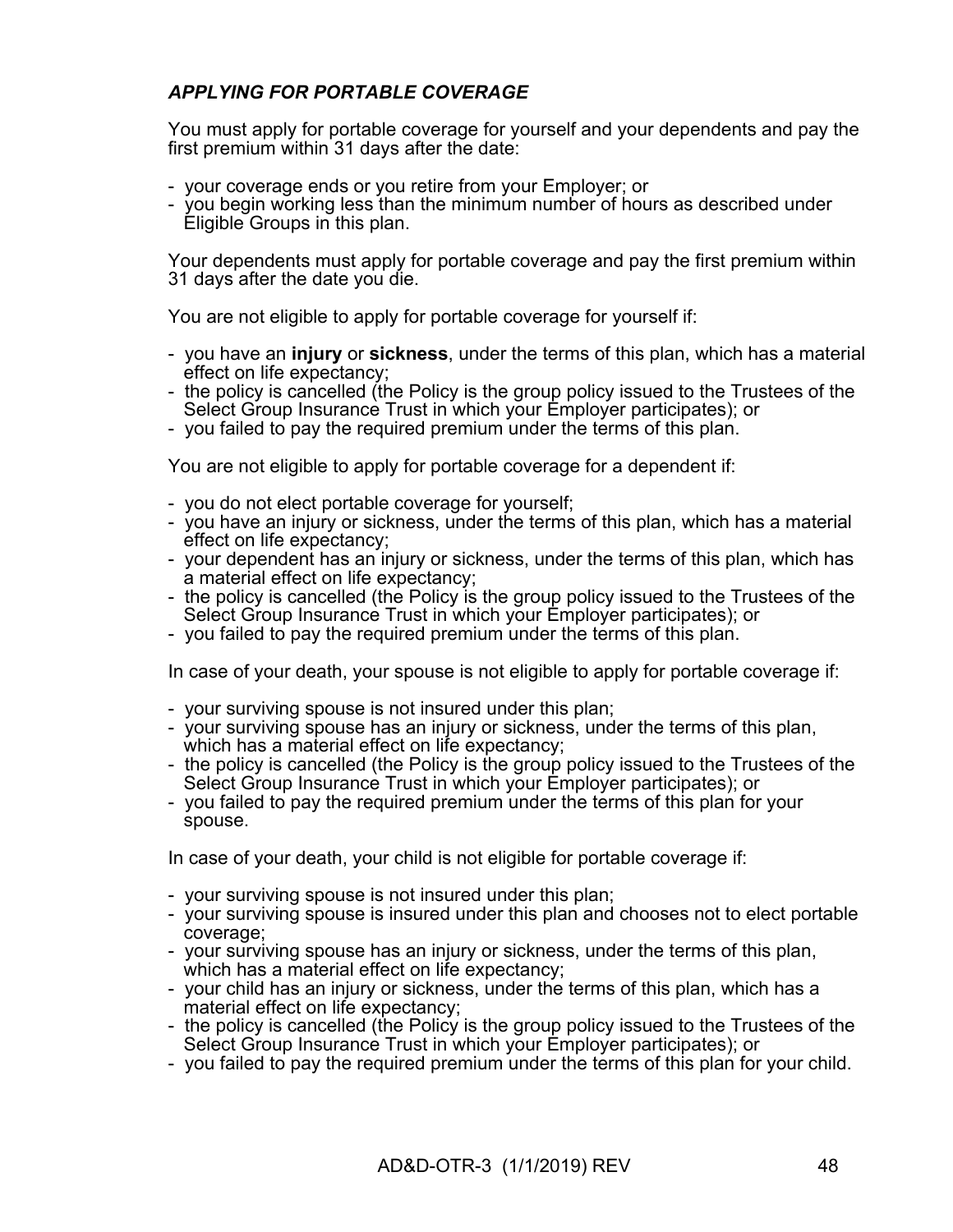# *APPLYING FOR INCREASES OR DECREASES IN PORTABLE COVERAGE*

You or your dependents may increase or decrease the amount of AD&D insurance coverage. The minimum and maximum benefit amounts are shown above. However, the amount of accidental death and dismemberment insurance coverage cannot be decreased below \$5,000 for you and \$1,000 for your dependents. Portable coverage will reduce at the ages and amounts shown in the ACCIDENTAL DEATH AND DISMEMBERMENT INSURANCE **"BENEFITS AT A GLANCE"** page.

# *ADDING PORTABLE COVERAGE FOR DEPENDENTS*

If you choose not to enroll your dependents when your dependents were first eligible for portable coverage, you may enroll your dependents at any time for the amounts allowed under the group plan.

You may enroll newly acquired dependents at any time for the amounts allowed under the group plan.

# *WHEN PORTABLE COVERAGE ENDS*

Portable coverage for you will end for the following reasons:

- the date you fail to pay any required premium; or
- the date the policy is cancelled (the Policy is the group policy issued to the Trustees of the Select Group Insurance Trust in which your Employer participates).

Portable coverage for a spouse will end for the following reasons:

- the date you fail to pay any required premium;
- the date your surviving spouse fails to pay any required premium; or
- the date the policy is cancelled (the Policy is the group policy issued to the Trustees of the Select Group Insurance Trust in which your Employer participates).

Portable coverage for a child will end for the following reasons:

- the date you fail to pay any required premium;
- the date your surviving spouse fails to pay any required premium;
- the date the policy is cancelled (the Policy is the group policy issued to the Trustees of the Select Group Insurance Trust in which your Employer participates);
- the date your child no longer qualifies as a dependent; or
- the date the surviving spouse dies.

If portable coverage ends due to failure to pay required premium, portable coverage cannot be reinstated.

# *PREMIUM RATE CHANGES FOR PORTABLE COVERAGE*

Unum may change premium rates for portable coverage at any time for reasons which affect the risk assumed, including those reasons shown below:

- changes occur in the coverage levels;
- changes occur in the overall use of benefits by all insureds;
- changes occur in other risk factors; or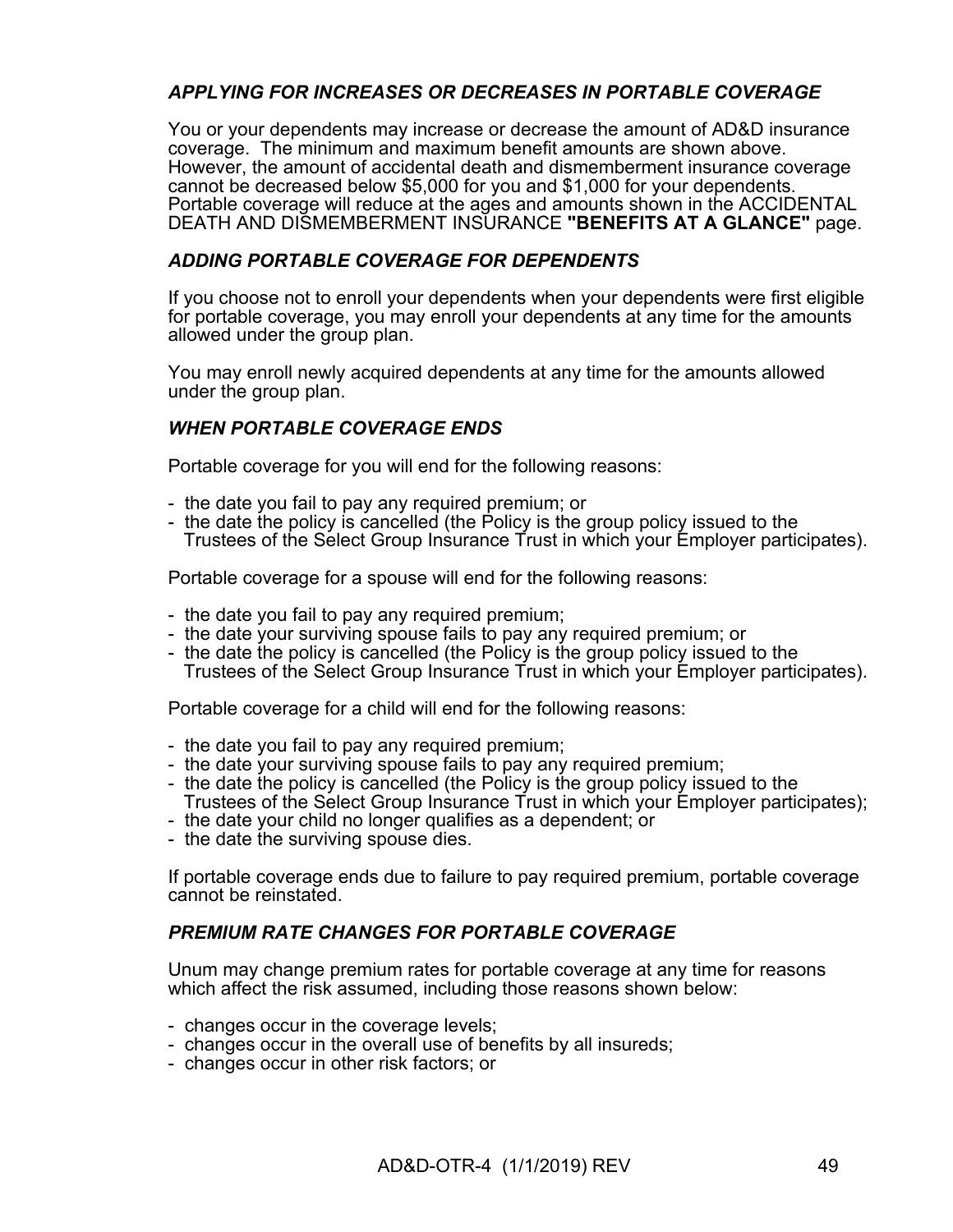- a new law or a change in any existing law is enacted which applies to portable coverage.

The change in premium rates will be made on a class basis according to Unum's underwriting risk studies. Unum will notify the insured in writing at least 31 days before a premium rate is changed.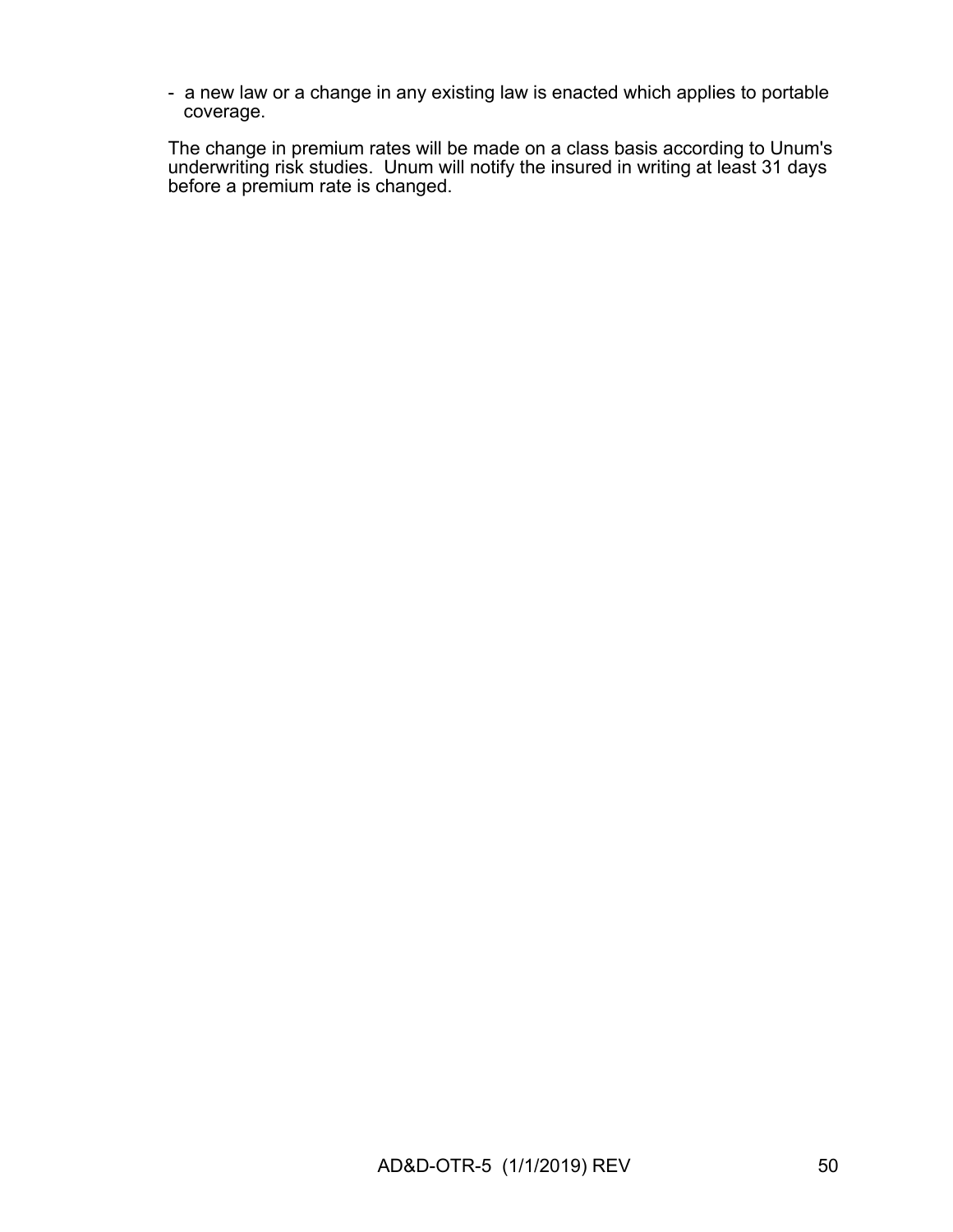# **GLOSSARY**

**ACCIDENTAL BODILY INJURY** means bodily harm caused solely by external, violent and accidental means and not contributed to by any other cause.

**ACTIVE EMPLOYMENT** means you are working for your Employer for earnings that are paid regularly and that you are performing the material and substantial duties of your regular occupation. You must be working at least the minimum number of hours as described under Eligible Group(s) in each plan.

Your work site must be:

- your Employer's usual place of business;
- an alternative work site at the direction of your Employer, including your home; or
- a location to which your job requires you to travel.

Normal vacation is considered active employment. Temporary and seasonal workers are excluded from coverage.

**ACTIVE PAY STATUS REQUIREMENT** means a requirement that you are in active pay status at the Employer's place of business or at any other place that the Employer's business requires you to go.

**ANNUAL EARNINGS** means your annual income received from your Employer as defined in the plan.

**ANNUAL ENROLLMENT PERIOD** means a period of time before the beginning of each plan year.

**CHANGE IN STATUS** means a change in status as defined in the regulations under Internal Revenue Code section 125, unless your Employer's cafeteria plan document or human resource policy contains more restrictive provisions. In that event, your Employer may restrict the situations where you can change your coverage.

**ELIMINATION PERIOD** means a period of continuous disability which must be satisfied before you are eligible to have your life premium waived by Unum.

**EMPLOYEE** means a person who is in active employment in the United States with the Employer.

**EMPLOYER** means the Employer/Applicant named in the Application For Participation in the Select Group Insurance Trust, on the first page of the Summary of Benefits and in all amendments. It includes any division, subsidiary or affiliated company named in the Summary of Benefits.

**EVIDENCE OF INSURABILITY** means a statement of your or your dependent's medical history which Unum will use to determine if you or your dependent is approved for coverage. Evidence of insurability will be at Unum's expense.

**GRACE PERIOD** means the period of time following the premium due date during which premium payment may be made.

**HANDICAPPED** means permanently and continuously incapable of self sustaining support by reason of mental or physical incapacity.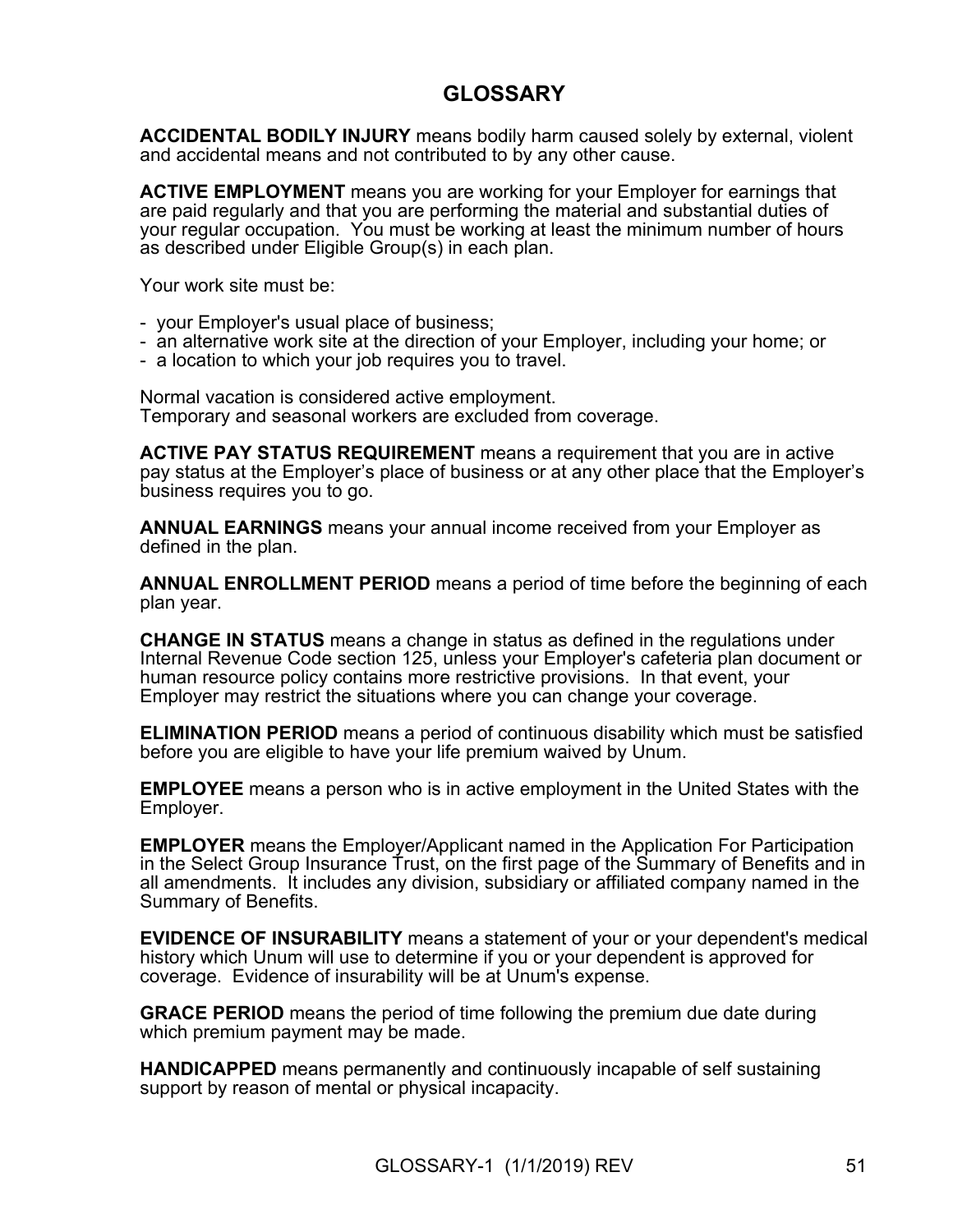**HEMIPLEGIA** means total and irreversible paralysis of both limbs on either side of the body (i.e. the right arm and right leg or the left arm and left leg).

**HOSPITAL OR INSTITUTION** means an accredited facility licensed to provide care and treatment for the condition causing your disability.

**INJURY** means:

- **for purposes of Portability**, a bodily injury that is the direct result of an accident and not related to any other cause.
- **for all other purposes**, a bodily injury that is the direct result of an accident and not related to any other cause. Disability must begin while you are covered under the plan.

**INSURED** means any person covered under a plan.

**INTOXICATED** means that your or your dependent's blood alcohol level equals or exceeds the legal limit for operating a motor vehicle in the state where the accident occurred.

**LAYOFF** or **LEAVE OF ABSENCE** means you are temporarily absent from active employment for a period of time that has been agreed to in advance in writing by your Employer.

Your normal vacation time or any period of disability is not considered a temporary layoff or leave of absence.

**LOSS OF A FOOT** means that all of the foot is cut off at or above the ankle joint.

**LOSS OF A HAND** means that all four fingers are cut off at or above the knuckles joining each to the hand.

**LOSS OF HEARING** means the total and irrecoverable loss of hearing in both ears.

**LOSS OF SIGHT** means the eye is totally blind and that no sight can be restored in that eye.

**LOSS OF SPEECH** means the total and irrecoverable loss of speech.

**LOSS OF THUMB AND INDEX FINGER** means that all of the thumb and index finger are cut off at or above the joint closest to the wrist.

**MATERIAL AND SUBSTANTIAL DUTIES** means duties that:

- are normally required for the performance of your regular occupation; and
- cannot be reasonably omitted or modified.

**PARAPLEGIA** means total and irreversible paralysis of both lower limbs.

**PAYABLE CLAIM** means a claim for which Unum is liable under the terms of the Summary of Benefits.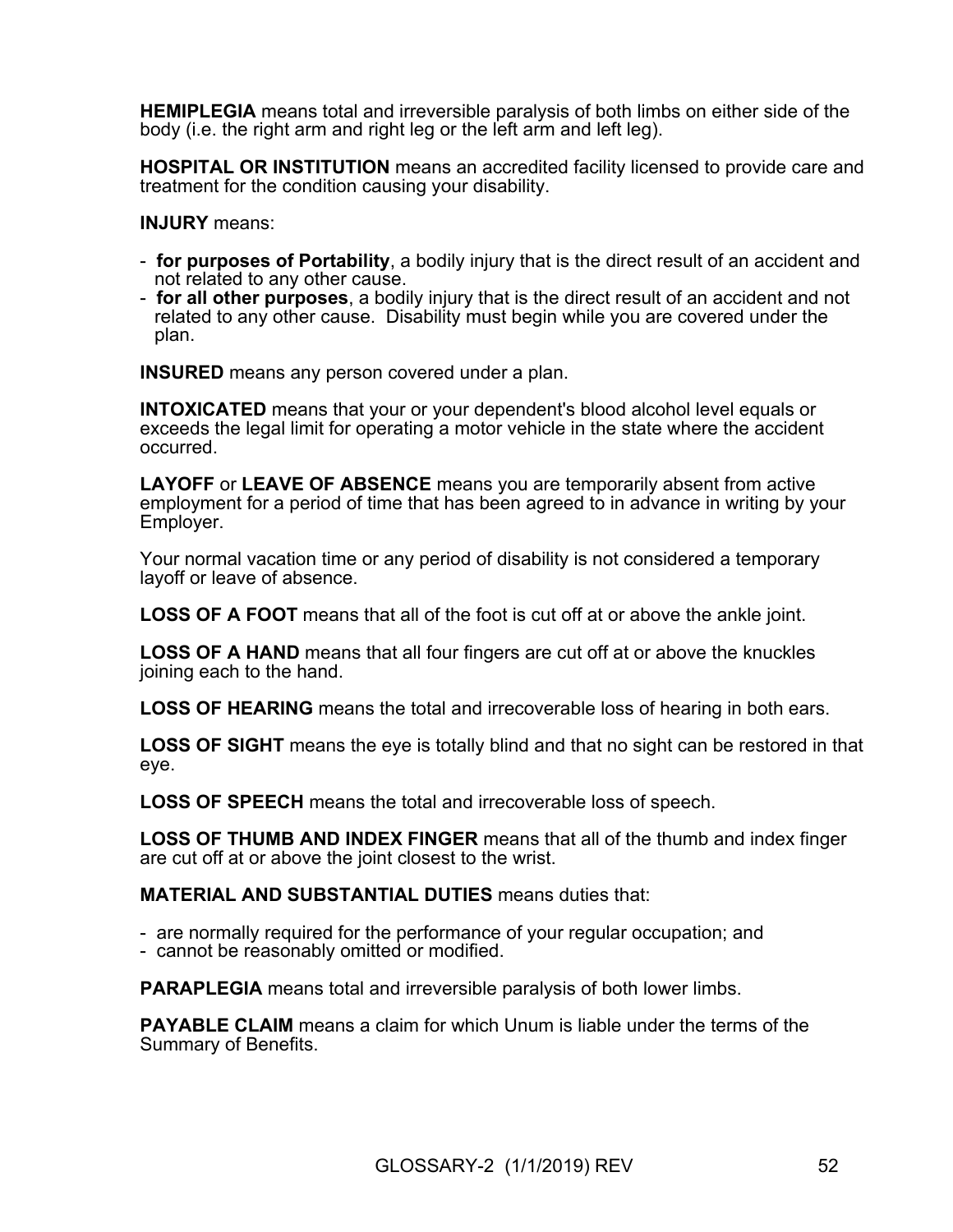# **PHYSICIAN** means:

- a person performing tasks that are within the limits of his or her medical license; and
- a person who is licensed to practice medicine and prescribe and administer drugs or to perform surgery; or
- a person with a doctoral degree in Psychology (Ph.D. or Psy.D.) whose primary practice is treating patients; or
- a person who is a legally qualified medical practitioner according to the laws and regulations of the governing jurisdiction.

Unum will not recognize you, or your spouse, children, parents or siblings as a physician for a claim that you send to us.

**PLAN** means a line of coverage under the Summary of Benefits.

**PRIVATE PASSENGER CAR** means a validly registered four-wheel private passenger car (including Employer-owned cars), station wagons, jeeps, pick-up trucks, and vans that are used only as private passenger cars.

**QUADRIPLEGIA** means total and irreversible paralysis of all four limbs.

**QUALIFIED CHILD** is any of your unmarried dependent children under age 25 who, on the date of your death as a result of an accidental bodily injury, was either:

- enrolled as a full-time student in an accredited post-secondary institution of higher learning beyond the 12th grade level; or
- at the 12th grade level and enrolls as a full-time student in an accredited postsecondary institution of higher learning beyond the 12th grade level within 365 days following the date of your death.

Children include your own natural offspring, lawfully adopted children and stepchildren. They also include foster children and other children who are dependent on you for main support and living with you in a regular parent-child relationship. A child will be considered adopted on the date of placement in your home.

# **REGULAR CARE** means:

- you personally visit a physician as frequently as is medically required, according to generally accepted medical standards, to effectively manage and treat your disabling condition(s); and
- you are receiving the most appropriate treatment and care which conforms with generally accepted medical standards, for your disabling condition(s) by a physician whose specialty or experience is the most appropriate for your disabling condition(s), according to generally accepted medical standards.

**REGULAR OCCUPATION** means the occupation you are routinely performing when your disability begins. Unum will look at your occupation as it is normally performed in the national economy, instead of how the work tasks are performed for a specific employer or at a specific location.

**RETAINED ASSET ACCOUNT** is an interest bearing account established through an intermediary bank in the name of you or your beneficiary, as owner.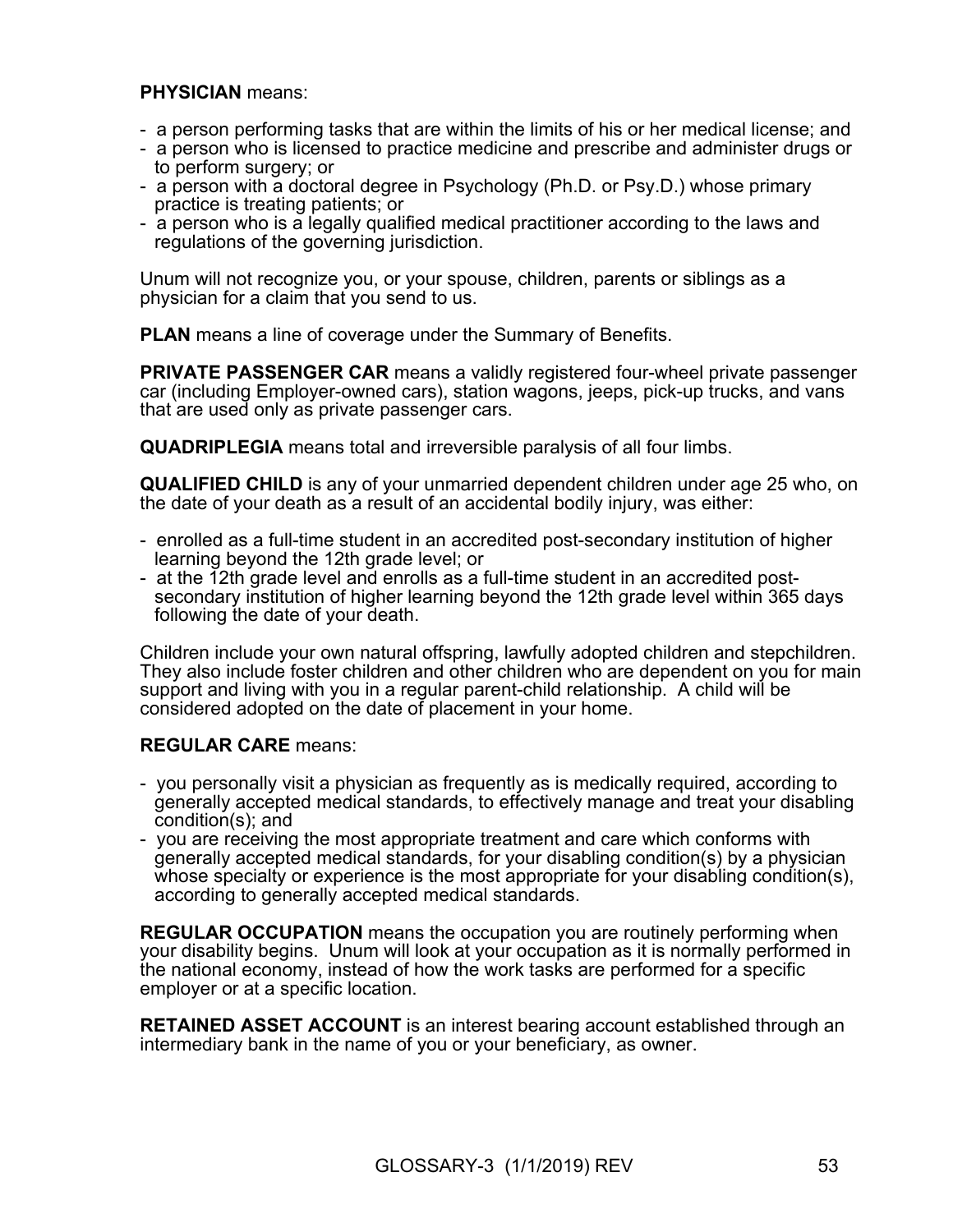**SICKNESS** means:

- **for purposes of Portability**, an illness, disease or symptoms for which a person, in the exercise of ordinary prudence, would have consulted a health care provider.
- **for all other purposes**, an illness or disease. Disability must begin while you are covered under the plan.

**TOTALLY DISABLED** means that, as a result of an injury, a sickness or a disorder:

Your dependent:

- is confined in a hospital or similar institution; or
- is confined at home under the care of a physician for a sickness or injury.

**TRIPLEGIA** means total and irreversible paralysis of three limbs.

**TRUST** means the policyholder trust named on the first page of the Summary of Benefits and all amendments to the policy.

**UNIPLEGIA** means total and irreversible paralysis of one limb.

**WAITING PERIOD** means the continuous period of time (shown in each plan) that you must be in active employment in an eligible group before you are eligible for coverage under a plan.

**WE**, **US** and **OUR** means Unum Life Insurance Company of America.

**YOU** means an employee who is eligible for Unum coverage.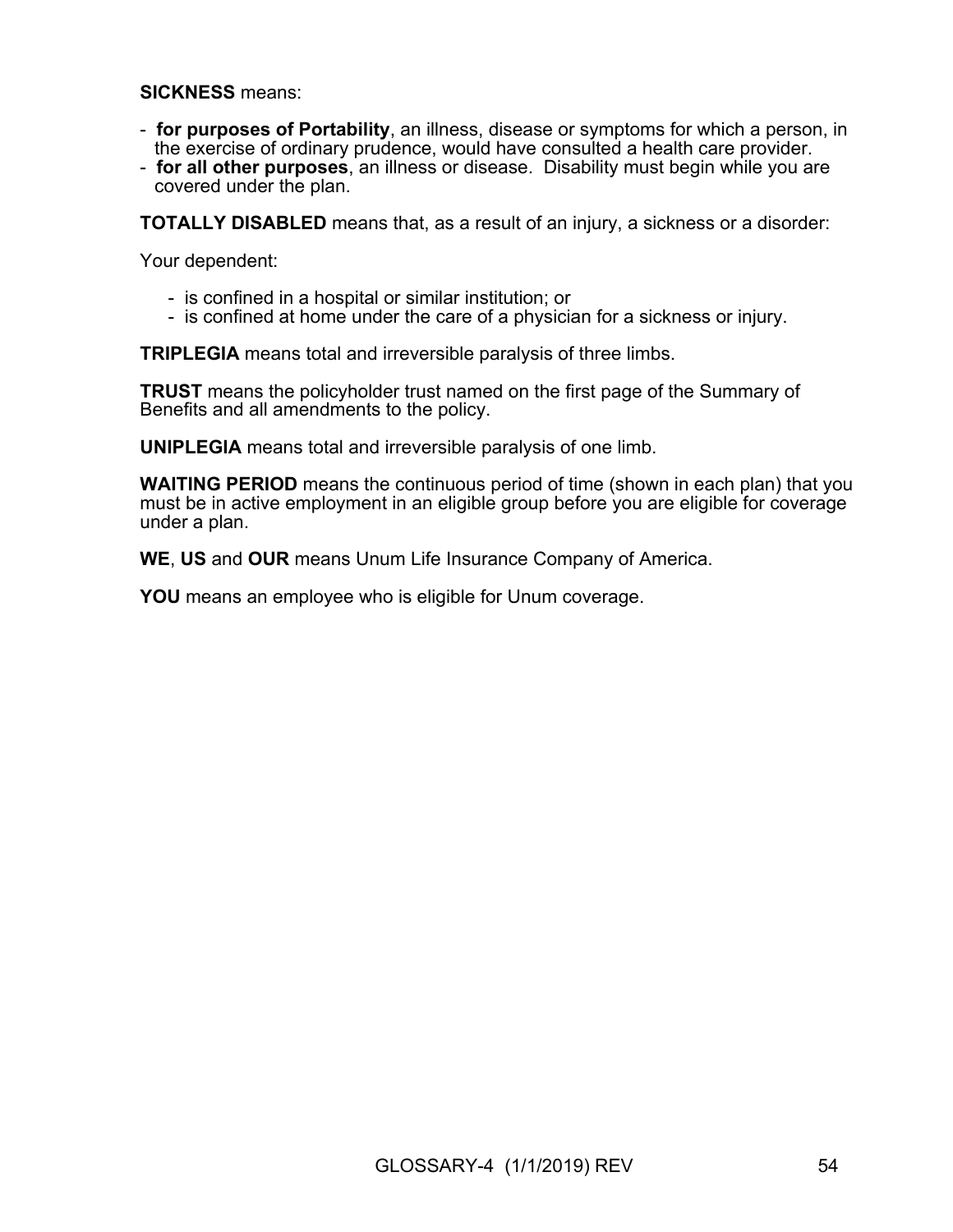# **GROUP LIFE**

# **THE FOLLOWING NOTICES AND CHANGES TO YOUR COVERAGE ARE REQUIRED BY CERTAIN STATES. PLEASE READ CAREFULLY.**

State variations apply and are subject to change. Consult your employer or plan administrator for the most current state provisions that may apply to you.

If you have a complaint about your insurance you may contact Unum at 1-800-321- 3889, or the department of insurance in your state of residence. Links to the websites of each state department of insurance can be found at [www.naic.org.](http://www.naic.org/)

Si usted tiene alguna queja acerca de su seguro puede comunicarse con Unum al 1- 800-321-3889, o al departamento de seguros de su estado de residencia. Puede encontrar enlaces a los sitios web de los departamentos de seguros de cada estado en [www.naic.org](http://www.naic.org/).

If you had group life coverage in place with your employer through another carrier when your employer changed carriers to Unum, your prior coverage may be continued under the Unum plan to the extent the laws of your resident state require such right to continue.

The states of **Florida and Maryland** require us to advise residents of those states that if your Certificate was issued in a jurisdiction other than the state in which you reside, it may not provide all of the benefits required by the laws of your residence state.

Full effect will be given to your state's civil union, domestic partner and same sex marriage laws to the extent they apply to you under a group insurance policy issued in another state.

**If you are a resident of one of the states noted below, and the provisions referenced below appear in your Certificate in a form less favorable to you as an insured, they are amended as follows:**

### **For residents of Colorado:**

 $\mathcal{L}_\text{max} = \mathcal{L}_\text{max} = \mathcal{L}_\text{max} = \mathcal{L}_\text{max} = \mathcal{L}_\text{max} = \mathcal{L}_\text{max} = \mathcal{L}_\text{max} = \mathcal{L}_\text{max} = \mathcal{L}_\text{max} = \mathcal{L}_\text{max} = \mathcal{L}_\text{max} = \mathcal{L}_\text{max} = \mathcal{L}_\text{max} = \mathcal{L}_\text{max} = \mathcal{L}_\text{max} = \mathcal{L}_\text{max} = \mathcal{L}_\text{max} = \mathcal{L}_\text{max} = \mathcal{$ 

The *HOW CAN STATEMENTS MADE IN YOUR APPLICATION FOR THIS COVERAGE BE USED?* provision in the **GENERAL PROVISIONS** section of the policy is amended so that after your coverage has been in force for two (2) or more years your coverage may not be rescinded for any reason.

### **For residents of Connecticut:**

The *WHAT ACCIDENTAL LOSSES ARE NOT COVERED UNDER YOUR PLAN?* provision in the **ACCIDENTAL DEATH AND DISMEMBERMENT INSURANCE BENEFIT INFORMATION** section of the policy is amended by deleting the exclusion for use of drugs, poisons, fumes or other chemical substances and amended to restate the crime or felony exclusion to read, "an attempt to commit or commission of a felony."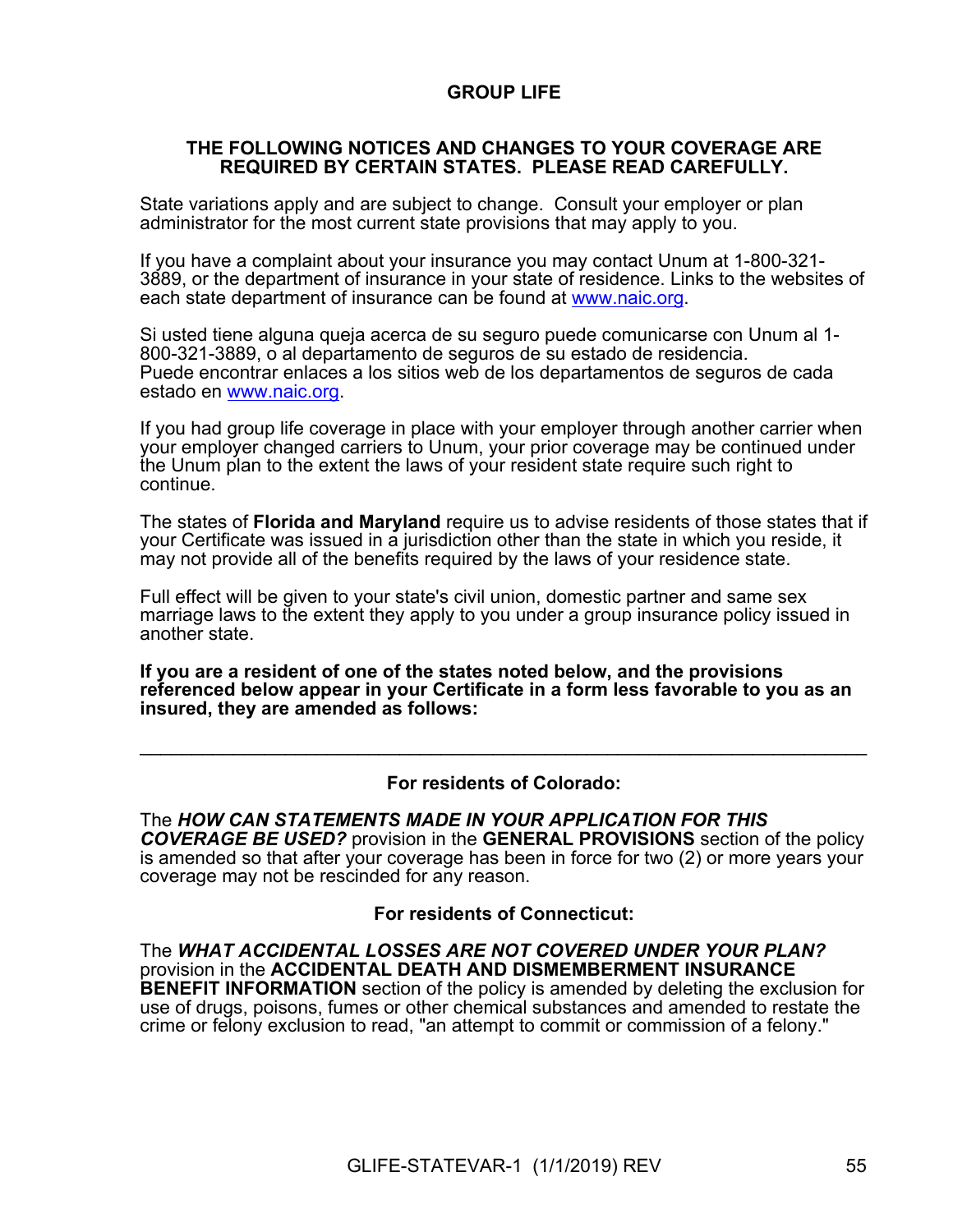# **For residents of Illinois:**

The *WHAT LOSSES ARE NOT COVERED UNDER YOUR PLAN?* provision in the **LIFE INSURANCE BENEFIT INFORMATION** section of the policy is amended by removing the phrase "contributed to by."

The *WHAT ACCIDENTAL LOSSES ARE NOT COVERED UNDER YOUR PLAN?* provision in the **ACCIDENTAL DEATH AND DISMEMBERMENT INSURANCE BENEFIT INFORMATION** section of the policy is amended by removing the phrase "contributed to by" and by limiting the application of the drug and chemical substance exclusion to "voluntary" use of a prescription or non prescription drug, poison, fume or other chemical substance.

**For residents of Louisiana:**

The *HOW CAN STATEMENTS MADE IN YOUR APPLICATION FOR THIS COVERAGE BE USED?* provision in the **GENERAL PROVISIONS** section of the policy is amended so that after your coverage has been in force for two (2) or more years your coverage may not be rescinded for any reason.

The *WHAT DEPENDENTS ARE ELIGIBLE FOR COVERAGE?* provision in the **GENERAL PROVISIONS** section of the policy is amended by providing that unmarried dependent children may be covered from live birth until age 21 or such older age as stated in the policy.

# **For residents of Minnesota:**

The *WHAT INSURANCE IS AVAILABLE WHEN COVERAGE ENDS? (Conversion Privilege)* provision in the **LIFE INSURANCE BENEFIT INFORMATION** section of the policy is amended to include the additional right to continue coverage for up to 18 months at no more than 102% of the cost of your coverage under the group policy if your coverage terminates or you are laid off.

The *PORTABLE INSURANCE COVERAGE AND AMOUNTS AVAILABLE* provision in the **LIFE INSURANCE OTHER BENEFIT FEATURES** section of the policy and the **ACCIDENTAL DEATH AND DISMEMBERMENT (AD&D) INSURANCE OTHER BENEFIT FEATURES** section of the policy, if applicable, are amended to provide that you may continue your coverage in the amount you are insured for under the group policy. However, the amount of your ported life insurance must be equal to or greater than the amount of your ported accidental death and dismemberment insurance.

The *PREMIUM RATE CHANGES FOR PORTABLE COVERAGE* provision in the **LIFE INSURANCE OTHER BENEFIT FEATURES** section of the policy and the **AD&D INSURANCE OTHER BENEFIT FEATURES** section of the policy, are amended to provide that Unum may not change rates until your or your dependents' ported coverage has been in effect for 18 months.

The *WHAT HAPPENS IF Unum OVERPAYS YOUR CLAIM?* in the **LIFE INSURANCE CLAIM INFORMATION** section of the policy and the *HOW CAN STATEMENTS MADE IN YOUR APPLICATION FOR THIS COVERAGE BE USED?* in the **GENERAL PROVISIONS** section of the policy are amended by deleting all references to fraud and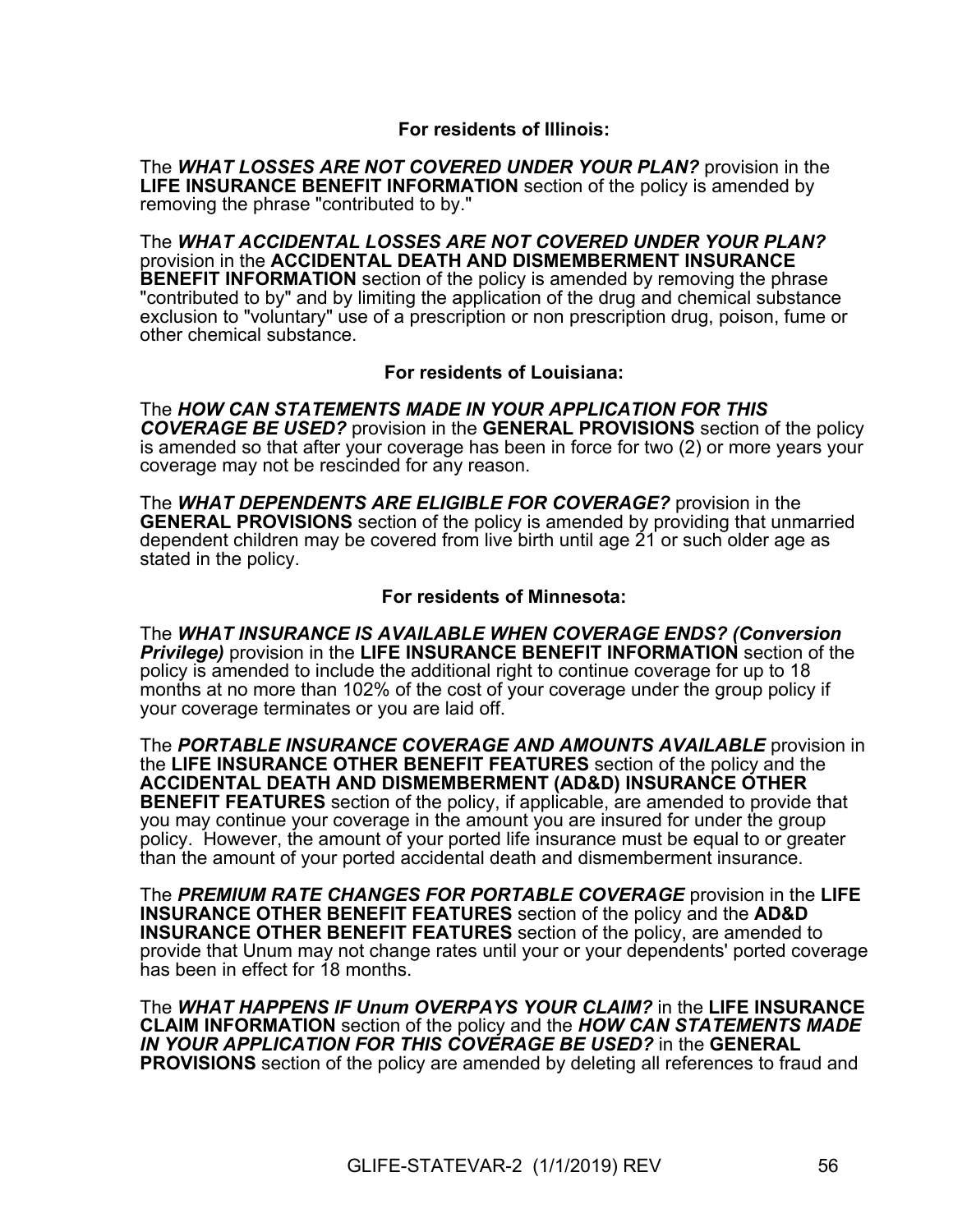the provision *HOW WILL Unum HANDLE INSURANCE FRAUD?* in the **GENERAL PROVISIONS** section of the policy is removed.

# **For residents of Montana:**

The *WHAT LIMITED CONVERSION IS AVAILABLE IF THE POLICY OR THE PLAN IS CANCELLED? (Conversion Privilege)* provision in the **LIFE INSURANCE BENEFIT INFORMATION** section of the policy is amended so that the period of time you must be insured under the plan is 3 years.

# **For residents of New Hampshire:**

The *WHAT INSURANCE IS AVAILABLE WHEN COVERAGE ENDS? (Conversion Privilege)* provision in the **LIFE INSURANCE BENEFIT INFORMATION** section of the policy is amended to provide that your Employer must notify you of your right to convert your coverage. You have 15 days from the date your Employer notifies you of your conversion privileges to convert your coverage.

The *HOW CAN STATEMENTS MADE IN YOUR APPLICATION FOR THIS COVERAGE BE USED?* provision in the **GENERAL PROVISIONS** section of the policy is amended so that after your coverage has been in force for two (2) or more years your coverage may not be rescinded for any reason.

# **For residents of New York:**

The *APPLYING FOR PORTABLE COVERAGE* provision in the **LIFE INSURANCE OTHER BENEFIT FEATURES** section of the policy and the **ACCIDENTAL DEATH AND DISMEMBERMENT (AD&D) INSURANCE OTHER BENEFIT FEATURES** section of the policy is amended by removing the prohibition on porting coverage if you, your spouse or your dependent are injured or sick.

The *WHAT INSURANCE IS AVAILABLE WHEN COVERAGE ENDS? (Conversion Privilege)* provision in the **LIFE INSURANCE BENEFIT INFORMATION** section of the policy and *APPLYING FOR PORTABLE COVERAGE* provision in the **LIFE INSURANCE OTHER BENEFIT FEATURES** section of the policy and the **AD&D INSURANCE OTHER BENEFIT FEATURES** section of the policy, are amended to provide you have 90 days to convert or port your coverage from the date your life insurance terminates, or if the employer notifies you of your conversion or port rights within 90 days, 45 days from the date of that notice.

The *WHAT SEATBELT(S) AND AIRBAG BENEFIT WILL UNUM PROVIDE?* provision in the **AD&D INSURANCE BENEFIT INFORMATION** section of the policy is amended by removing the requirement that the driver must have a valid driver's license.

The *WHAT ACCIDENTAL LOSSES ARE NOT COVERED UNDER YOUR PLAN?* provision in the **AD&D INSURANCE BENEFIT INFORMATION** section of the policy is amended by removing the exclusion for being intoxicated.

# **For residents of North Carolina:**

The *APPLYING FOR PORTABLE COVERAGE* provision in **the LIFE INSURANCE OTHER BENEFIT FEATURES** section of the policy and the **ACCIDENTAL DEATH AND DISMEMBERMENT INSURANCE OTHER BENEFIT FEATURES** section of the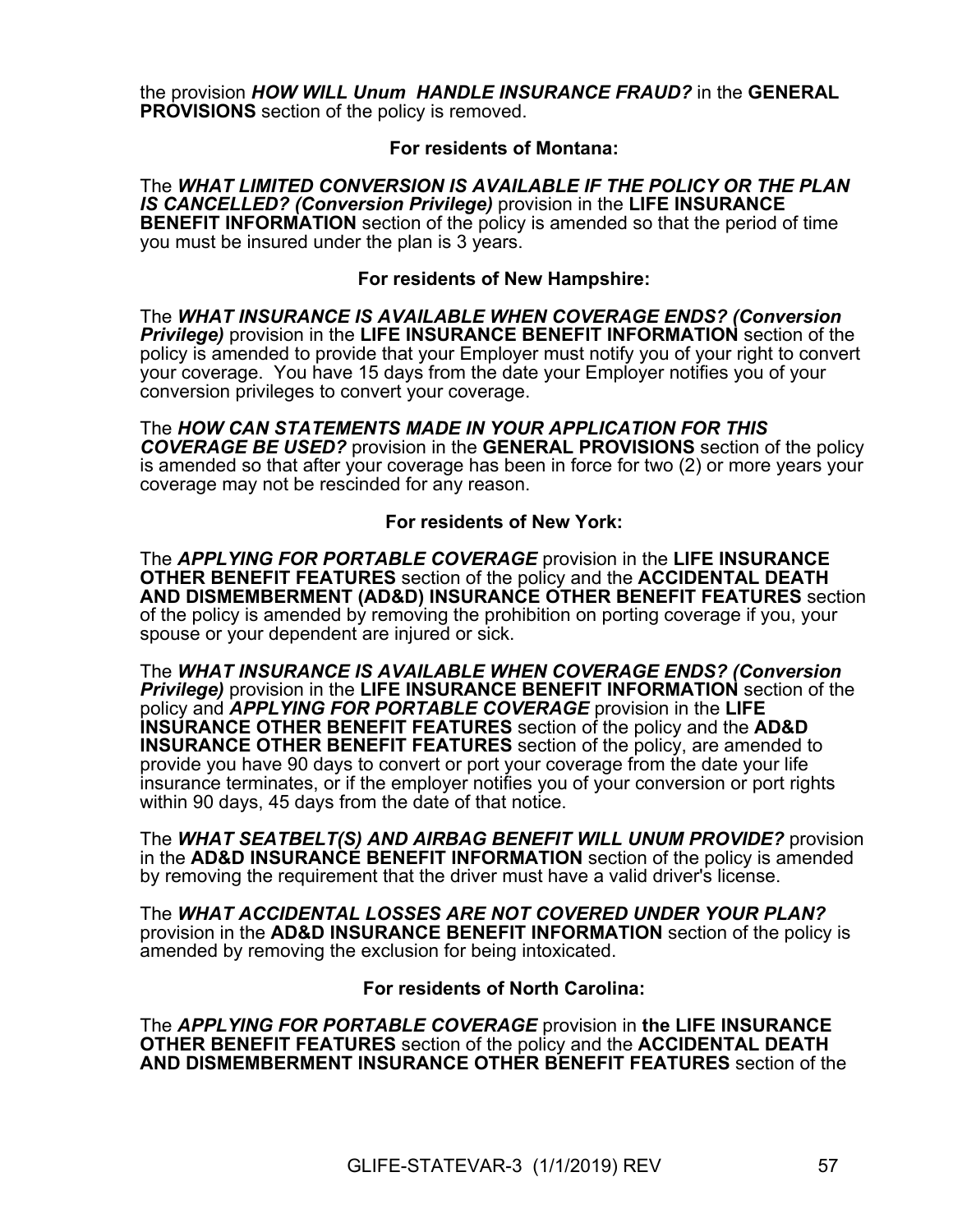policy is amended by removing the prohibition on porting coverage if you, your spouse or your dependent are injured or sick.

# **For residents of North Dakota:**

The *WHAT INSURANCE IS AVAILABLE WHEN COVERAGE ENDS? (Conversion Privilege)* provision in the **LIFE INSURANCE BENEFIT INFORMATION** section of the policy is amended to provide that your Employer must notify you of your right to convert your coverage. You have 15 days from the date your Employer notifies you of your conversion privileges to convert your coverage.

The *WHAT LOSSES ARE NOT COVERED UNDER YOUR PLAN?* provision in the **LIFE INSURANCE BENEFIT INFORMATION** section of the policy is amended to limit the suicide exclusion to 12 months after the effective date of coverage.

The **SICKNESS** definition in the **GLOSSARY** section of the policy is amended to mean an illness or disease.

# **For residents of Oklahoma:**

The *HOW CAN STATEMENTS MADE IN YOUR APPLICATION FOR THIS COVERAGE BE USED?* provision in the **GENERAL PROVISIONS** section of the policy is amended so that after your coverage has been in force for two (2) or more years your coverage may not be rescinded for any reason.

The *WHAT ACCIDENTAL LOSSES ARE NOT COVERED UNDER YOUR PLAN?* provision in the **ACCIDENTAL DEATH AND DISMEMBERMENT INSURANCE BENEFIT INFORMATION** section of the policy is amended to limit the suicide and self inflicted injury exclusion to suicide while sane or insane.

# **For residents of Oregon:**

The *WHAT LOSSES ARE NOT COVERED UNDER YOUR PLAN?* provision in the **LIFE INSURANCE BENEFIT INFORMATION** section of the policy is amended to provide that in the event of death by suicide during the suicide exclusion period, a refund of premiums will be made.

# **For residents of Pennsylvania**:

The *WHAT INSURANCE IS AVAILABLE WHEN COVERAGE ENDS? (Conversion Privilege)* provision in the **LIFE INSURANCE BENEFIT INFORMATION** section of the policy is amended to provide that your Employer must notify you of your right to convert your coverage. You have 15 days from the date your Employer notifies you of your conversion privileges to convert your coverage. In no event will the time allowed for you to exercise the life conversion privilege be extended beyond 90 days from the date your life insurance terminates.

The *HOW MUCH WILL Unum PAY YOUR BENEFICIARY IN THE EVENT OF YOUR ACCIDENTAL DEATH OR YOU FOR YOUR DEPENDENT'S ACCIDENTAL DEATH OR FOR CERTAIN OTHER COVERED LOSSES?* provision in the **ACCIDENTAL DEATH AND DISMEMBERMENT INSURANCE BENEFIT INFORMATION** section of the policy is amended by removing the requirement that for a claim to be payable, a death that results from an accidental bodily injury must occur within 365 days from the date of the accident.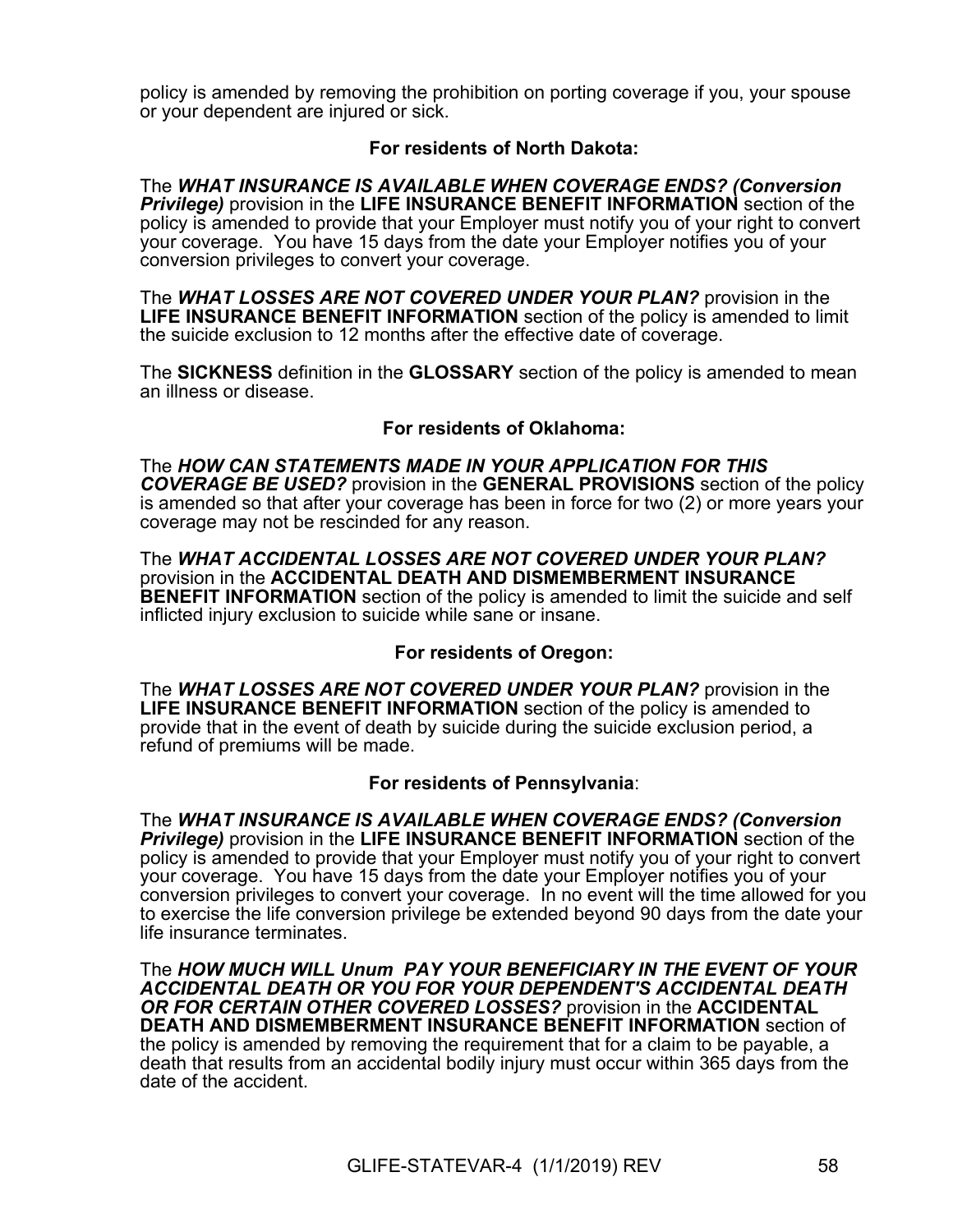# **For residents of South Carolina:**

The *WHAT INSURANCE IS AVAILABLE WHEN COVERAGE ENDS? (Conversion Privilege)* provision in the **LIFE INSURANCE BENEFIT INFORMATION** section of the policy is amended to provide that your Employer must notify you of your right to convert your coverage. You have 15 days from the date your Employer notifies you of your conversion privileges to convert your coverage.

The *WHAT ARE THE TIME LIMITS FOR LEGAL PROCEEDINGS?* provision in the **GENERAL PROVISIONS** section of the policy is amended to allow up to 6 years from the date proof of claim is required to start a legal action regarding your claim.

The war exclusion in the *WHAT ACCIDENTAL LOSSES ARE NOT COVERED UNDER YOUR PLAN?* provision in the **ACCIDENTAL DEATH AND DISMEMBERMENT INSURANCE BENEFIT INFORMATION** section of the policy is amended to read, "participation in a war, declared or undeclared, or any act of war."

# **For residents of South Dakota:**

The *WHAT LIMITED CONVERSION IS AVAILABLE IF THE SUMMARY OF BENEFITS OR THE PLAN IS CANCELLED? (Conversion Privilege)* provision in the **LIFE INSURANCE BENEFIT INFORMATION** section of the policy is amended by removing the \$10,000 limitation on the individual life policy maximum available.

The definition of **PHYSICIAN** in the **GLOSSARY** section of the policy is amended so that the limitation on the provision of physician services by family members reads as follows:

Unum will not recognize as a physician the claimant or any member of the claimant's family residing in the claimant's household.

The *WHAT ACCIDENTAL LOSSES ARE NOT COVERED UNDER YOUR PLAN?* provision in the **ACCIDENTAL DEATH AND DISMEMBERMENT INSURANCE BENEFIT INFORMATION** section of the policy is amended by deleting the exclusions for intoxication, operating a vehicle while intoxicated and use of a chemical substance.

# **For residents of Texas:**

The *WHAT DEPENDENTS ARE ELIGIBLE FOR COVERAGE?* provision in the **GENERAL PROVISIONS** section of the policy is amended by providing that unmarried dependent children may be covered until age 26 or such older age as stated in the policy regardless of student status.

# **For residents of Vermont:**

If the policy is marketed in Vermont, the policyholder has a principal office or is organized in Vermont, or there are more than 25 Vermont residents insured under the policy:

The *WHAT INSURANCE IS AVAILABLE WHEN COVERAGE ENDS? (Conversion Privilege)* provision in the **LIFE INSURANCE BENEFIT INFORMATION** section of the policy is amended to provide that your Employer must notify you of your right to convert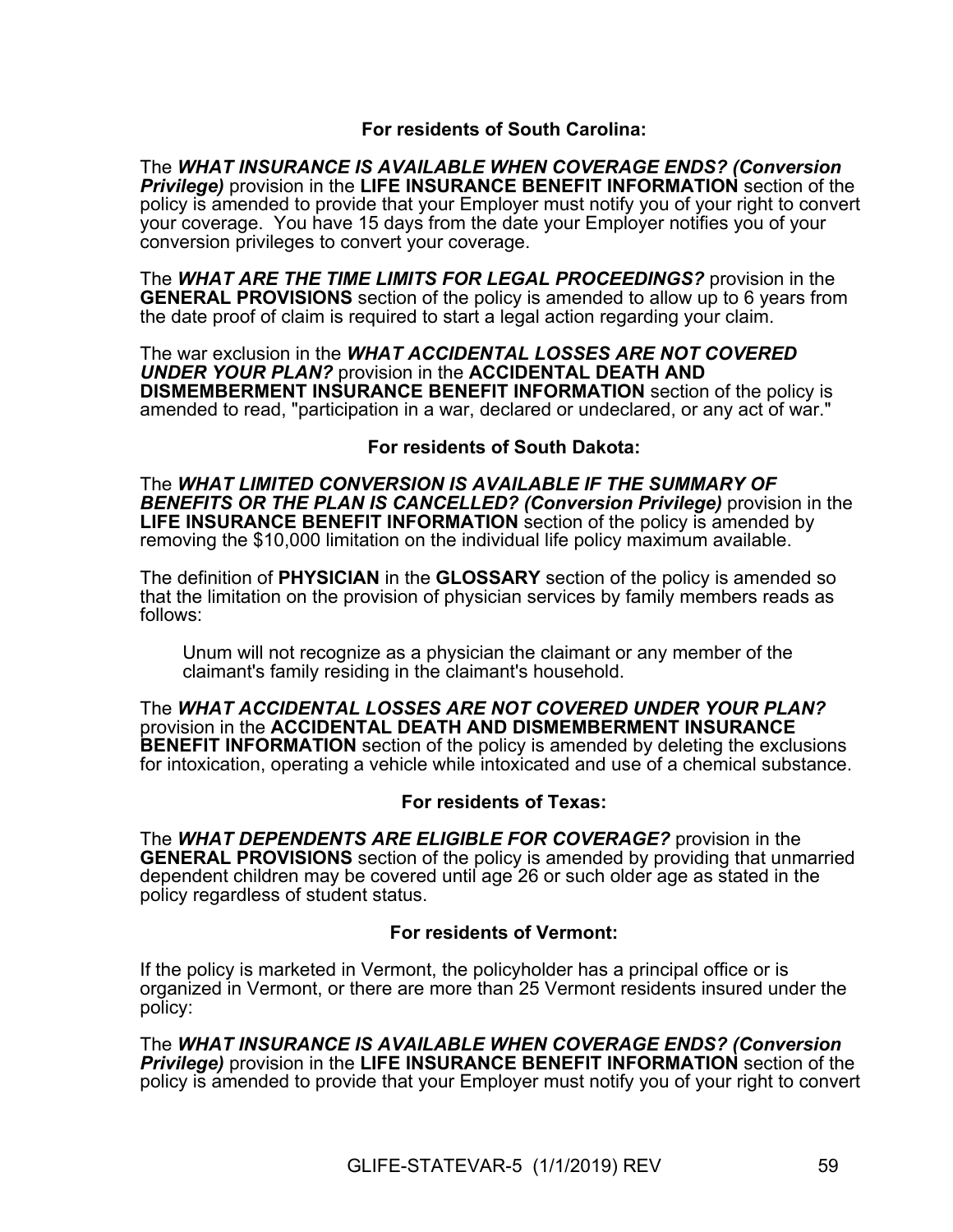your coverage. You have 15 days from the date your Employer notifies you of your conversion privileges to convert your coverage. In addition, in no event will the time allowed for you to exercise the life conversion privilege be extended beyond 90 days from the date your life insurance terminates.

# **For residents of Washington:**

The **ACTIVE EMPLOYMENT** definition in the **GLOSSARY** section of the policy is amended to include the following:

A period of up to 6 months during which you are not working due to a strike, lockout or other labor dispute is considered active employment. Your employer may require you to pay premium during this period of time.

The *WILL Unum ACCELERATE YOUR OR YOUR DEPENDENT'S DEATH BENEFIT FOR THE PLAN IF YOU OR YOUR DEPENDENT BECOMES TERMINALLY ILL? (Accelerated Benefit)* in the **LIFE INSURANCE BENEFIT INFORMATION** section of the policy is amended by changing the life expectancy requirement to 24 months or less, or such longer period as stated in the policy.

The *WHAT LOSSES ARE NOT COVERED UNDER YOUR PLAN?* provision in the **LIFE INSURANCE BENEFIT INFORMATION** section of the policy is amended to remove any exclusion for death caused by suicide.

# **For residents of West Virginia:**

The *WHAT LIMITED CONVERSION IS AVAILABLE IF THE POLICY OR THE PLAN IS CANCELLED? (Conversion Privilege)* provision in the **LIFE INSURANCE BENEFIT INFORMATION** section of the policy is amended so that the period of time you must be insured under the plan is 3 years.

# **For residents of Wisconsin:**

The *HOW CAN STATEMENTS MADE IN YOUR APPLICATION FOR THIS COVERAGE BE USED?* provision in the **GENERAL PROVISIONS** section of the policy is amended so that after your coverage has been in force for two (2) or more years your coverage may not be rescinded for any reason.

The *WHEN WILL YOUR LIFE INSURANCE PREMIUM WAIVER BEGIN?* provision in the **LIFE INSURANCE BENEFIT INFORMATION** section of the policy is amended to provide that once your waiver claim is approved, premium waiver is retroactive to the end of the elimination period.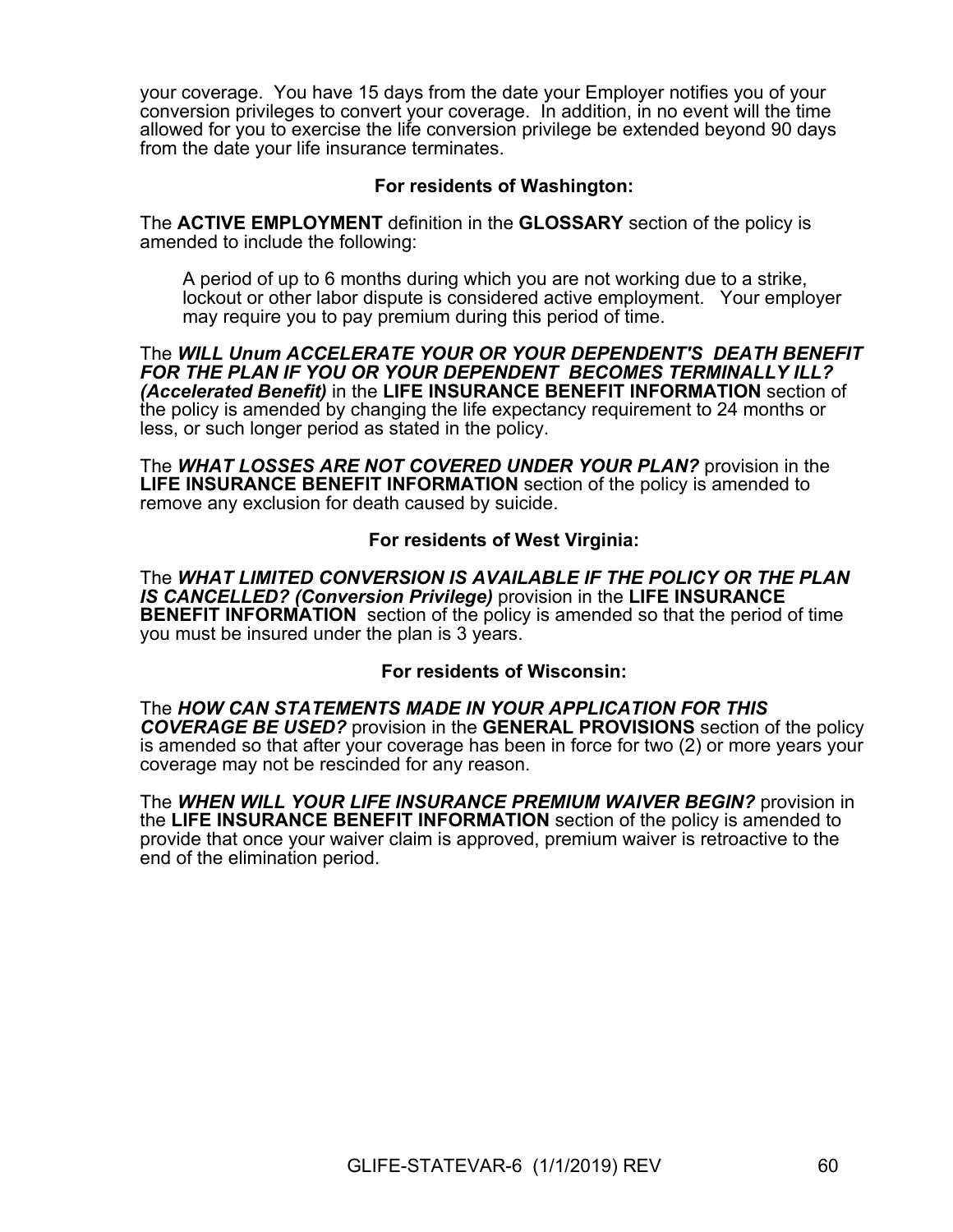### **Additional Claim and Appeal Information Relative to the Summary of Benefits issued by Unum Life Insurance Company of America ("Unum")**

# **APPLICABILITY OF ERISA**

If the Summary of Benefits provides benefits under a Plan which is subject to the Employee Retirement Income Security Act of 1974 (ERISA), the following provisions apply. Whether a Plan is governed by ERISA is determined by a court, however, your Employer may have information related to ERISA applicability. If ERISA applies, the following items constitute the Plan: the additional information contained in this document, the Summary of Benefits, including your certificate of coverage, and any additional summary plan description information provided by the Plan Administrator. Benefit determinations are controlled exclusively by the Summary of Benefits, your certificate of coverage, and the information in this document.

This coverage may be provided under a Plan that provides other benefits as well. Contributions to the Plan are made as stated under your certificate of coverage. The contributions made by you and your Employer, if any, for this coverage may be used by the Plan to provide any of the benefits under the Plan. The Employer is ultimately responsible for paying any difference between the total cost of benefits under the Plan and the amounts you and other employees contribute.

# **HOW TO FILE A CLAIM**

If you wish to file a claim for benefits, you should follow the claim procedures described in your insurance certificate. To complete your claim filing, Unum must receive the claim information it requests from you (or your authorized representative), your attending physician and your Employer. If you or your authorized representative has any questions about what to do, you or your authorized representative should contact Unum directly.

# **CLAIMS PROCEDURES**

# **If a claim is based on death, a covered loss not based on disability or for the Education Benefit**

In the event that your claim is denied, either in full or in part, Unum will notify you in writing within 90 days after your claim was filed. Under special circumstances, Unum is allowed an additional period of not more than 90 days (180 days in total) within which to notify you of its decision. If such an extension is required, you will receive a written notice from Unum indicating the reason for the delay and the date you may expect a final decision. Unum's notice of denial shall include:

- the specific reason or reasons for denial with reference to those Plan provisions on which the denial is based;
- a description of any additional material or information necessary to complete the claim and why that material or information is necessary; and
- a description of the Plan's procedures and applicable time limits for appealing the determination, including a statement of your right to bring a lawsuit under Section 502(a) of ERISA following an adverse determination from Unum on appeal.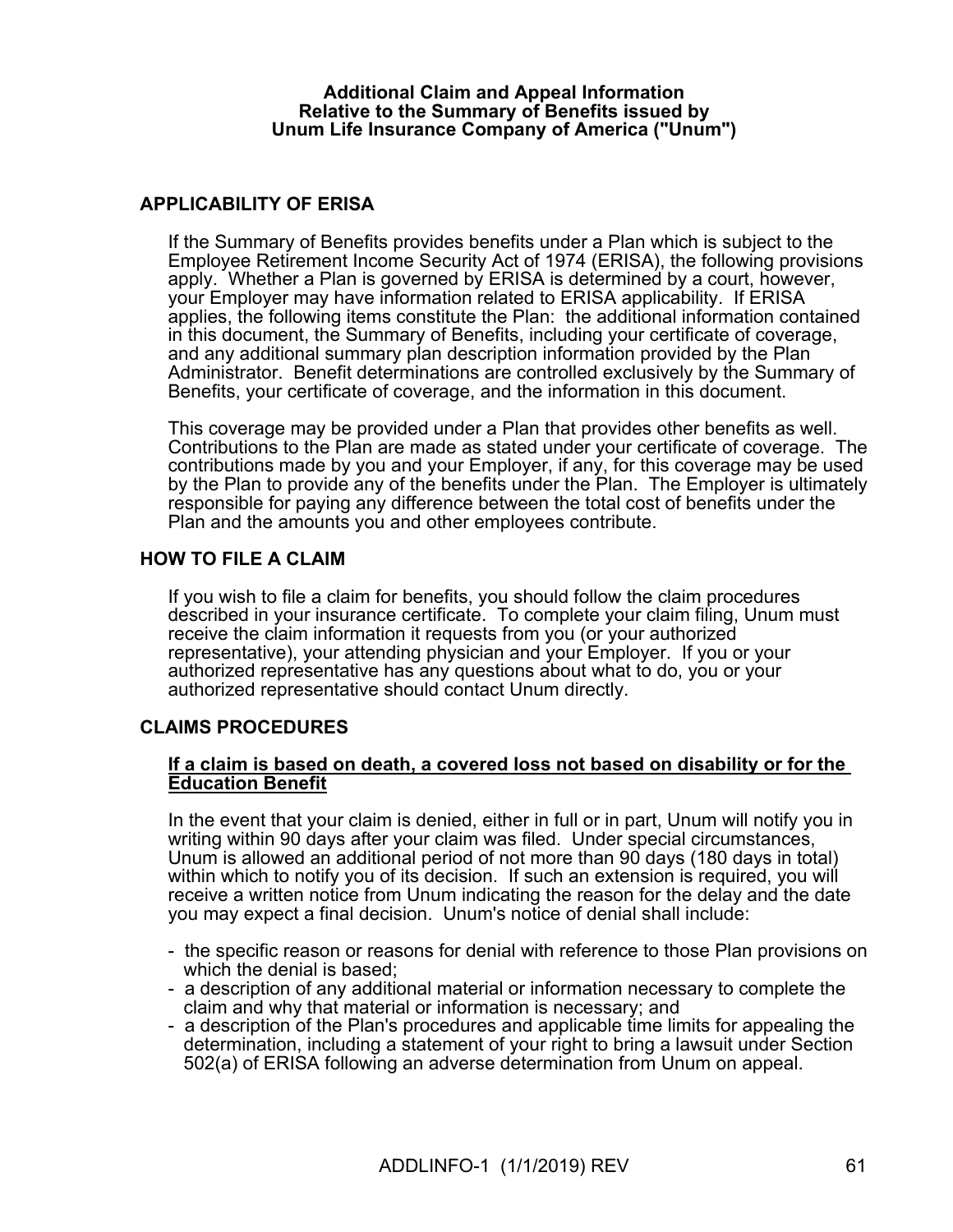Notice of the determination may be provided in written or electronic form. Electronic notices will be provided in a form that complies with any applicable legal requirements.

# **If a claim is based on your disability**

Unum will give you notice of the decision no later than 45 days after the claim is filed. This time period may be extended twice by 30 days if Unum both determines that such an extension is necessary due to matters beyond the control of the Plan and notifies you of the circumstances requiring the extension of time and the date by which Unum expects to render a decision. If such an extension is necessary due to your failure to submit the information necessary to decide the claim, the notice of extension will specifically describe the required information, and you will be afforded at least 45 days within which to provide the specified information. If you deliver the requested information within the time specified, any 30 day extension period will begin after you have provided that information. If you fail to deliver the requested information within the time specified, Unum may decide your claim without that information.

If your claim for benefits is wholly or partially denied, the notice of adverse benefit determination under the Plan will:

- state the specific reason(s) for the determination;
- reference specific Plan provision(s) on which the determination is based;
- describe additional material or information necessary to complete the claim and why such information is necessary;
- describe Plan procedures and time limits for appealing the determination, and your right to obtain information about those procedures and the right to bring a lawsuit under Section 502(a) of ERISA following an adverse determination from Unum on appeal; and
- disclose any internal rule, guidelines, protocol or similar criterion relied on in making the adverse determination (or state that such information will be provided free of charge upon request).

Notice of the determination may be provided in written or electronic form. Electronic notices will be provided in a form that complies with any applicable legal requirements.

# **APPEAL PROCEDURES**

# **If an appeal is based on death, a covered loss not based on disability or for the Education Benefit**

If you or your authorized representative appeal a denied claim, it must be submitted within 90 days after you receive Unum's notice of denial. You have the right to:

- submit a request for review, in writing, to Unum;
- upon request and free of charge, reasonable access to and copies of, all relevant documents as defined by applicable U.S. Department of Labor regulations; and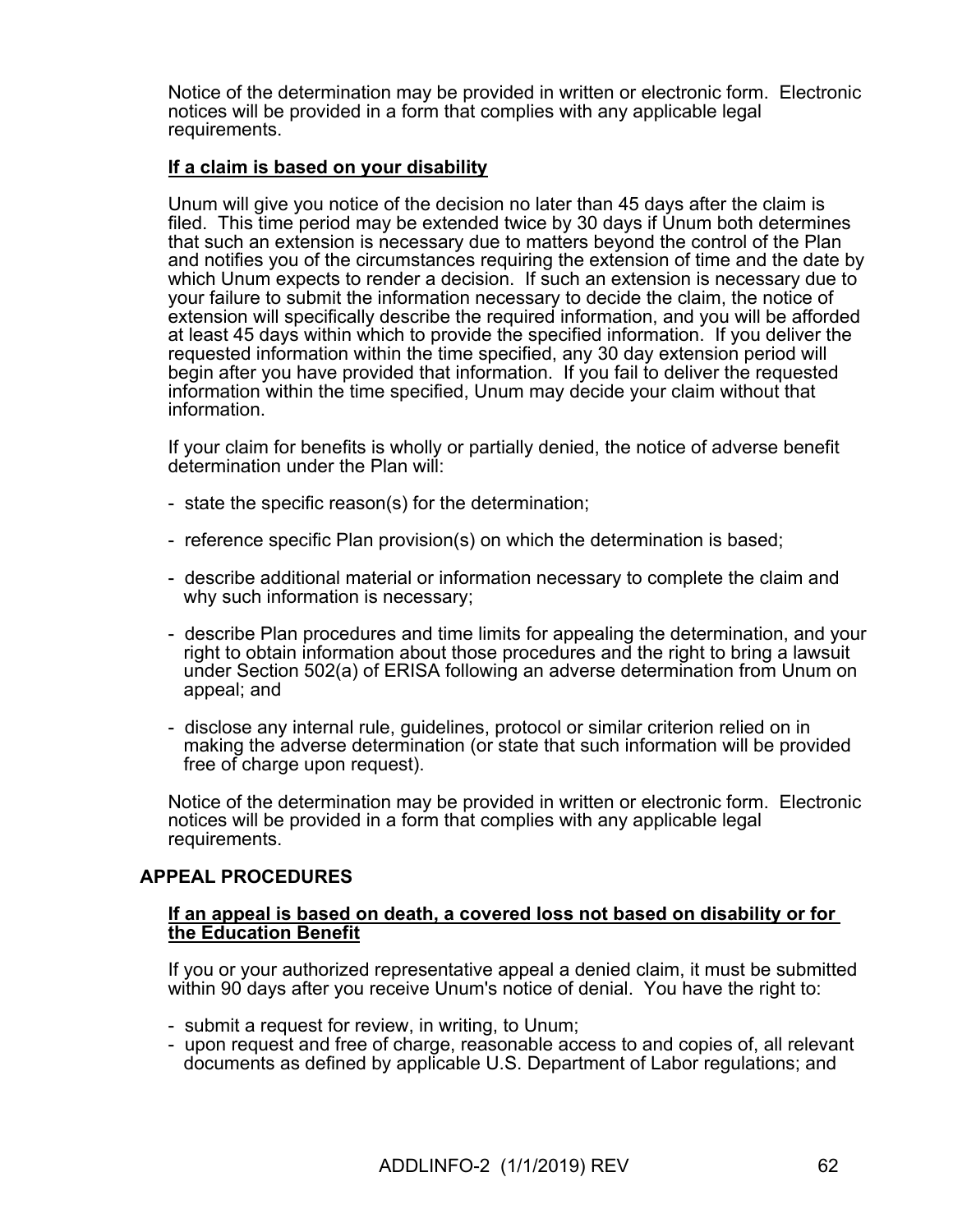- submit written comments, documents, records and other information relating to the claim to Unum.

Unum will make a full and fair review of the claim and all new information submitted whether or not presented or available at the initial determination, and may require additional documents as it deems necessary or desirable in making such a review. A final decision on the review shall be made not later than 60 days following receipt of the written request for review. If special circumstances require an extension of time for processing, you will be notified of the reasons for the extension and the date by which the Plan expects to make a decision. If an extension is required due to your failure to submit the information necessary to decide the claim, the notice of extension will specifically describe the necessary information and the date by which you need to provide it to us. The 60-day extension of the appeal review period will begin after you have provided that information.

The final decision on review shall be furnished in writing and shall include the reasons for the decision with reference, again, to those Summary of Benefits' provisions upon which the final decision is based. It will also include a statement describing your access to documents and describing your right to bring a lawsuit under Section 502(a) of ERISA if you disagree with the determination.

Notice of the determination may be provided in written or electronic form. Electronic notices will be provided in a form that complies with any applicable legal requirements.

Unless there are special circumstances, this administrative appeal process must be completed before you begin any legal action regarding your claim.

# **If an appeal is based on your disability**

You have 180 days from the receipt of notice of an adverse benefit determination to file an appeal. Requests for appeals should be sent to the address specified in the claim denial. A decision on review will be made not later than 45 days following receipt of the written request for review. If Unum determines that special circumstances require an extension of time for a decision on review, the review period may be extended by an additional 45 days (90 days in total). Unum will notify you in writing if an additional 45 day extension is needed.

If an extension is necessary due to your failure to submit the information necessary to decide the appeal, the notice of extension will specifically describe the required information, and you will be afforded at least 45 days to provide the specified information. If you deliver the requested information within the time specified, the 45 day extension of the appeal period will begin after you have provided that information. If you fail to deliver the requested information within the time specified, Unum may decide your appeal without that information.

You will have the opportunity to submit written comments, documents, or other information in support of your appeal. You will have access to all relevant documents as defined by applicable U.S. Department of Labor regulations. The review of the adverse benefit determination will take into account all new information, whether or not presented or available at the initial determination. No deference will be afforded to the initial determination.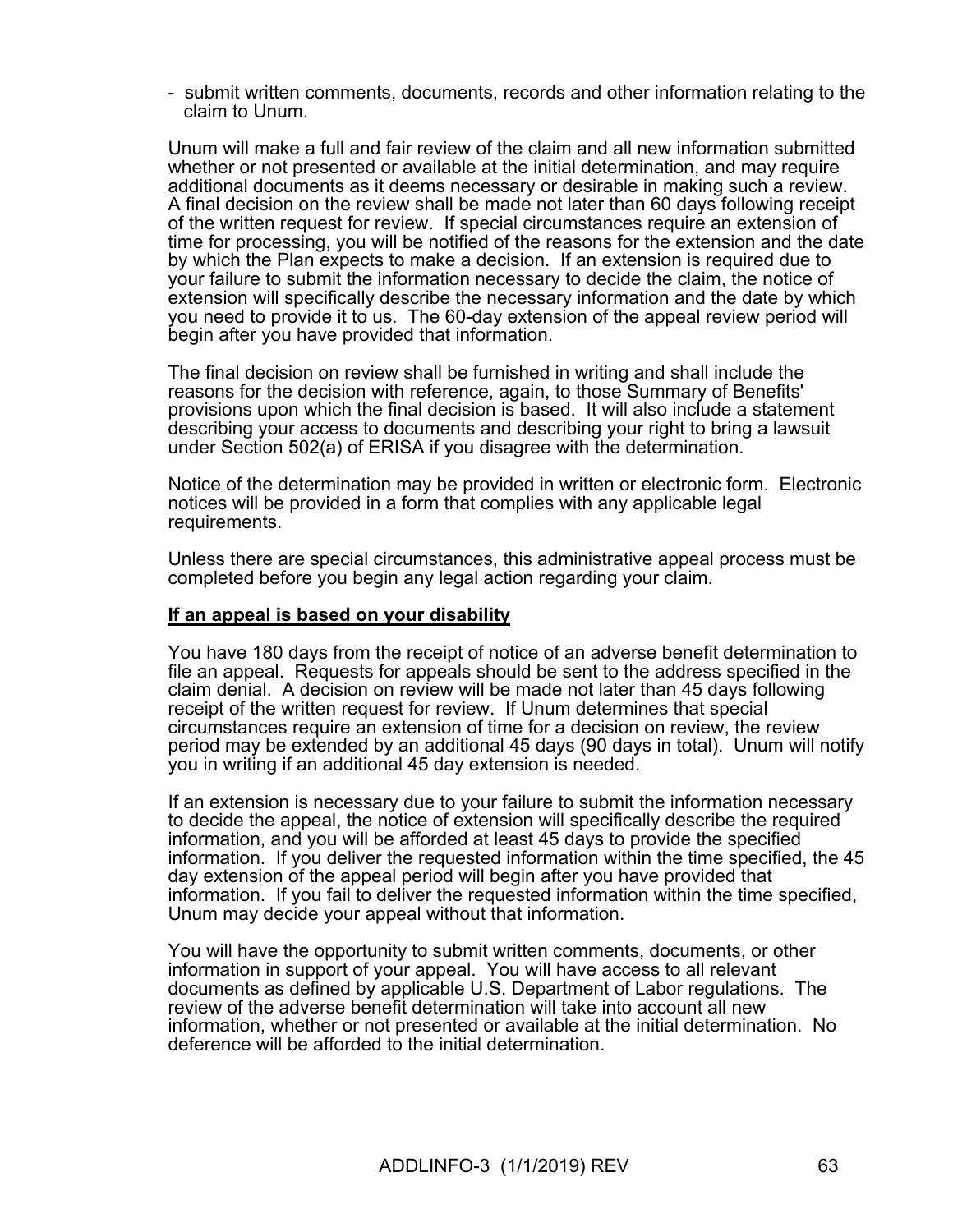The review will be conducted by Unum and will be made by a person different from the person who made the initial determination and such person will not be the original decision maker's subordinate. In the case of a claim denied on the grounds of a medical judgment, Unum will consult with a health professional with appropriate training and experience. The health care professional who is consulted on appeal will not be the individual who was consulted during the initial determination or a subordinate. If the advice of a medical or vocational expert was obtained by the Plan in connection with the denial of your claim, Unum will provide you with the names of each such expert, regardless of whether the advice was relied upon.

A notice that your request on appeal is denied will contain the following information:

- the specific reason(s) for the determination;
- a reference to the specific Plan provision(s) on which the determination is based;
- a statement disclosing any internal rule, guidelines, protocol or similar criterion relied on in making the adverse determination (or a statement that such information will be provided free of charge upon request);
- a statement describing your right to bring a lawsuit under Section 502(a) of ERISA if you disagree with the decision;
- the statement that you are entitled to receive upon request, and without charge, reasonable access to or copies of all documents, records or other information relevant to the determination; and
- the statement that "You or your Plan may have other voluntary alternative dispute resolution options, such as mediation. One way to find out what may be available is to contact your local U.S. Department of Labor Office and your State insurance regulatory agency".

Notice of the determination may be provided in written or electronic form. Electronic notices will be provided in a form that complies with any applicable legal requirements.

Unless there are special circumstances, this administrative appeal process must be completed before you begin any legal action regarding your claim.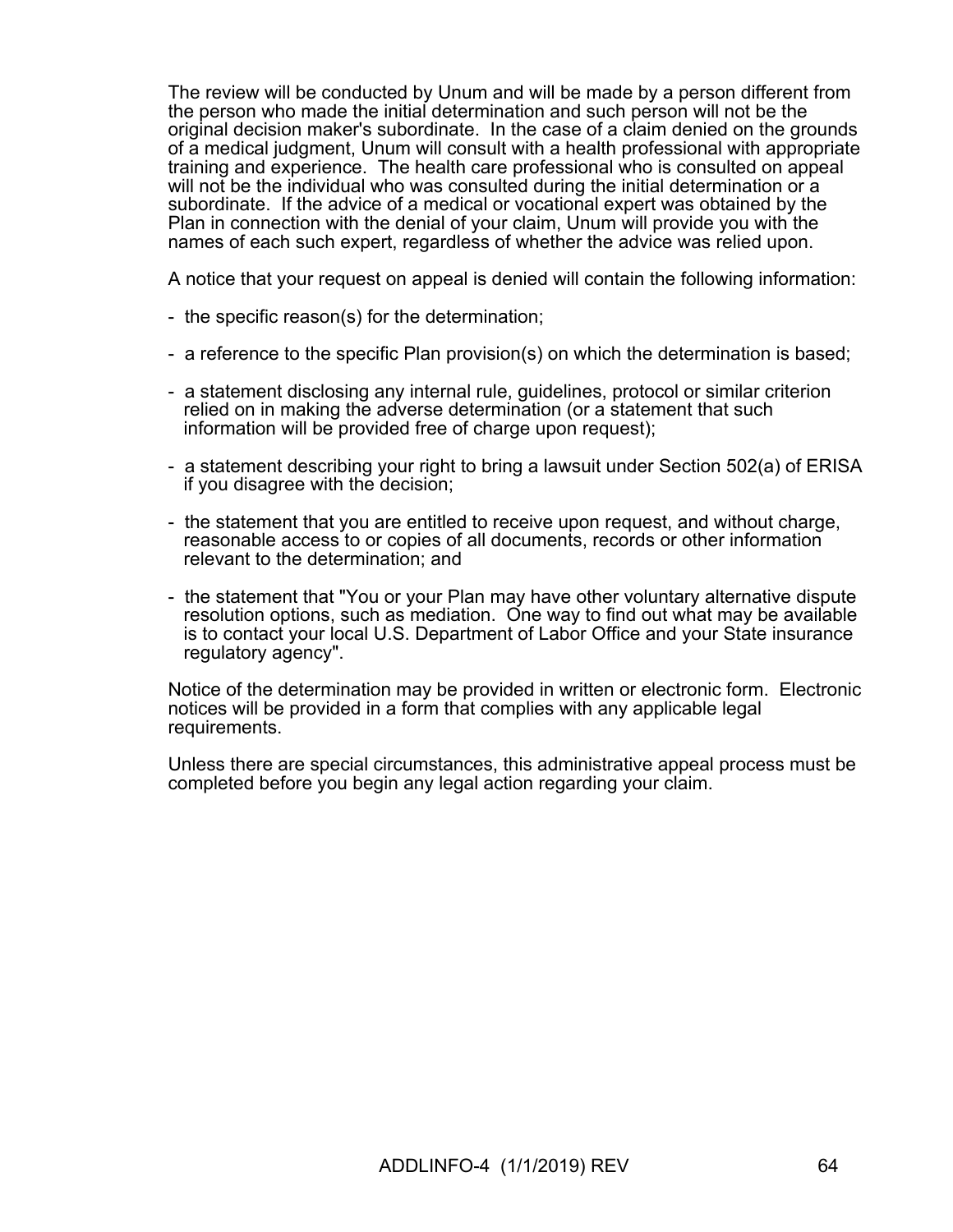#### **Addendum to the "Additional Summary Plan Description Information" included with your certificate of coverage or summary of benefits and effective for claims filed on or after April 1, 2018.**

The regulations governing ERISA disability claims and appeals have been amended. The amended regulations apply to disability claims filed on or after April 1, 2018. To the extent the Additional Summary Plan Description Information included with your certificate of coverage or summary of benefits conflicts with these new requirements, these new rights and procedures will apply.

These new rights and procedures include:

Any cancellation or discontinuance of your disability coverage that has a retroactive effect will be treated as an adverse benefit determination, except in the case of failure to timely pay required premiums or contributions toward the cost of coverage.

If you live in a county with a significant population of non-English speaking persons, the plan will provide, in the non-English language(s), a statement of how to access oral and written language services in those languages.

For any adverse benefit determination, you will be provided with an explanation of the basis for disagreeing or not following the views of: (1) health care professionals who have treated you or vocational professionals who have evaluated you; (2) the advice of medical or vocational professionals obtained on behalf of the plan; and (3) any disability determination made by the Social Security Administration regarding you and presented to the plan by you.

For any adverse benefit determination, you will be given either the specific internal rules, guidelines, protocols, standards or other similar criteria of the plan relied upon in making that decision, or a statement that such rules, etc. do not exist.

Prior to a final decision being made on an appeal, you will have the opportunity to review and respond to any new or additional rationale or evidence considered, relied upon, or generated by the plan in connection with your claim.

If an adverse benefit determination is upheld on appeal, you will be given notice of any applicable contractual limitations period that applies to your right to bring legal proceedings and the calendar date on which that period expires.

Should the plan fail to establish or follow ERISA required disability claims procedures, you may be entitled to pursue legal remedies under section 502(a) of the Act without exhausting your administrative remedies, as more completely set forth in section 503-1(l).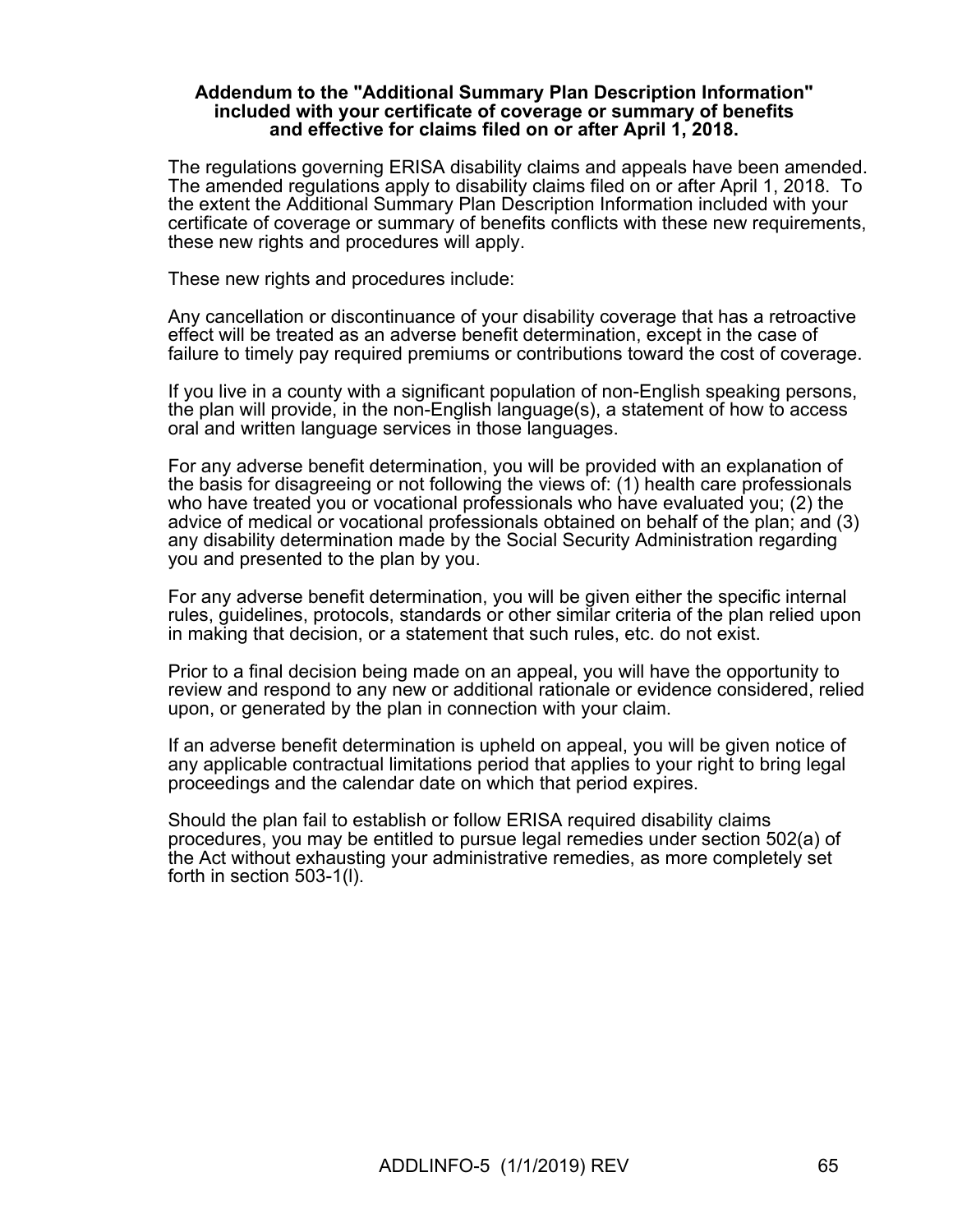# *SUMMARY OF THE LIFE AND HEALTH INSURANCE GUARANTY ASSOCIATION ACT AND NOTICE CONCERNING LIMITATIONS AND EXCLUSIONS*

# *INTRODUCTION*

Residents of Pennsylvania who purchase life insurance, annuities or health insurance should know that the insurance companies licensed in this state to write these types of insurance are members of the Pennsylvania Life and Health Insurance Guaranty Association (PLHIGA). The purpose of this Association is to assure that policyholders will be protected, within limits, in the unlikely event that a member insurer becomes financially unable to meet its obligations. If this should happen, the Association will assess its other member insurance companies for the money to pay the claims of insured persons who live in Pennsylvania and, in some cases, to keep coverage in force. The valuable extra protection provided by these insurers through the Association is limited, however, as noted below, this protection is not a substitute for consumers' care in selecting companies that are well managed and financially stable. Insurance companies and their agents are prohibited by law from using the existence of the association to induce you to purchase any kind of insurance policy.

# **This Information is Provided By:**

Pennsylvania Life and Health Insurance Guaranty Association 290 King of Prussia Road Radnor Station Building 2, Suite 218 Radnor, PA 19087 (610) 975-0572

# *SUMMARY*

The state law that provides for this safety-net coverage is called the Pennsylvania Life and Health Insurance Guaranty Association Act. Below is a brief summary of the law's coverages, exclusions and limits. This summary does not cover all provisions of the law; nor does it in any way change anyone's rights or obligations under the Act or the rights or obligations of the Association.

# **Coverage.**

Generally, individuals will be protected by the Pennsylvania Life and Health Insurance Guaranty Association if they live in this state and hold a life or health insurance contract, or an annuity, or if they hold certificates under a group life or health insurance contract or annuity, issued by a member insurer. The beneficiaries, payees or assignees of insured persons are protected as well, even if they live in another state.

# **Exclusions From Coverage.**

Persons holding such policies or contracts are not protected by this Association if:

- they are not residents of the State of Pennsylvania, except under certain very specific circumstances;